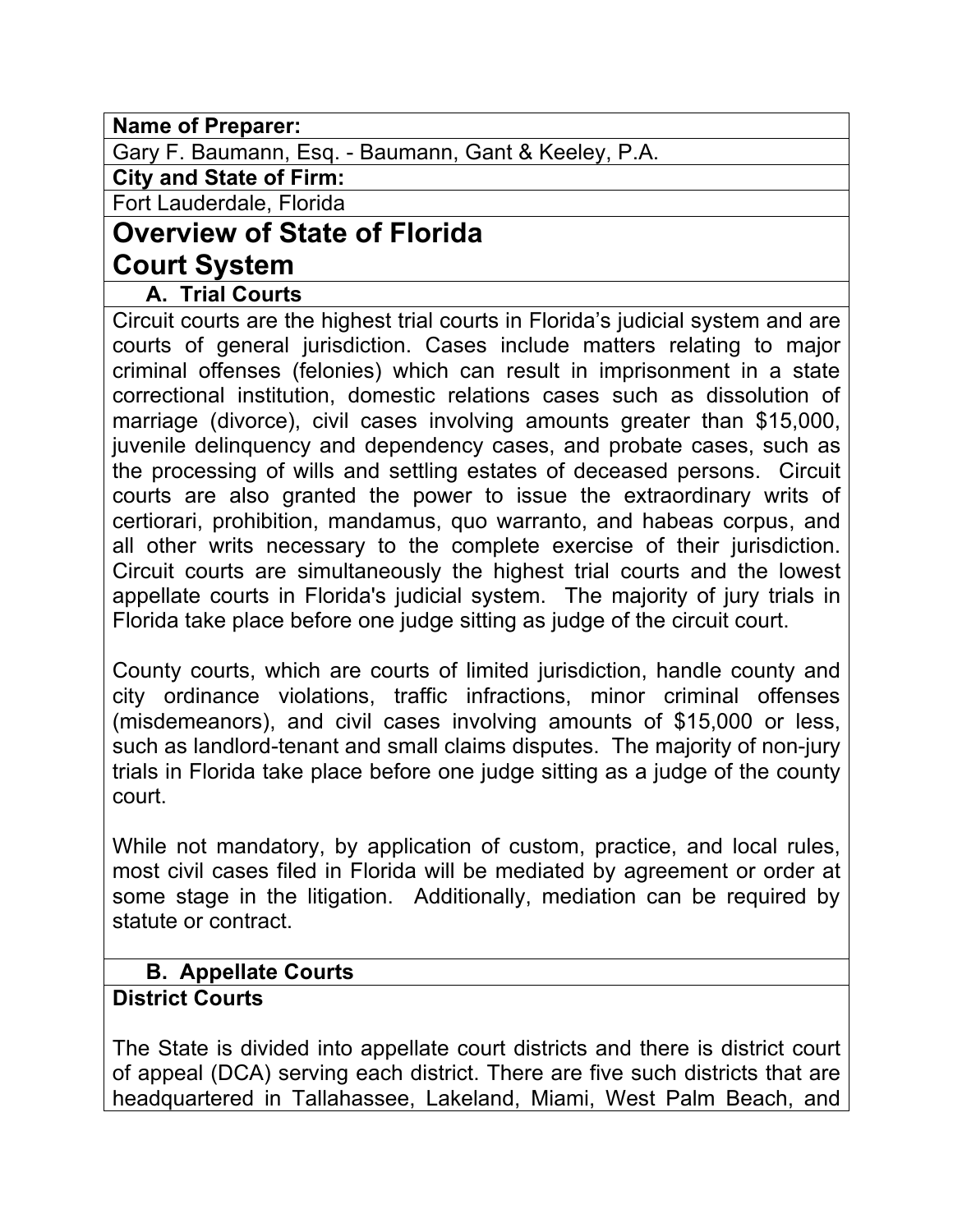Daytona Beach.

The district courts of appeal can hear appeals from final judgments and can review certain non-final orders. By general law, the district courts have been granted the power to review final actions taken by state agencies in carrying out the duties of the executive branch of government. Additionally, the district courts have been granted constitutional authority to issue the extraordinary writs of certiorari, prohibition, mandamus, quo warranto, and habeas corpus, as well as all other writs necessary to the complete exercise of their jurisdiction.

As a general rule, decisions of the district courts of appeal represent the final appellate review of litigated cases. A person who is displeased with a district court's express decision may ask for review in the Florida Supreme Court and then in the United States Supreme Court, but neither tribunal is required to accept the case for further review. Most are denied.

### **Supreme Court**

The highest Court in Florida is the Supreme Court, which is composed of seven Justices. At least five Justices must participate in every case and at least four must agree for a decision to be reached.

The jurisdiction of the Supreme Court is set out in the Constitution with some degree of flexibility by which the Legislature may add or take away certain categories of cases. The Court must review final orders imposing death sentences, district court decisions declaring a State statute or provision of the State Constitution invalid, bond validations, and certain orders of the Public Service Commission on utility rates and services. If discretionary review is sought by a party, the Court at its discretion may review any decision of a district court of appeal that expressly declares valid a state statute, construes a provision of the state or federal constitution, affects a class of constitutional or state officers, or directly conflicts with a decision of another district court or of the Supreme Court on the same question of law. The Supreme Court may review certain categories of judgments, decisions, and questions of law certified to it by the district courts of appeal and federal appellate courts. The Supreme Court has the constitutional authority to issue the extraordinary writs of prohibition, mandamus, quo warranto, and habeas corpus and to issue all other writs necessary to the complete exercise of its jurisdiction.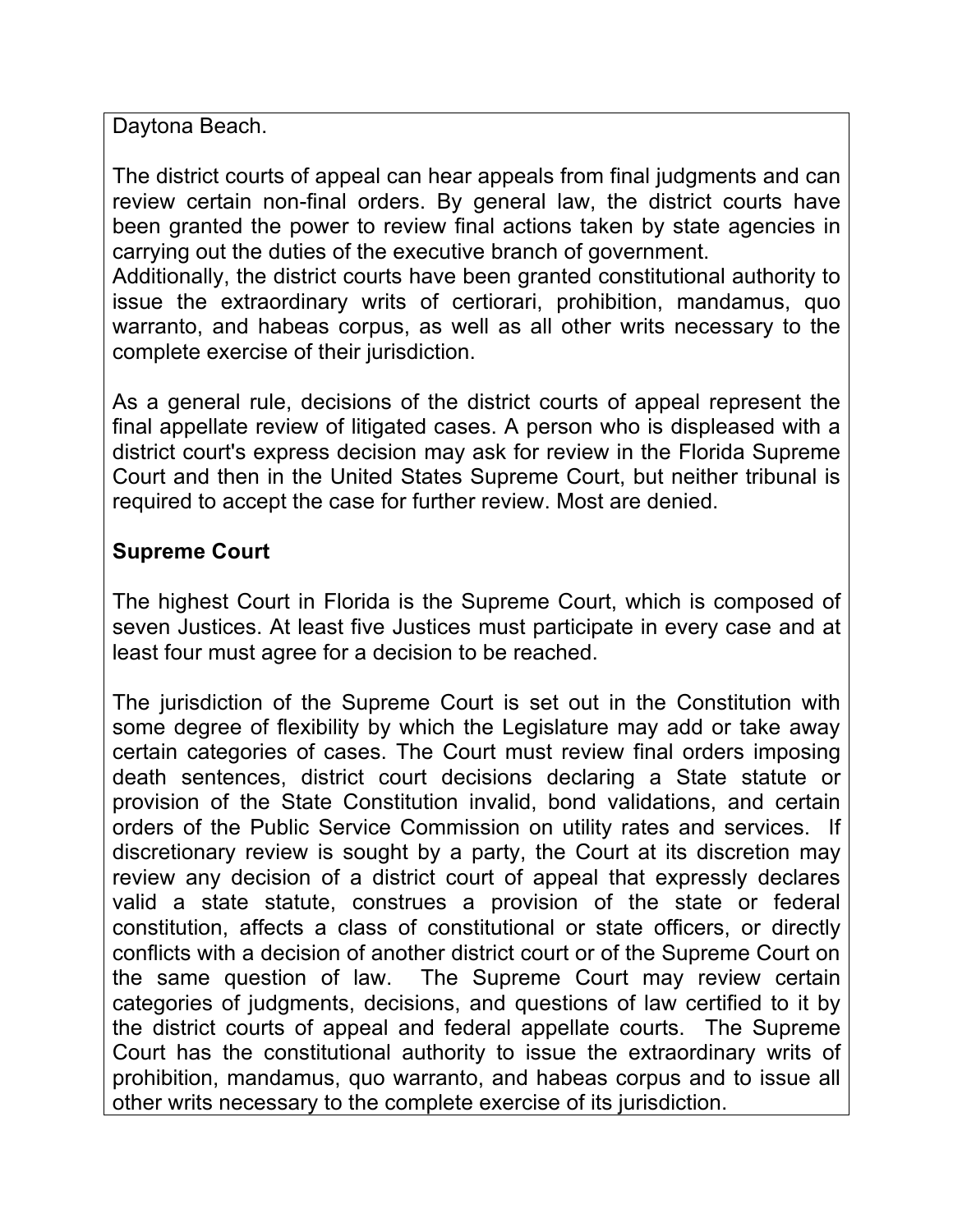Post-Judgment Interest Rate is 4.75% per annum.

# **Procedural**

#### **A. Venue**

Generally, actions shall be brought only in the county where the defendant resides, where the cause of action accrued, or where the property in litigation is located.

- Actions against two or more defendants residing in different counties may be brought in any county in which any defendant resides.
- Actions on several causes of action may be brought in any county where any of the causes of action arose. When two or more causes of action joined arose in different counties, venue may be laid in any of such counties, but the court may order separate trials if expedient.
- Actions on several causes of action may be brought in any county where any of the causes of action arose. When two or more causes of action joined arose in different counties, venue may be laid in any of such counties, but the court may order separate trials if expedient.
- A change of venue shall be granted when it appears impracticable to obtain a qualified jury in the county where the action is pending.

# **B. Statute of Limitations**

Written Contract – 5 years Construction Defect – 10 years Professional Malpractice – 2 years Negligence – 4 years Wrongful Death – 2 years

# **C. Time for Filing an Answer**

Unless a different time is prescribed in a statute of Florida, a defendant shall serve an answer within 20 days after service of original process and the initial pleading on the defendant, or not later than the date fixed in a notice by publication.

#### **D. Dismissal Re-Filing of Suit Voluntary Dismissal**

Except in actions in which property has been seized or is in the custody of the court, an action, a claim, or any part of an action or claim may be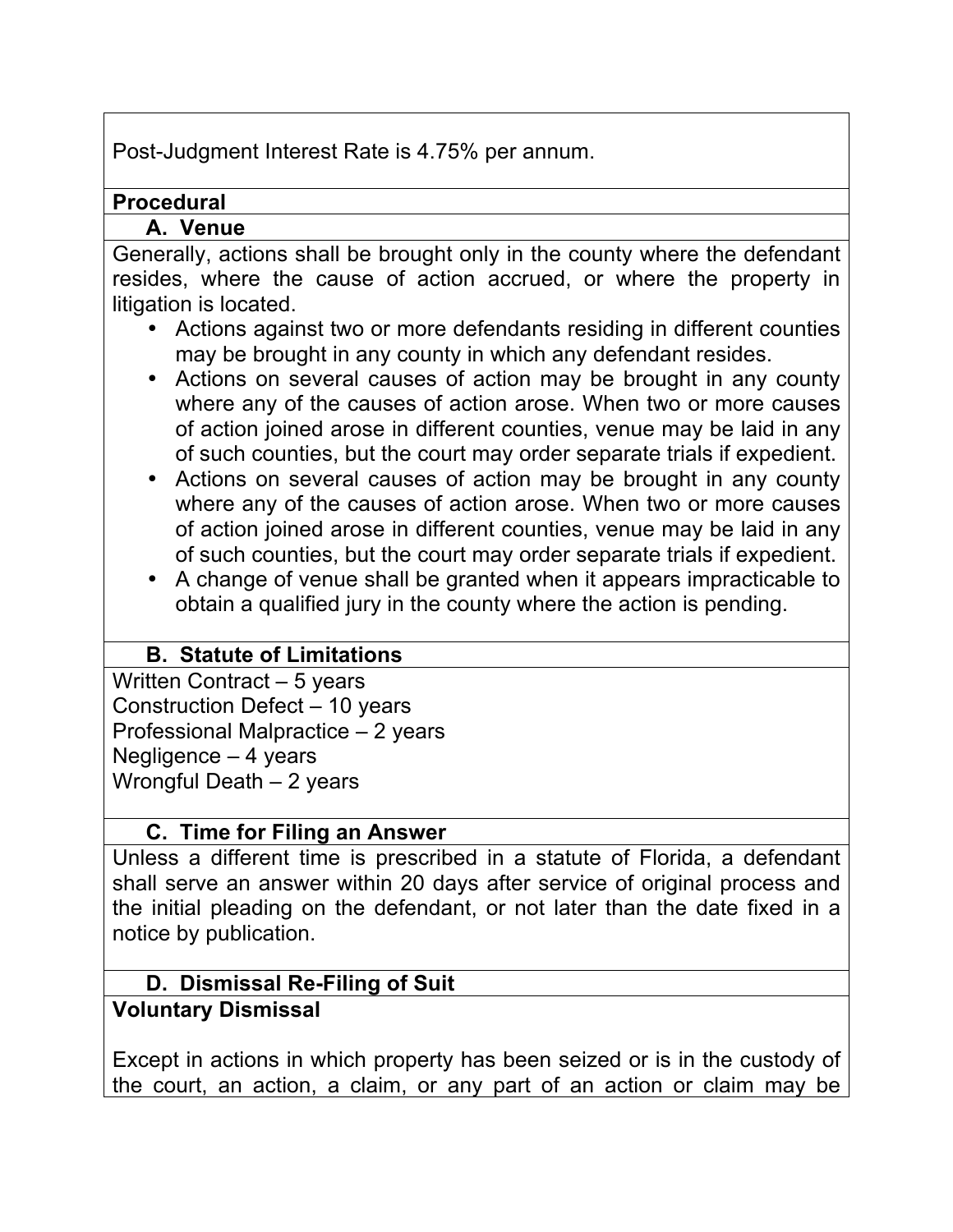dismissed by plaintiff without order of court (A) before trial by serving, or during trial by stating on the record, a notice of dismissal at any time before a hearing on motion for summary judgment, or if none is served or if the motion is denied, before retirement of the jury in a case tried before a jury or before submission of a nonjury case to the court for decision, or (B) by filing a stipulation of dismissal signed by all current parties to the action. Unless otherwise stated in the notice or stipulation, the dismissal is without prejudice, except that a notice of dismissal operates as an adjudication on the merits when served by a plaintiff who has once dismissed in any court an action based on or including the same claim.

# **Leave of Court**

A party may amend a pleading once as a matter of course at any time before a responsive pleading is served or, if the pleading is one to which no responsive pleading is permitted and the action has not been placed on the trial calendar, may so amend it at any time within 20 days after it is served. Otherwise a party may amend a pleading only by leave of court or by written consent of the adverse party. If a party files a motion to amend a pleading, the party shall attach the proposed amended pleading to the motion. Leave of court shall be given freely when justice so requires. A party shall plead in response to an amended pleading within 10 days after service of the amended pleading unless the court otherwise orders.

#### **Liability**

#### **A. Negligence**

In a comparative negligence system, the injured party may still recover some of his or her damages even if he or she was partially to blame for causing the accident. Plaintiff's financial recovery may be reduced, or even prohibited, depending how plaintiff's actions caused or contributed to the accident

In a contributory negligence system, the injured person could only recover for his/her injuries and damages if they did not contribute to the accident in any way.

Florida is a pure comparative negligence system, which means a judge or jury assigns a percentage of fault to each responsible party and then apportions the damage award accordingly. Using this system, an injured person may recover his or her damages even if the injured person was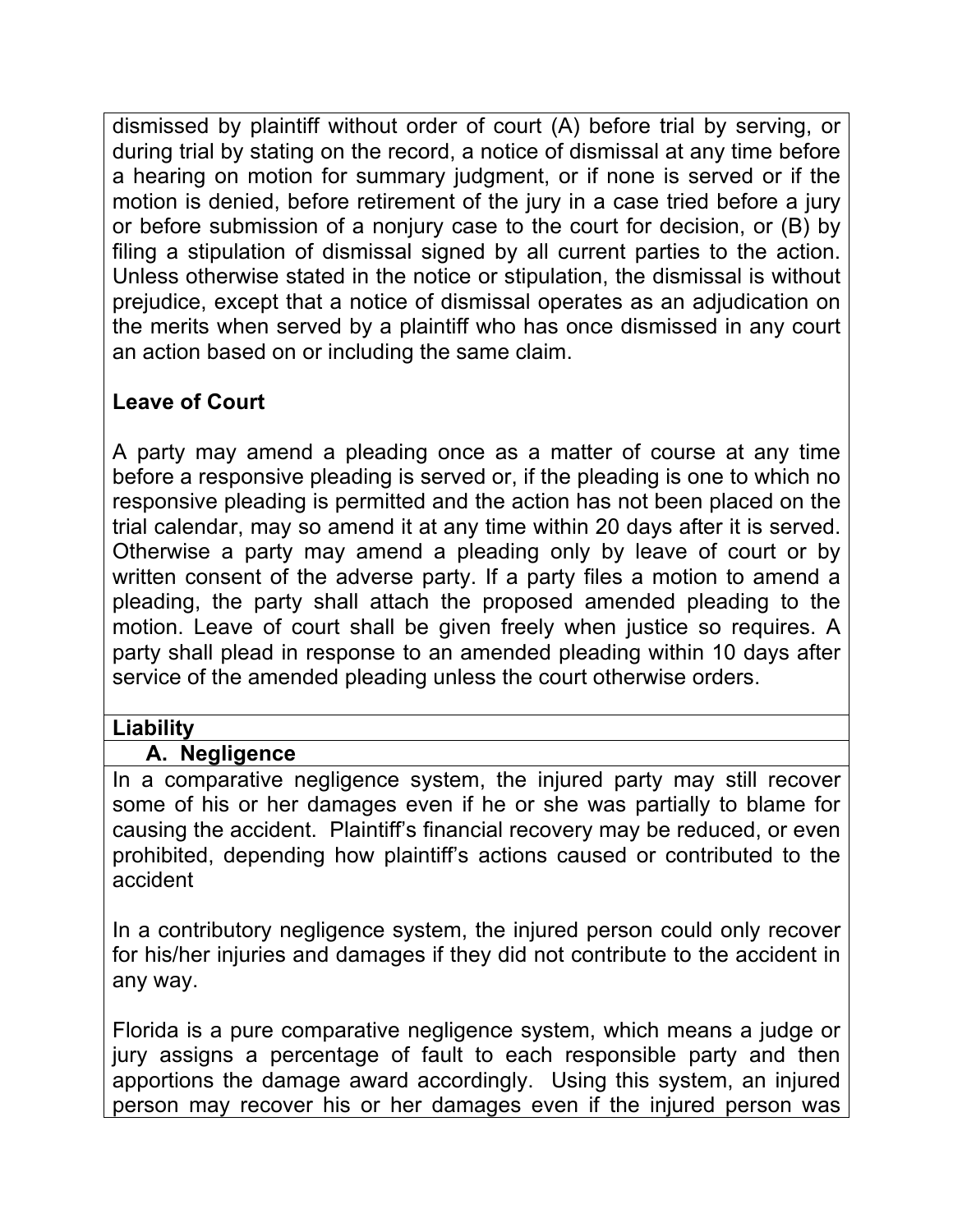99% at fault in causing the injury, with those damages reduced by his or her portion of the fault.

#### **B. Negligence Defenses**

Implied assumption of risk has historically been divided into the categories of primary and secondary. The term primary assumption of risk is simply another means of stating that the defendant was not negligent, either because he owed no duty to the plaintiff in the first instance, or because he did not breach the duty owed. Secondary assumption of risk is an Affirmative Defense to an established breach of a duty owed by the defendant to the plaintiff.

### **C. Gross Negligence, Recklessness, Willful and Wanton Conduct**

Gross negligence means that the defendant's conduct was so reckless or wanting in care that it constituted a conscious disregard or indifference to the life, safety, or rights of persons exposed to such conduct

#### **D. Negligent Hiring and Retention**

(1) In a civil action for the death of, or injury or damage to, a third person caused by the intentional tort of an employee, such employee's employer is presumed not to have been negligent in hiring such employee if, before hiring the employee, the employer conducted a background investigation of the prospective employee and the investigation did not reveal any information that reasonably demonstrated the unsuitability of the prospective employee for the particular work to be performed or for the employment in general. A background investigation under this section must include:

(a) Obtaining a criminal background investigation on the prospective employee under subsection (2);

(b) Making a reasonable effort to contact references and former employers of the prospective employee concerning the suitability of the prospective employee for employment;

(c) Requiring the prospective employee to complete a job application form that includes questions concerning whether he or she has ever been convicted of a crime, including details concerning the type of crime, the date of conviction and the penalty imposed, and whether the prospective employee has ever been a defendant in a civil action for intentional tort, including the nature of the intentional tort and the disposition of the action;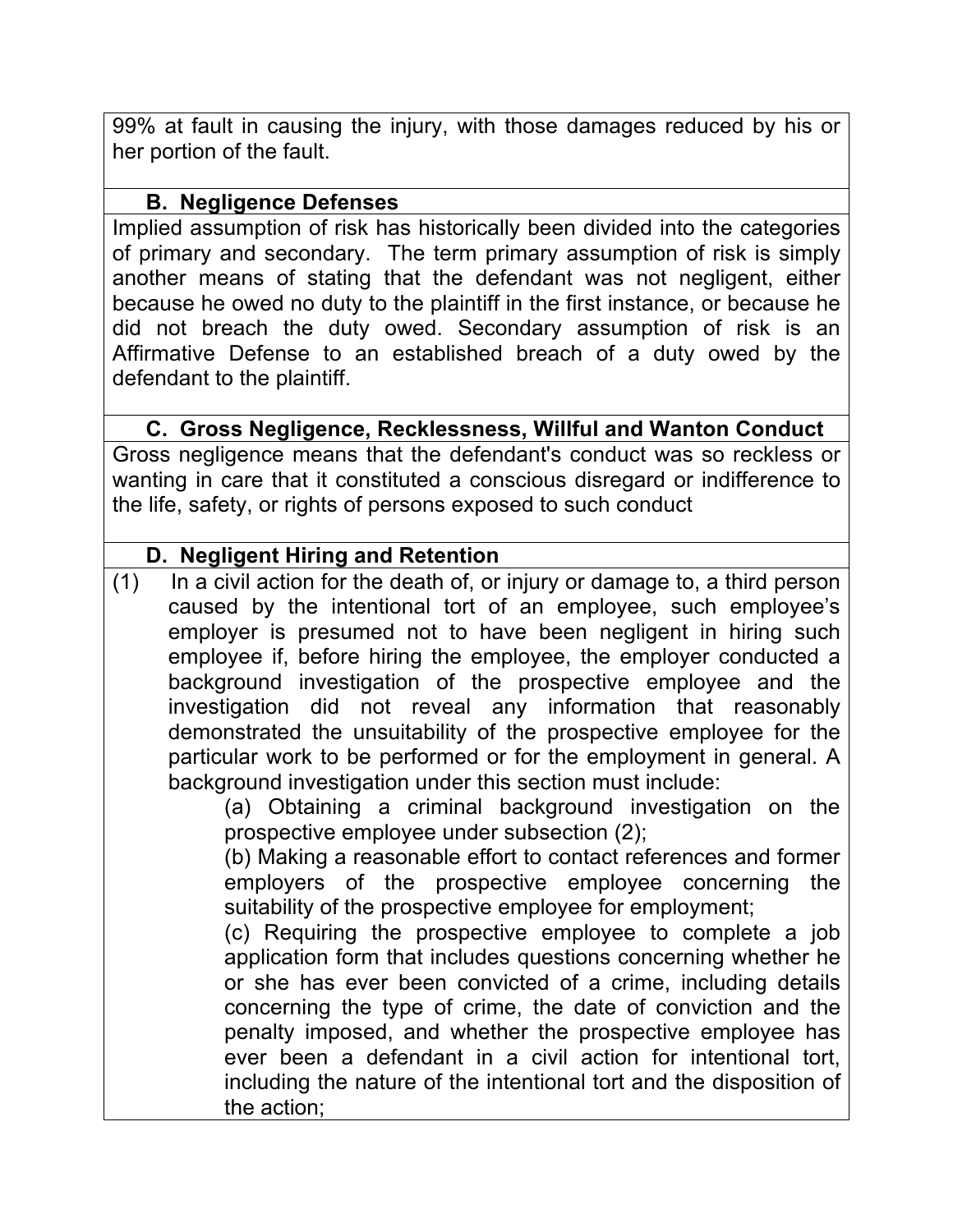(d) Obtaining, with written authorization from the prospective employee, a check of the driver's license record of the prospective employee if such a check is relevant to the work the employee will be performing and if the record can reasonably be obtained; or

(e) Interviewing the prospective employee.

- (2) To satisfy the criminal-background-investigation requirement of this section, an employer must request and obtain from the Department of Law Enforcement a check of the information as reported and reflected in the Florida Crime Information Center system as of the date of the request.
- (3) The election by an employer not to conduct the investigation specified in subsection (1) does not raise any presumption that the employer failed to use reasonable care in hiring an employee.

Action based on negligence of employer

- Common theory in intentional tort cases where employee acts outside course of employment (*Tallahassee Furniture v. Harrison*); contact between employee and third party must be employmentrelated
- Charitable entity may be subject to liability (*Malicki v. Doe*, 2002 Fla. LEXIS 434 (Fla. Mar. 14, 2002) (Church corporation)
- Duty to investigate employees background: when position will require employee to ensure the welfare and safety of third parties, the law imposes duty of reasonable inquiry into the prospective employee's history (*Williams v. Feather Sound, Inc*.)
- Presumption of reasonable care when employer performs statutory background check (See F.S. 768.096)(Must be causal connection between failure of investigation and tort)

# **E. Negligent Entrustment**

**Motor vehicles:** Consent to use shifts burden to owner of vehicle to show conversion (Affirmative defense)

• Statutory exception to liability for long term leases

#### **Firearms:**

- Knew or should have known standard
- Sale to intoxicated person may be basis for liability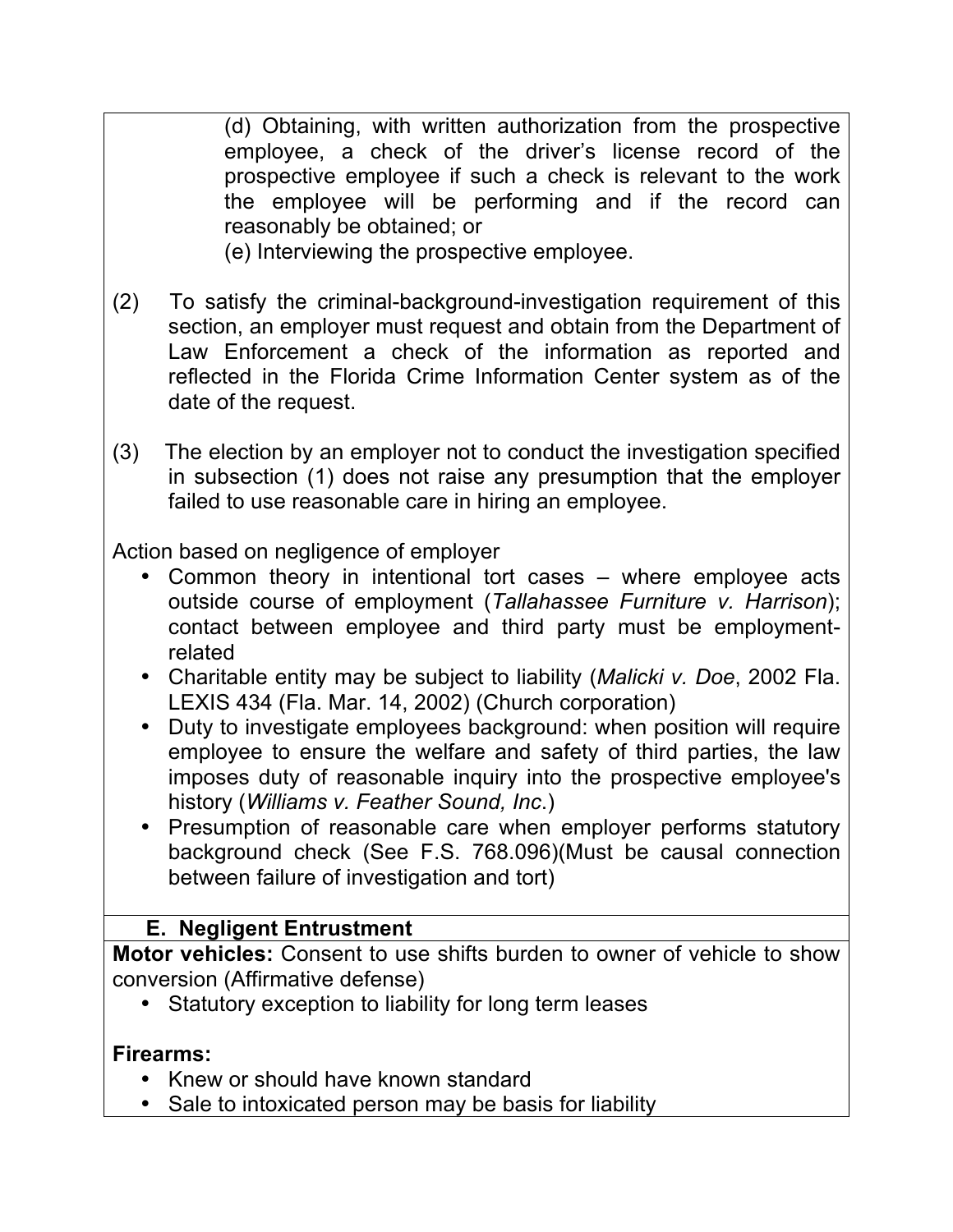# **F. Dram Shop**

A person who sells or furnishes alcoholic beverages to a person of lawful drinking age shall not thereby become liable for injury or damage caused by or resulting from the intoxication of such person, except that a person who willfully and unlawfully sells or furnishes alcoholic beverages to a person who is not of lawful drinking age or who knowingly serves a person habitually addicted to the use of any or all alcoholic beverages may become liable for injury or damage caused by or resulting from the intoxication of such minor or person.

# **G. Joint and Several Liability**

In Florida, Joint and Several Liability has been replaced with comparative law.

# **H. Wrongful Death and/or Survival Actions**

When the death of a person is caused by the wrongful act, negligence, default, or breach of contract or warranty of any person, including those occurring on navigable waters, and the event would have entitled the person injured to maintain an action and recover damages if death had not ensued, the person or watercraft that would have been liable in damages if death had not ensued shall be liable for damages as specified in this act notwithstanding the death of the person injured, although death was caused under circumstances constituting a felony.

The action shall be brought by the decedent's personal representative, who shall recover for the benefit of the decedent's survivors and estate all damages, as specified in this act, caused by the injury resulting in death. When a personal injury to the decedent results in death, no action for the personal injury shall survive, and any such action pending at the time of death shall abate. The wrongdoer's personal representative shall be the defendant if the wrongdoer dies before or pending the action. A defense that would bar or reduce a survivor's recovery if she or he were the plaintiff may be asserted against the survivor, but shall not affect the recovery of any other survivor.

#### **I. Vicarious Liability**

A person or other legal entity is subject to liability for the negligence of another person, who is himself negligent, based upon the relationship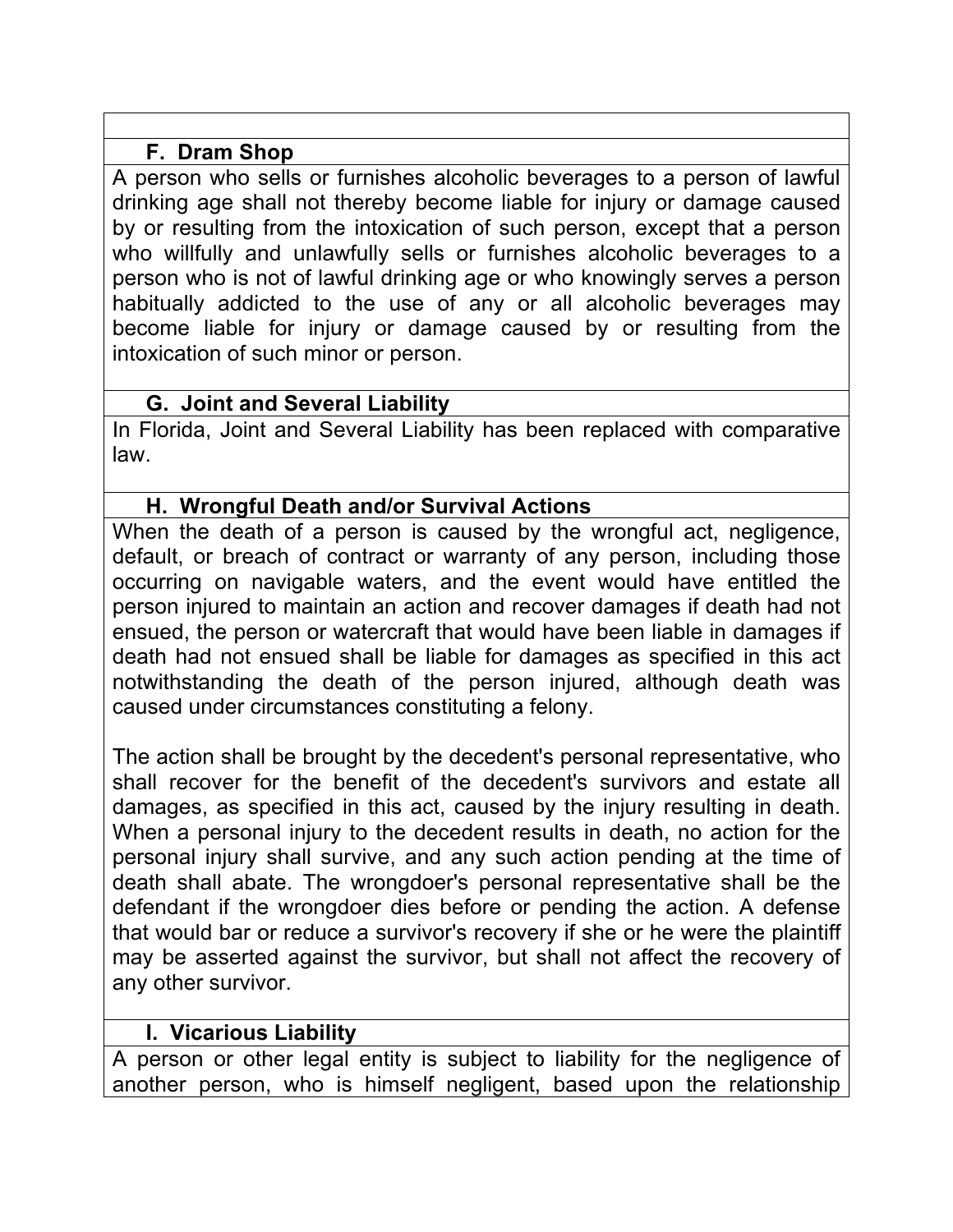between the wrongdoer and that person or entity

**Respondeat Superior:** A relationship between Employer-employee or Principal-agent

# **Elements of cause of action:**

- (1) employment relationship existed between tortfeasor and employer at the time the tort was committed and
- (2) the employee's negligent act or omission (*Hargrove v. City of Cocoa Beach*), or wrongful act, occurred within the scope of employment and in furtherance of the employer's interest

# **Court will consider whether:**

- (1) Work was of the kind the servant was employed to perform
- (2) The conduct occurred substantially within the hours of work and at the place of work
- (3) Act was intended, at least in part, to serve interests of the employer (motive test)\*
- \* Rejection of liability under motive rule illustrated in assault & battery, and sexual harassment cases
- \* Employer may be subject o liability under negligence theory for negligent hiring or retention (*Tallahassee Furniture v. Harrison*)
- \* Employer ratification of act, constructive knowledge of wrongful nature of employee's

**Independent Contractor:** General rule of non-liability of employer for negligence of independent contractor Exceptions:

- (1) Where employer assumes actual control over the method of performance, including the order in which the work is done, the time at which specific tasks are to be performed, and the selection of employees to complete certain services (Mere monitoring, e.g., for insurance purposes, or retention of general supervisory control, e.g., as to timetable, not sufficient to impose liability)
- (2) The agreement is for the contractor's performance of a nondelegable duty of the employer
- (3) The contracted work is an inherently dangerous activity: machine, vehicle, or tool the use of which exposes the public to an extraordinary risk of harm (See also hazardous occupations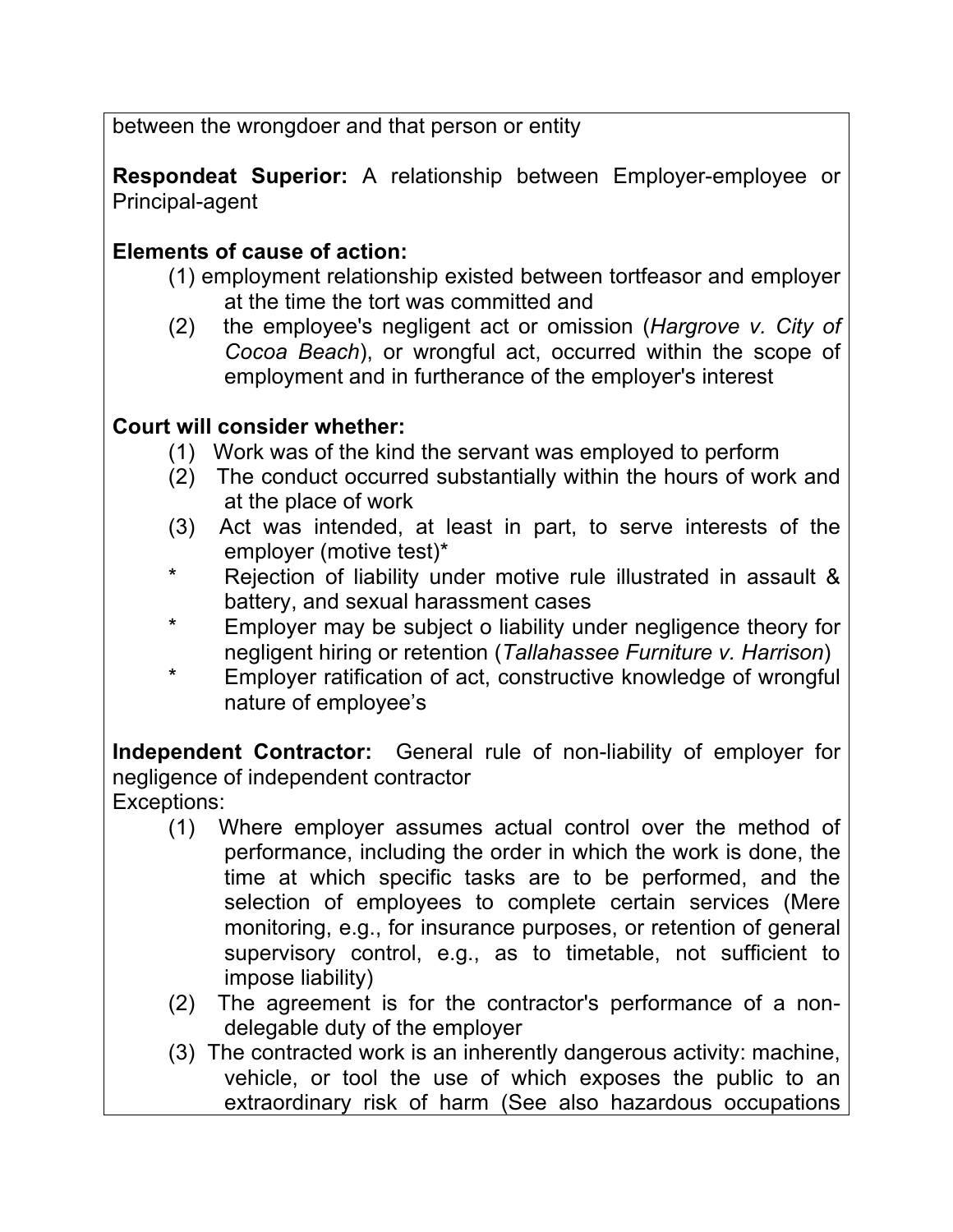| statute, F.S. Ch 769) (exception re contractor's own employees,<br>unless employer fails to warn contractor of non-obvious danger<br>to contractor's employees)<br>The contracted work involves the use of an inherently<br>(4)<br>dangerous instrumentality<br>The contract requires the independent contractor to act<br>(5)<br>tortuously<br>The employer knows or should know of a danger on the<br>(6)<br>property where the work is performed and fails to warn<br>the independent contractor adequately of the danger.<br>J. Exclusivity of Workers' Compensation<br>Florida's Workers' Compensation law provides, in most instances, that<br>workers' compensation is the "exclusive remedy" for work related injuries<br>Injured workers are prohibited from suing the employer for injuries<br>$\bullet$<br>suffered while on the job.<br>If the on the job injuries are caused by the negligence of a co-worker,<br>$\bullet$<br>you may be able to bring a personal injury claim against the<br>individual.<br>If an employer's negligent conduct rises to the level of "culpable",<br>$\bullet$<br>then a cause of action could be maintained for damages for injuries<br>sustained due to the employer's negligent actions. Proving an<br>employer culpable is a very difficult burden and Florida's courts rarely<br>make such a finding.<br><b>Damages</b><br>A. Statutory Caps on Damages<br><b>Damage Caps Against Practitioners</b><br>1.<br>Limitations Generally: Non-economic damages shall not exceed<br>$\bullet$<br>\$500,000 per plaintiff, and no practitioner defendant shall be liable for<br>more than \$500,000 in non-economic damages. Also, the total non-<br>economic damages recoverable from all plaintiffs against all<br>practitioners shall not exceed \$1,000,000.<br><b>Death or Permanent Vegetative State:</b> There is an exception to the<br>general rule for cases of death or permanent vegetative states. If the<br>negligence results in a permanent vegetative state or death, total<br>non-economic damages recoverable from all practitioners shall not<br>exceed \$1,000,000. |  |  |
|-------------------------------------------------------------------------------------------------------------------------------------------------------------------------------------------------------------------------------------------------------------------------------------------------------------------------------------------------------------------------------------------------------------------------------------------------------------------------------------------------------------------------------------------------------------------------------------------------------------------------------------------------------------------------------------------------------------------------------------------------------------------------------------------------------------------------------------------------------------------------------------------------------------------------------------------------------------------------------------------------------------------------------------------------------------------------------------------------------------------------------------------------------------------------------------------------------------------------------------------------------------------------------------------------------------------------------------------------------------------------------------------------------------------------------------------------------------------------------------------------------------------------------------------------------------------------------------------------------------------------------------------------------------------------------------------------------------------------------------------------------------------------------------------------------------------------------------------------------------------------------------------------------------------------------------------------------------------------------------------------------------------------------------------------------------------------------------------------------------------------------------|--|--|
|                                                                                                                                                                                                                                                                                                                                                                                                                                                                                                                                                                                                                                                                                                                                                                                                                                                                                                                                                                                                                                                                                                                                                                                                                                                                                                                                                                                                                                                                                                                                                                                                                                                                                                                                                                                                                                                                                                                                                                                                                                                                                                                                     |  |  |
|                                                                                                                                                                                                                                                                                                                                                                                                                                                                                                                                                                                                                                                                                                                                                                                                                                                                                                                                                                                                                                                                                                                                                                                                                                                                                                                                                                                                                                                                                                                                                                                                                                                                                                                                                                                                                                                                                                                                                                                                                                                                                                                                     |  |  |
|                                                                                                                                                                                                                                                                                                                                                                                                                                                                                                                                                                                                                                                                                                                                                                                                                                                                                                                                                                                                                                                                                                                                                                                                                                                                                                                                                                                                                                                                                                                                                                                                                                                                                                                                                                                                                                                                                                                                                                                                                                                                                                                                     |  |  |
|                                                                                                                                                                                                                                                                                                                                                                                                                                                                                                                                                                                                                                                                                                                                                                                                                                                                                                                                                                                                                                                                                                                                                                                                                                                                                                                                                                                                                                                                                                                                                                                                                                                                                                                                                                                                                                                                                                                                                                                                                                                                                                                                     |  |  |
|                                                                                                                                                                                                                                                                                                                                                                                                                                                                                                                                                                                                                                                                                                                                                                                                                                                                                                                                                                                                                                                                                                                                                                                                                                                                                                                                                                                                                                                                                                                                                                                                                                                                                                                                                                                                                                                                                                                                                                                                                                                                                                                                     |  |  |
|                                                                                                                                                                                                                                                                                                                                                                                                                                                                                                                                                                                                                                                                                                                                                                                                                                                                                                                                                                                                                                                                                                                                                                                                                                                                                                                                                                                                                                                                                                                                                                                                                                                                                                                                                                                                                                                                                                                                                                                                                                                                                                                                     |  |  |
|                                                                                                                                                                                                                                                                                                                                                                                                                                                                                                                                                                                                                                                                                                                                                                                                                                                                                                                                                                                                                                                                                                                                                                                                                                                                                                                                                                                                                                                                                                                                                                                                                                                                                                                                                                                                                                                                                                                                                                                                                                                                                                                                     |  |  |
|                                                                                                                                                                                                                                                                                                                                                                                                                                                                                                                                                                                                                                                                                                                                                                                                                                                                                                                                                                                                                                                                                                                                                                                                                                                                                                                                                                                                                                                                                                                                                                                                                                                                                                                                                                                                                                                                                                                                                                                                                                                                                                                                     |  |  |
|                                                                                                                                                                                                                                                                                                                                                                                                                                                                                                                                                                                                                                                                                                                                                                                                                                                                                                                                                                                                                                                                                                                                                                                                                                                                                                                                                                                                                                                                                                                                                                                                                                                                                                                                                                                                                                                                                                                                                                                                                                                                                                                                     |  |  |
|                                                                                                                                                                                                                                                                                                                                                                                                                                                                                                                                                                                                                                                                                                                                                                                                                                                                                                                                                                                                                                                                                                                                                                                                                                                                                                                                                                                                                                                                                                                                                                                                                                                                                                                                                                                                                                                                                                                                                                                                                                                                                                                                     |  |  |
|                                                                                                                                                                                                                                                                                                                                                                                                                                                                                                                                                                                                                                                                                                                                                                                                                                                                                                                                                                                                                                                                                                                                                                                                                                                                                                                                                                                                                                                                                                                                                                                                                                                                                                                                                                                                                                                                                                                                                                                                                                                                                                                                     |  |  |
|                                                                                                                                                                                                                                                                                                                                                                                                                                                                                                                                                                                                                                                                                                                                                                                                                                                                                                                                                                                                                                                                                                                                                                                                                                                                                                                                                                                                                                                                                                                                                                                                                                                                                                                                                                                                                                                                                                                                                                                                                                                                                                                                     |  |  |
|                                                                                                                                                                                                                                                                                                                                                                                                                                                                                                                                                                                                                                                                                                                                                                                                                                                                                                                                                                                                                                                                                                                                                                                                                                                                                                                                                                                                                                                                                                                                                                                                                                                                                                                                                                                                                                                                                                                                                                                                                                                                                                                                     |  |  |
|                                                                                                                                                                                                                                                                                                                                                                                                                                                                                                                                                                                                                                                                                                                                                                                                                                                                                                                                                                                                                                                                                                                                                                                                                                                                                                                                                                                                                                                                                                                                                                                                                                                                                                                                                                                                                                                                                                                                                                                                                                                                                                                                     |  |  |
|                                                                                                                                                                                                                                                                                                                                                                                                                                                                                                                                                                                                                                                                                                                                                                                                                                                                                                                                                                                                                                                                                                                                                                                                                                                                                                                                                                                                                                                                                                                                                                                                                                                                                                                                                                                                                                                                                                                                                                                                                                                                                                                                     |  |  |
|                                                                                                                                                                                                                                                                                                                                                                                                                                                                                                                                                                                                                                                                                                                                                                                                                                                                                                                                                                                                                                                                                                                                                                                                                                                                                                                                                                                                                                                                                                                                                                                                                                                                                                                                                                                                                                                                                                                                                                                                                                                                                                                                     |  |  |
|                                                                                                                                                                                                                                                                                                                                                                                                                                                                                                                                                                                                                                                                                                                                                                                                                                                                                                                                                                                                                                                                                                                                                                                                                                                                                                                                                                                                                                                                                                                                                                                                                                                                                                                                                                                                                                                                                                                                                                                                                                                                                                                                     |  |  |
|                                                                                                                                                                                                                                                                                                                                                                                                                                                                                                                                                                                                                                                                                                                                                                                                                                                                                                                                                                                                                                                                                                                                                                                                                                                                                                                                                                                                                                                                                                                                                                                                                                                                                                                                                                                                                                                                                                                                                                                                                                                                                                                                     |  |  |

• **Severe Non-Economic Harm and Catastrophic Injury:** There is another exception to the general rule: if the non-economic harm to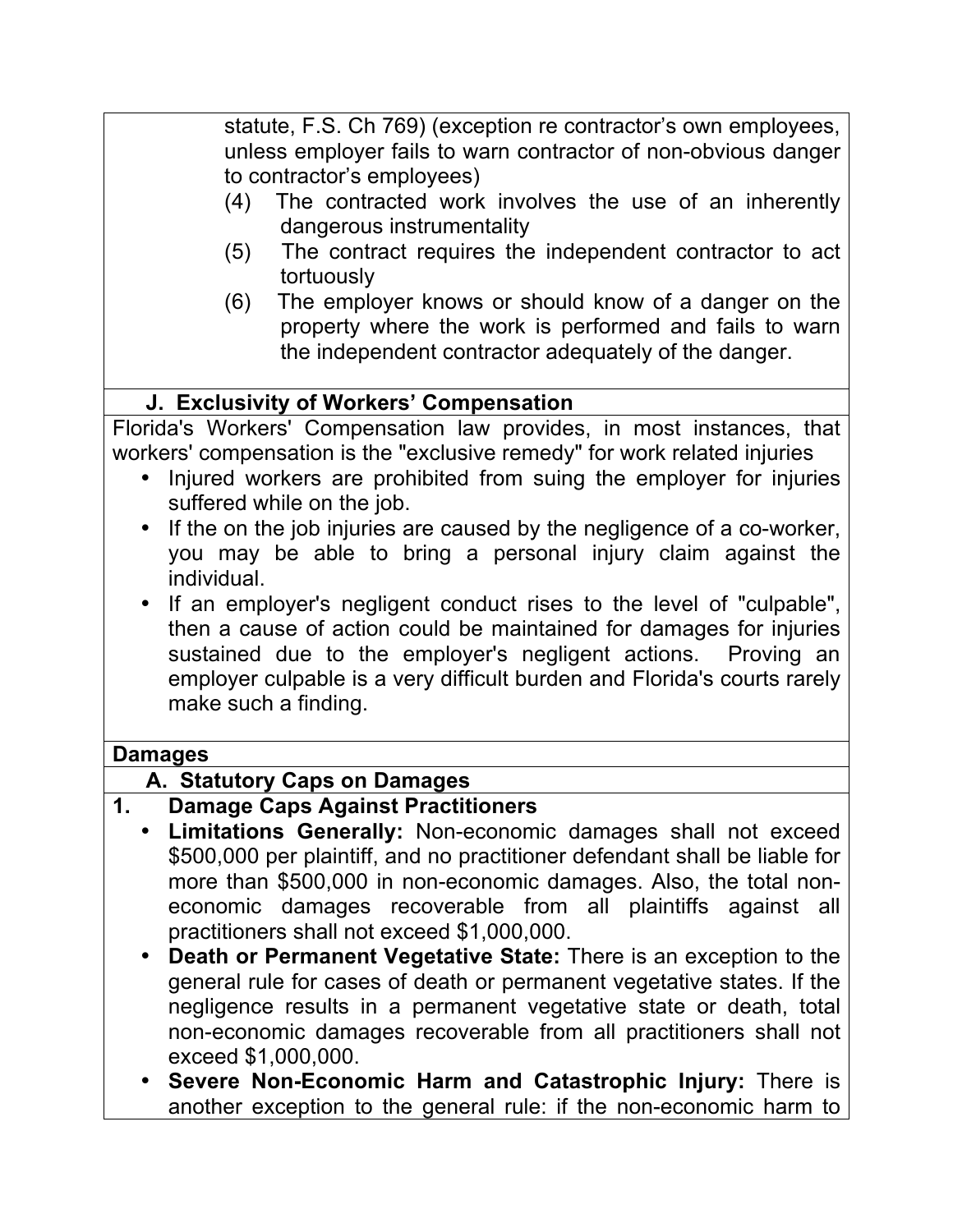the plaintiff is particularly severe and the negligence caused a "catastrophic injury," the total non-economic damages recoverable from all practitioners shall not exceed \$1,000,000.

- **Limitations for Negligence Arising out of Emergency Services and Care:** Non-economic damages shall not exceed \$150,000 per plaintiff. Also, the total non-economic damages recoverable by all plaintiffs from all practitioners shall not exceed \$300,000.
- **Limitations for Negligence Arising out of Services and Care to a Medicaid Recipient:** Non-economic damages may not exceed \$300,000 per plaintiff. Also, each practitioner providing care to a Medicaid recipient is not liable for more than \$200,000. However, these limitations do not apply if the plaintiff(s) can prove that the practitioner(s) acted in a wrongful manner.

# **2. Damage Caps Against Non-Practitioners**

- **Limitations Generally:** Non-economic damages shall not exceed \$750,000 per plaintiff against all non-practitioners. Also, the total noneconomic damages recoverable by all plaintiffs from all nonpractitioners shall not exceed \$1,500,000.
- **Death or Permanent Vegetative State:** There is an exception to the general rule for cases of death or permanent vegetative states. If the negligence results in a permanent vegetative state or death, total non-economic damages recoverable from all non-practitioners shall not exceed \$1,500,000.
- **Severe Non-Economic Harm and Catastrophic Injury:** There is another exception to the general rule: if the non-economic harm to the plaintiff is particularly severe and the negligence caused a "catastrophic injury," the total non-economic damages recoverable from all practitioners shall not exceed \$1,500,000.
- **Limitations for Negligence Arising out of Providing Emergency Services and Care:** Non-economic damages shall not exceed \$750,000 per plaintiff. Also, the total economic damages recoverable by all plaintiffs from all non-practitioner defendants shall not exceed \$1,500,000.

# **B. Compensatory Damages for Bodily Injury Jury Instructions**

**a. When directed verdict is given on liability:** You should award (claimant) an amount of money that the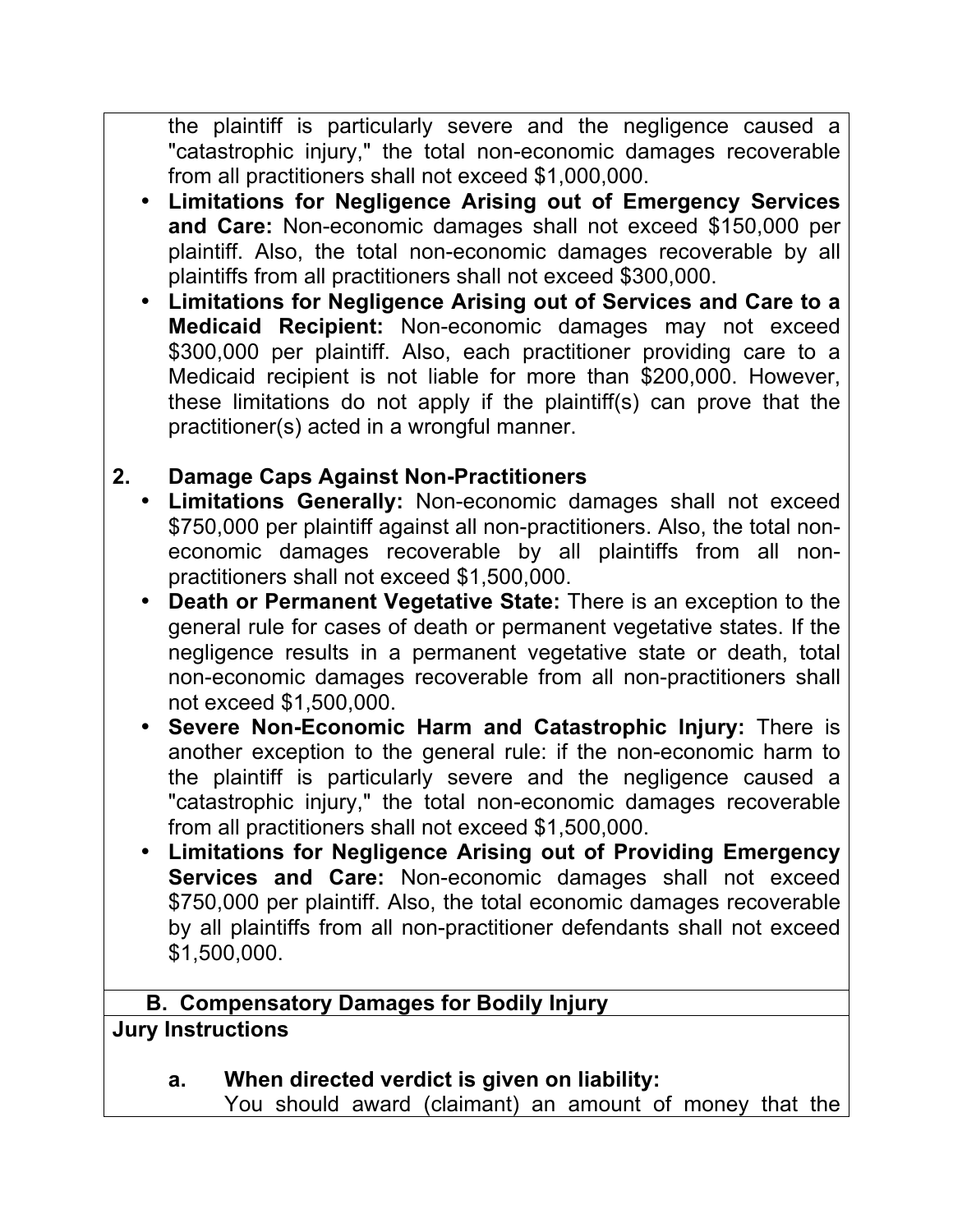greater weight of the evidence shows will fairly and adequately compensate [him] [her] for [his] [her] [loss] [injury] [or] [damage], including any damage (claimant) is reasonably certain to [incur] [experience] in the future. You shall consider the following elements:

# **b. All other cases:**

If your verdict is for **(defendant)**, you will not consider the matter of damages. But if the greater weight of the evidence supports **(claimant's)** claim, you should determine and write on the verdict form, in dollars, the total amount of [loss] [injury] [or] [damage] which the greater weight of the evidence shows will fairly and adequately compensate [him] [her] for [his] [her] [loss] [injury] [or] [damage], including any damages that **(claimant)** is reasonably certain to incur or experience in the future. You shall consider the following elements:

# **Elements**

### **a. Injury, pain, disability, disfigurement, loss of capacity for enjoyment of life:**

Any bodily injury sustained by (name) and any resulting pain and suffering [disability or physical impairment] [disfigurement] [mental anguish] [inconvenience] [or] [loss of capacity for the enjoyment of life] experienced in the past [or to be experienced in the future]. There is no exact standard for measuring such damage. The amount should be fair and just in the light of the evidence.

# **b. Medical expenses:**

*Care and treatment of claimant:* 

The reasonable [value] [or] [expense] of [hospitalization and] medical [and nursing] care and treatment necessarily or reasonably obtained by (claimant) in the past [or to be so obtained in the future].

*Care and treatment of minor claimant after reaching majority:*

The reasonable [value] [or] [expense] of [hospitalization and] medical [and nursing] care and treatment necessarily or reasonably to be obtained by (minor claimant) after [he] [she] reaches the age of (legal age).

**c. Lost earnings, lost time, lost earning capacity:** *When lost earnings or lost working time shown:*  [Any earnings] [Any working time] lost in the past [and any loss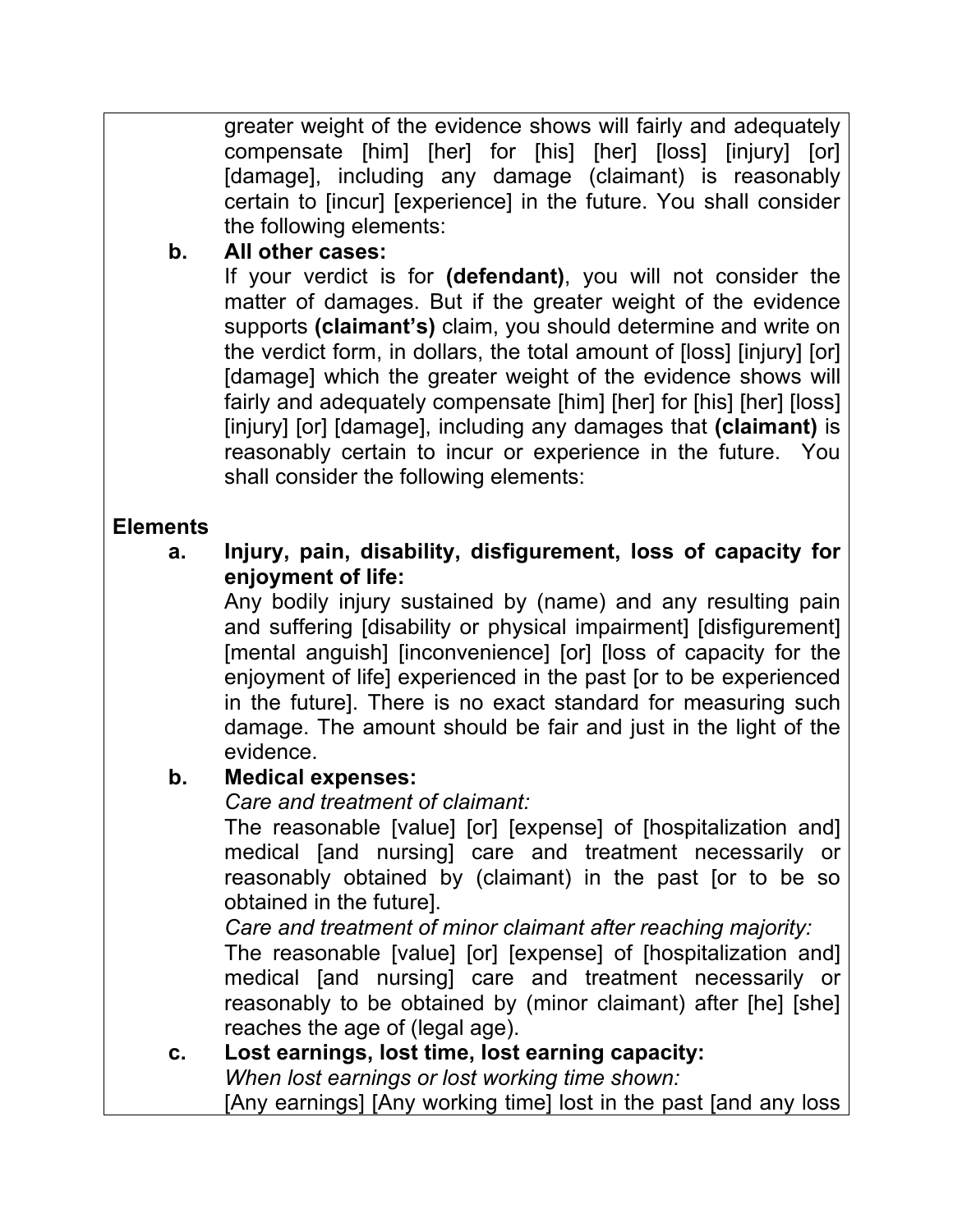of ability to earn money in the future].

*When earnings or lost working time not shown:*

Any loss of ability to earn money sustained in the past [and any such loss in the future].

# **d. Spouse's loss of consortium and services:**

On the claim brought by (spouse), you should award (spouse) an amount of money which the greater weight of the evidence shows will fairly and adequately compensate (spouse) for any loss by reason of [his wife's] [her husband's] injury, of [his] [her] services, comfort, society and attentions in the past [and in the future] caused by the incident in question.

**e. Parental damages for care and treatment of claimant's minor child; parental loss of child's services, earnings, earning capacity:** 

On the claim[s] of (parent(s)), you should award (parent(s)) an amount of money, which the greater weight of the evidence shows will fairly and adequately compensate (parent(s)) for damages caused by the incident in question. You shall consider the following element[s] of damage:

The reasonable [value] [or] [expense] of [hospitalization and] medical [and nursing] care and treatment necessarily or reasonably obtained by (parent(s)) for [his] [her] [their] child, (name), in the past [or to be so obtained in the future until (name) reaches the age of (legal age)].

[Any loss by (parent(s)) by reason of [his] [her] [their] child's injury, of the [services] [earnings] [or] [earning ability] of [his] [her] [their] child in the past [and in the future until the child reaches the age of (legal age)].]

[Any economic loss sustained by (parent(s)) [including] [any earnings lost in the past] [and] [any loss of ability to earn money in the future] reasonably resulting from the need to care or provide for the child because of the child's injury [until (name) reaches the age of (legal age)].]

**f. Parental loss of filial consortium as a result of significant injury resulting in child's permanent disability:**  In addition, if the greater weight of the evidence shows that (claimant child) sustained a significant injury resulting in (claimant child's) permanent total disability, you shall consider the following element of damage:

Any loss by (parent(s)), by reason of that injury, of their child's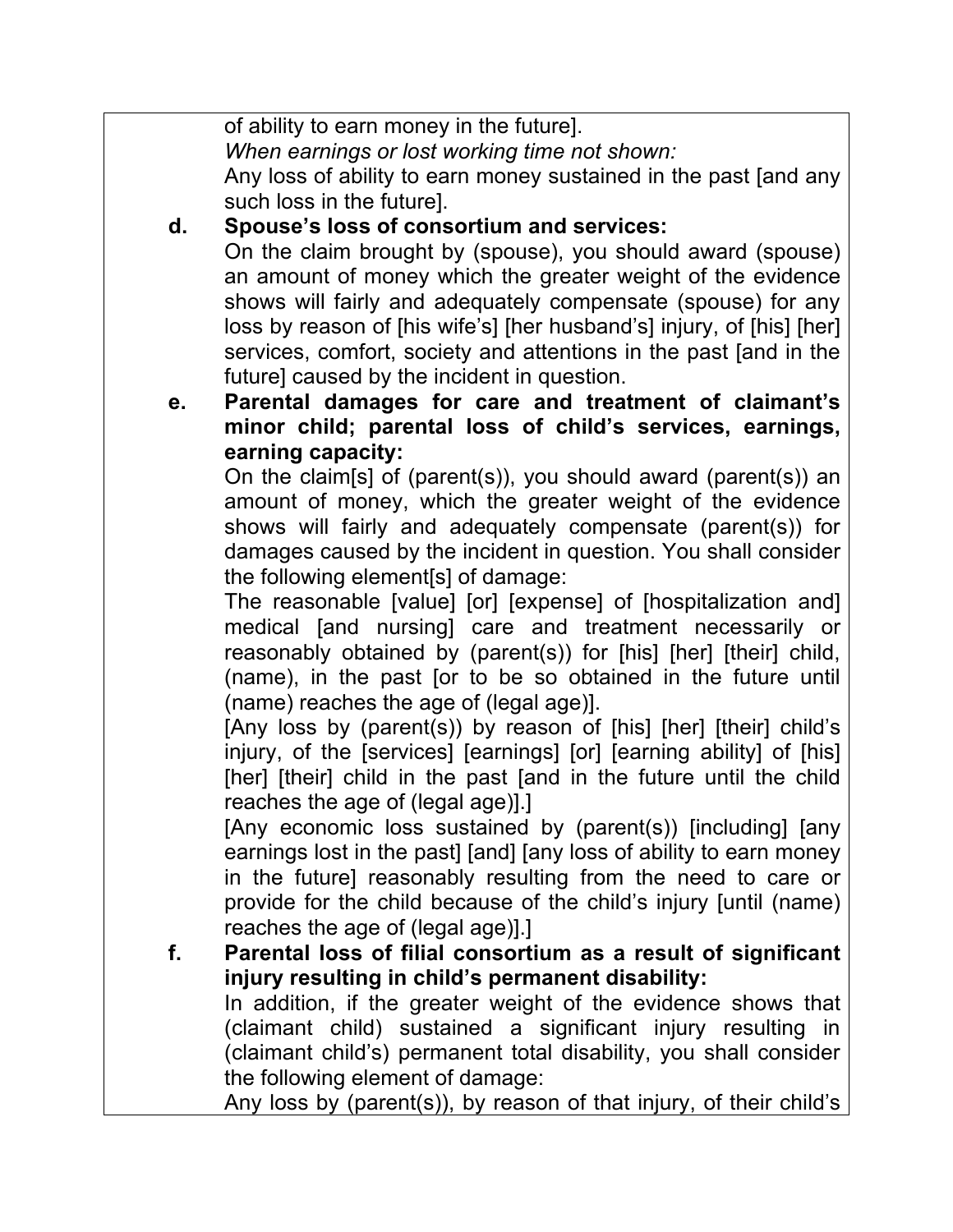companionship, society, love, affection, and solace in the past [and in the future until the child reaches the age of (legal age)]. If the greater weight of the evidence does not support (parent(s)'s) claim that their child sustained a significant injury resulting in permanent total disability, your verdict should be for (defendant(s)) on this element of damage.

**g. Unmarried dependent's claim for loss of parental consortium:** 

In addition, if the greater weight of the evidence shows that (claimant parent) sustained a significant injury resulting in (claimant parent's) permanent total disability, you shall consider the following element of damage:

Any loss by reason of (claimant parent's) injury of (claimant parent's) services, comfort, companionship and society in the past and in the future.

If the greater weight of the evidence does not support the claim that (claimant parent(s)'s) sustained a significant injury resulting in permanent total disability, your verdict should be for (defendant(s)) on this element of damage.

# **h. Property damage:**

Any damage to [his] [her] [its] (identify automobile or other personal property).

The measure of such damage is:

[the difference between the value of the (name property) immediately before (incident complained of) and its value immediately afterward.]

[the reasonable cost of repair, if it was practicable to repair the (name property), with due allowance for any difference between its value immediately before the (incident complained of) and its value after repair.]

You shall also take into consideration any loss to (claimant) [for towing or storage charges and] by being deprived of the use of [his] [her] [its] (name property) during the period reasonably required for its [replacement] [repair].

# **C. Collateral Source**

(1) In any action to which this part applies in which liability is admitted or is determined by the trier of fact and in which damages are awarded to compensate the claimant for losses sustained, the court shall reduce the amount of such award by the total of all amounts which have been paid for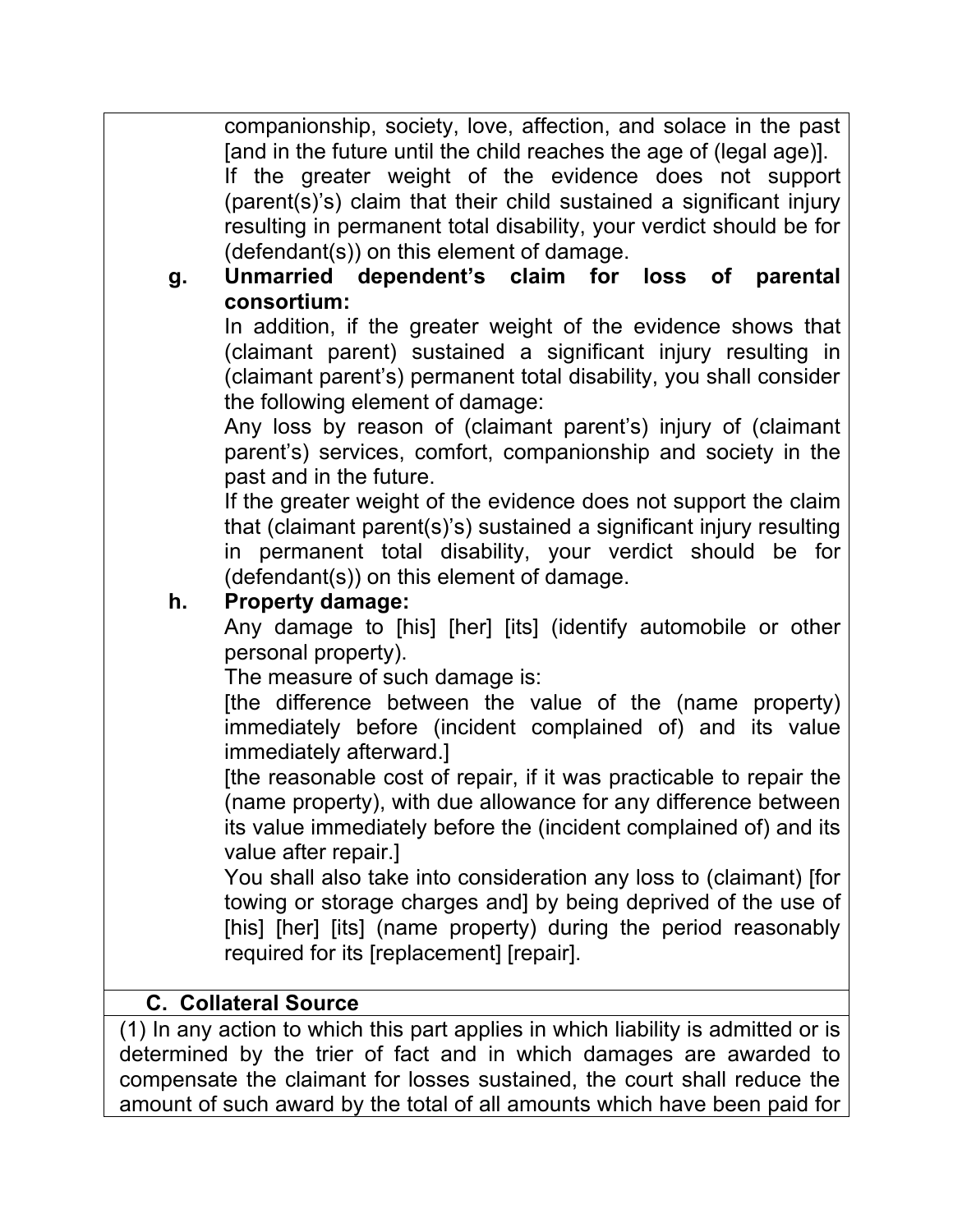the benefit of the claimant, or which are otherwise available to the claimant, from all collateral sources; however, there shall be no reduction for collateral sources for which a subrogation or reimbursement right exists. Such reduction shall be offset to the extent of any amount which has been paid, contributed, or forfeited by, or on behalf of, the claimant or members of the claimant's immediate family to secure her or his right to any collateral source benefit which the claimant is receiving as a result of her or his injury.

# **D. Pre-Judgment/Post-Judgment Interest**

Prejudgment interest is the interest awarded from the period of time from when a sum is liquidated until the time a final judgment is entered. It is meant to compensate the prevailing party for the loss of use of his money from the date it is determined that he is entitled to a sum of money to the time when final judgment is entered. The calculation of prejudgment interest becomes increasingly important in those cases where parties file post-trial motions (i.e., motions for judgment notwithstanding the verdict, motions for costs, motions for new trial, etc.), that ordinarily take some time before they are heard and decided.

Conversely, post-judgment interest is the interest awarded for the period of time from the date of the final judgment until the money is finally collected. Post-judgment interest is meant to encourage parties to pay quickly the damages that are due, and to compensate the prevailing party for the inability to use the awarded money for the period of time that an appeal is pending, which in many cases can take up to several years to be decided.

# **E. Damages for Emotional Distress**

Negligent Infliction of Emotional Distress Claim:

1) The plaintiff must suffer a physical injury;

2) the plaintiff's physical injury must be caused by the psychological trauma;

3) the plaintiff must be involved in some way in the event causing the negligent injury to another; and

4) the plaintiff must have a close personal relationship to the directly injured person.

The elements of the **Intentional Infliction of Emotional Distress** cause of action are:

1. The wrongdoer's conduct was intentional or reckless;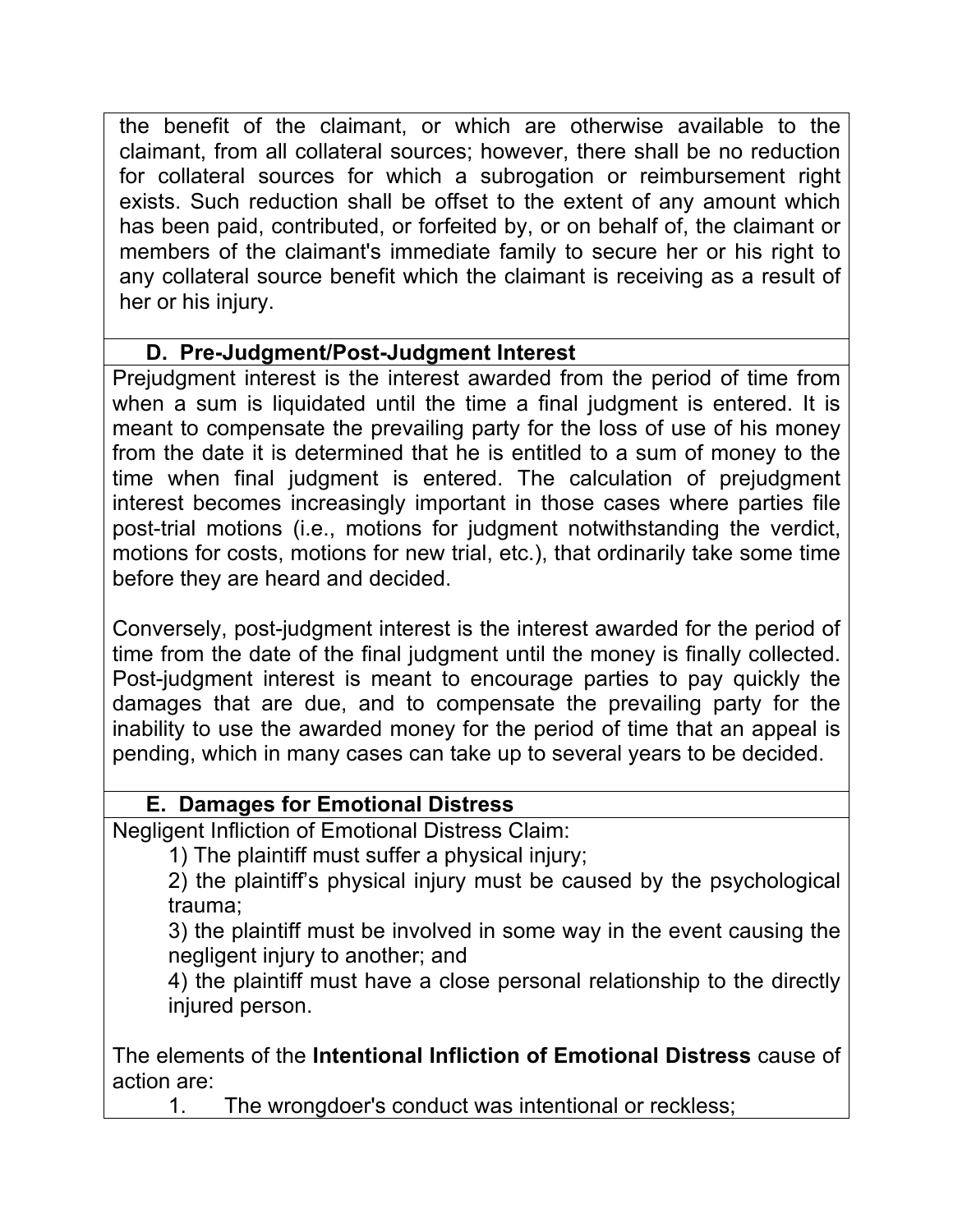- 2. The conduct was outrageous, that is, as to go beyond all bounds of decency, and to be regarded as odious and utterly intolerable in a civilized community;
- 3. The conduct caused emotional distress; and
- 4. The emotional distress was severe.

*Johnson v. State Dept. of Health and Rehab. Svc's*, 695 So.2d 927 (Fla. 2d DCA 1997)]], *quoting Dominguez v. Equitable Life Assurance Soc'y*, 438 So.2d 58, 59 (Fla. 3d DCA 1983).

Only conduct, which is "so outrageous in character, and so extreme in degree, as to go beyond all possible bounds of decency, and to be regarded as atrocious, and utterly intolerable in a civilized community," meets the standard necessary to state a claim for IIED. *Clemente v. Horne*, 707 So.2d 865, 867 (Fla. 3d DCA 1998), *citing* Restatement (Second) of Torts, § 46 cmt. D (1965). "It is not enough that the intent is tortuous or criminal; it is not enough that the defendant intended to inflict emotional distress; and it is not enough if the conduct was characterized by malice or aggravation." *Id. citing State Farm Mut. Auto. Ins. Co. v. Novotny*, 657 So.2d 1210, 1213 (Fla. 5th DCA 1995).

Claims based solely on allegations of verbal abuse are also generally legally insufficient. *De La Campa v. Grifols America Inc.*, 819 so.2d 940 (Fla. 3d DCA 2002) *citing Ponton v. Scarfone*, 468 So.2d 1009 (Fla. 2d DCA 1985) (statements made to induce employee to join sexual liaison did not establish IIED).

# **F. Wrongful Death and/or Survival Action Damages**

Jury Instructions with Elements

In determining the damages recoverable on behalf of (decedent's) estate, you shall consider the following elements:

# **a. Lost earnings:**

The estate's loss of earnings of (decedent) from the date of injury to the date of death, [less any amount of monetary support you determine a survivor lost during that period].

# **b. Lost accumulations:**

The estate's loss of net accumulations: "Net accumulations" is the part of (decedent's) net income [from salary or business] after taxes, including pension benefits [but excluding income from investments continuing beyond death], which (decedent), after paying [his] [her] personal expenses and monies for the support of [his] [her] survivors, would have left as part of [his]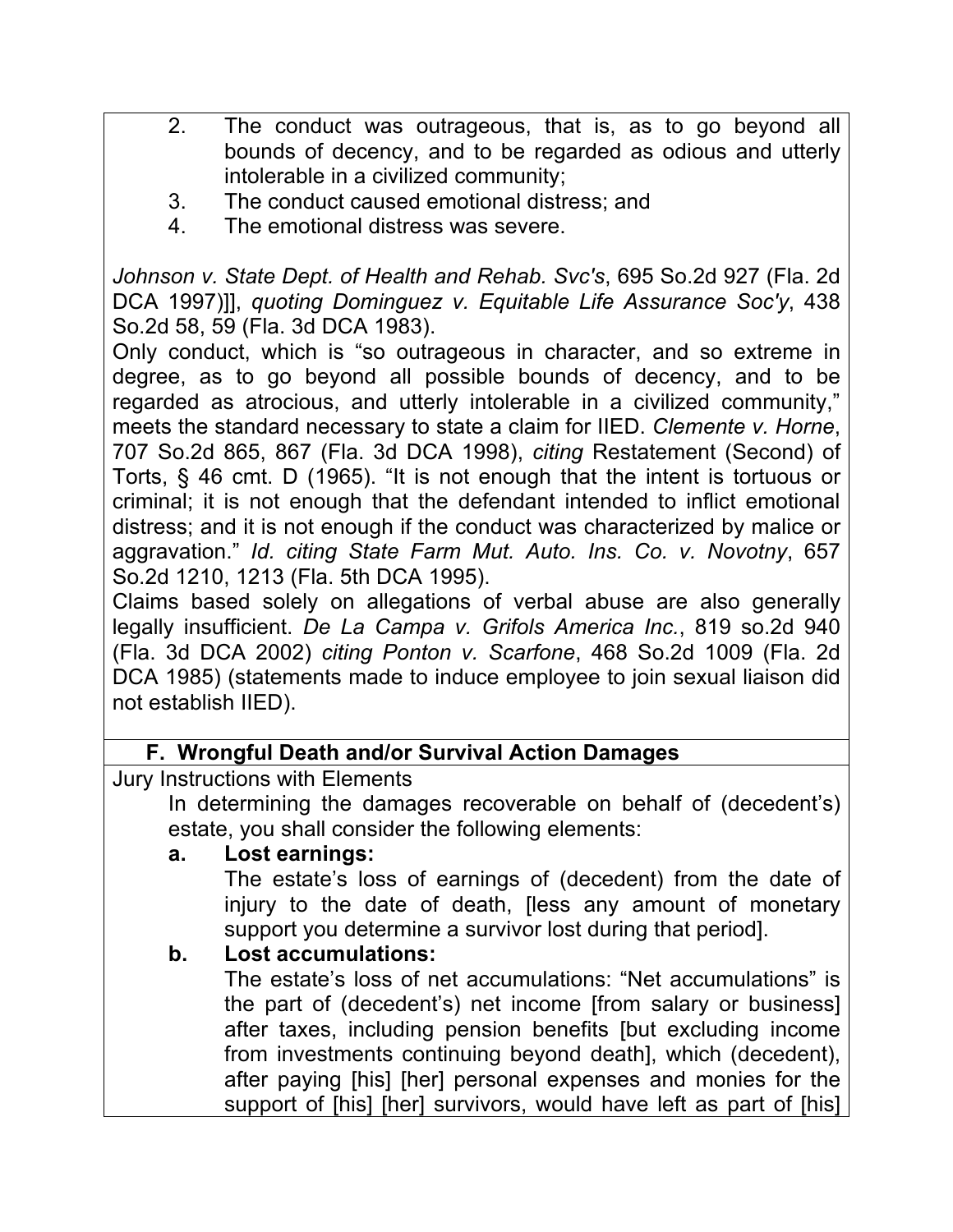[her] estate if [he] [she] had lived [his] [her] normal life expectancy.

# **c. Medical or funeral expenses:**

Medical or funeral expenses due to (decedent's) injury or death which [have become a charge against (decedent's) estate] [were paid by or on behalf of (decedent) by one other than a survivor].

ELEMENTS FOR SURVIVING SPOUSE,CHILD OR PARENTS OF CHILD:

In determining any damages to be awarded (decedent's) personal representative for the benefit of (decedent's) surviving [spouse] [children] [or] [parents], you shall consider certain additional elements of damage for which there is no exact standard for fixing the compensation to be awarded. Any such award should be fair and just in the light of the evidence regarding the following elements:

# **d. Damages of surviving spouse:**

The [(wife's) (husband's)] loss of (decedent's) companionship and protection, and [her] [his] mental pain and suffering as a result of (decedent's) injury and death. In determining the duration of the losses, you may consider the [joint life expectancy of (decedent) and (surviving spouse)] [life expectancy of (surviving spouse)] together with the other evidence in the case.

# **e. Damages by surviving child:**

The loss by (name all eligible children) of parental companionship, instruction and guidance, and [his] [her] [their] mental pain and suffering as a result of (decedent's) injury and death. In determining the duration of those losses, you may consider the [joint life expectancy of (decedent) and (surviving child) [each of (surviving children)]] [life expectancy of (surviving children) [each of the surviving children]] together with the other evidence in the case.

# **f. Damages by surviving parent of child:**

The mental pain and suffering of (parents) as a result of the injury and death of (child). In determining the duration of mental pain and suffering, you may consider the life [expectancy] [expectancies] of (surviving parent(s)) together with the other evidence in the case.

ELEMENTS FOR SURVIVORS, INCLUDING SURVIVING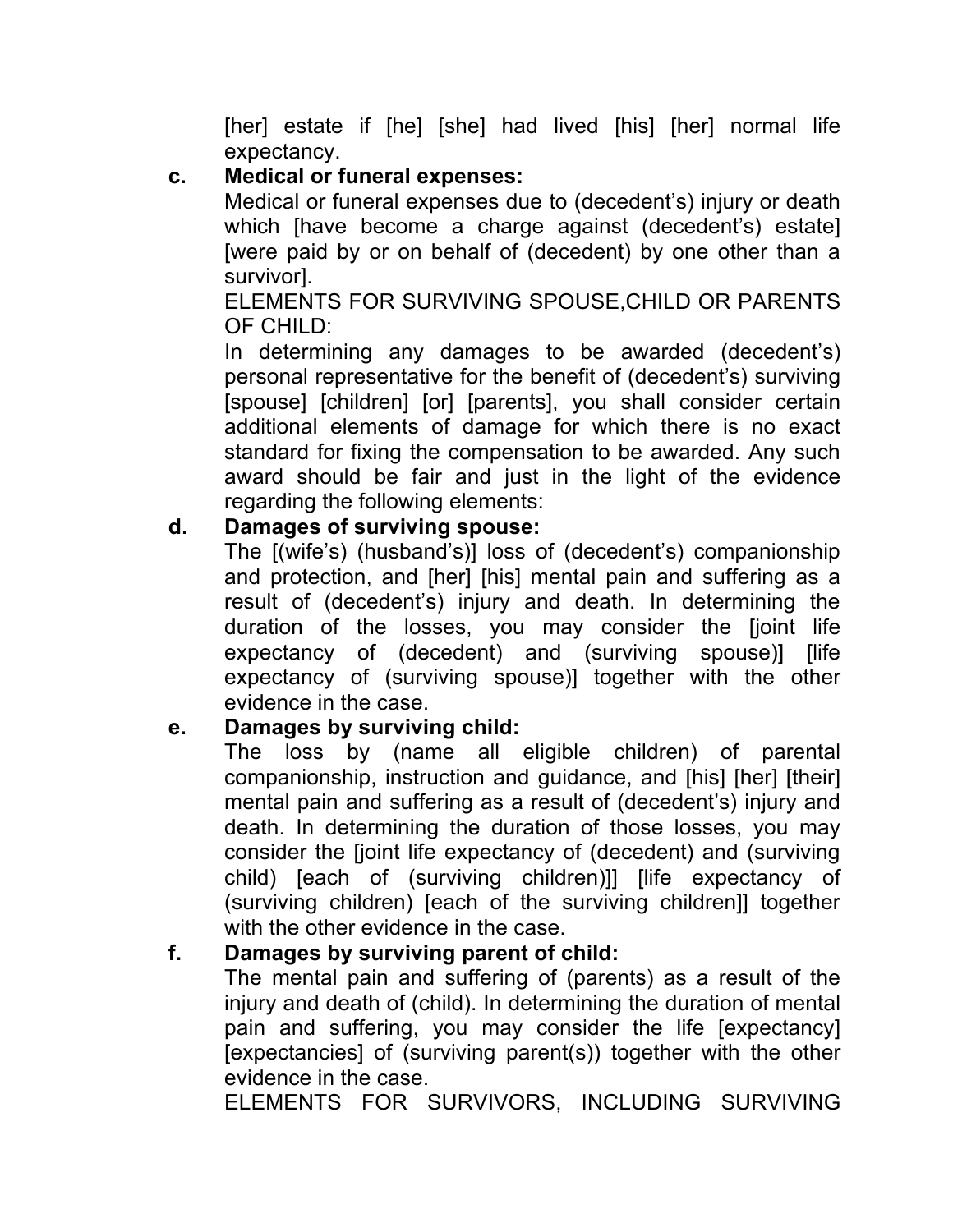SPOUSE, CHILD OR PARENTS OF CHILD:

In determining any damages to be awarded (decedent's) personal representative for the benefit of [each of] (decedent's) survivor[s]\* (name them all), you shall consider the following elements:

*\*Further instructions may be required if there is a factual question of whether a person is a "survivor" within the meaning of F.S. 768.18(1).*

**g. Lost support and services:**

The [survivor's] [survivors', (name them all)], loss, by reason of (decedent's) injury and death, of (decedent's) support and services [including interest at (legal rate) on any amount awarded for such loss from the date of injury to the date of death]. In determining the duration of any future loss, you may consider the joint life expectancy of the survivor(s) and (decedent) [and the period of minority, ending at age 25, of a healthy minor child].

In evaluating past and future loss of support and services, you shall consider the survivor's relationship to (decedent), the amount of (decedent's) probable net income available for distribution to the survivor and the replacement value of (decedent's) services to the survivor(s). ["Support" includes contributions in kind as well as sums of money. "Services" means tasks regularly performed by (decedent) for a survivor that will be a necessary expense to the survivor because of (decedent's) death.]\*

*\*The bracketed material should be given only when warranted by the evidence and requested by a party.*

**h. Medical and funeral expenses paid by survivor:** [Medical] [or] [funeral] expenses due to (decedent's) [injury] [or] [death] paid by any survivor.

#### **G. Punitive Damages**

# **a. Punitive damages generally:**

There is an additional claim in this case that you must decide. If you find for (claimant) and against (defendant(s)), you must decide whether, in addition to compensatory damages, punitive damages are warranted as punishment to [one or more of] (defendant(s)) and as a deterrent to others.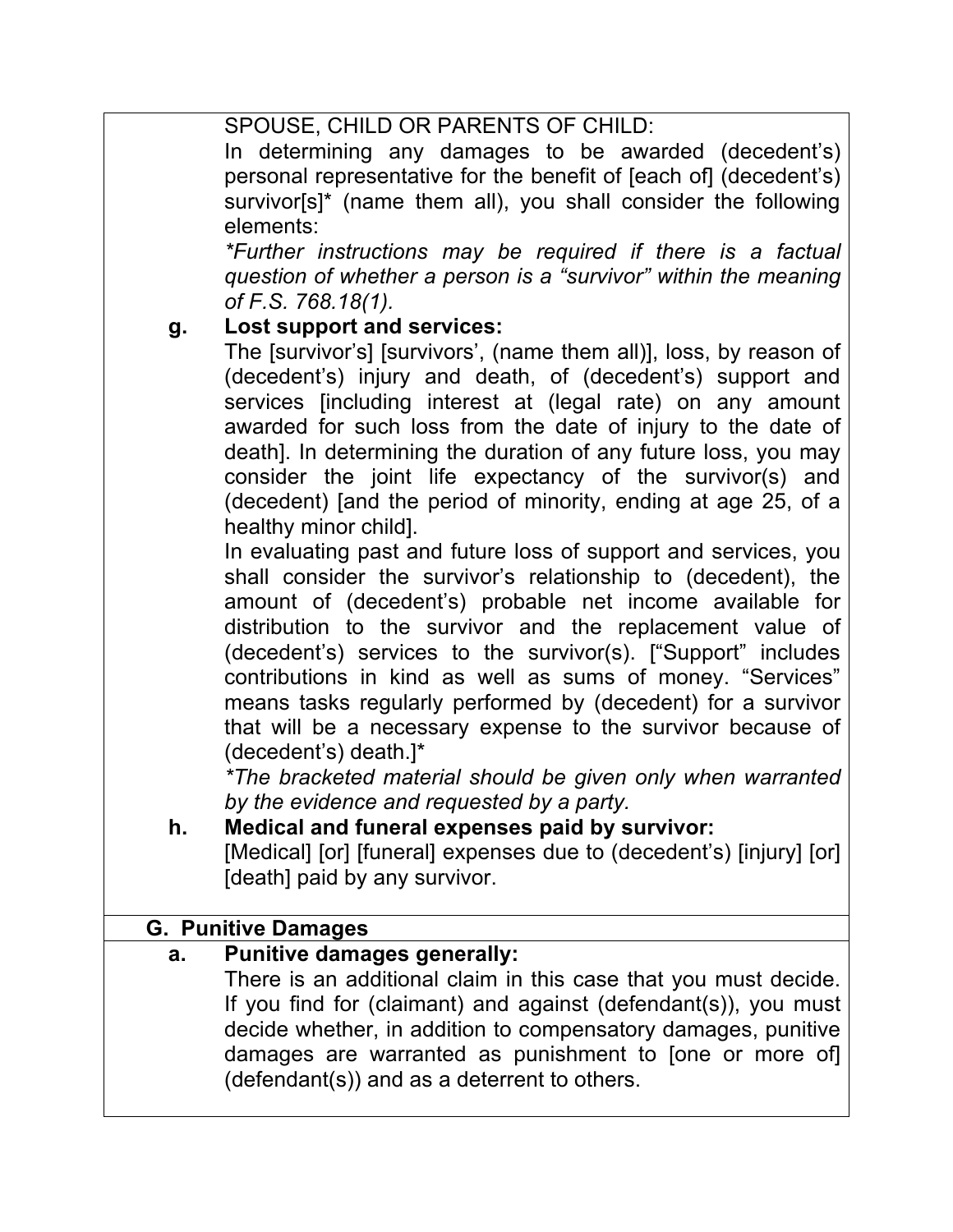# **b(1). Punitive damages for acts of an individual defendant:**

(Claimant) claims that punitive damages should be awarded against (defendant) for [his] [her] [its] conduct in (describe the alleged punitive conduct). Punitive damages are warranted against (defendant) if you find by clear and convincing evidence that (defendant) was guilty of intentional misconduct or gross negligence, which was a substantial cause of [loss] [injury] [or] [damage] to (claimant). Under those circumstances you may, in your discretion, award punitive damages against (defendant). If clear and convincing evidence does not show such conduct by (defendant), punitive damages are not warranted against (defendant).

"Intentional misconduct" means that (defendant) had actual knowledge of the wrongfulness of the conduct and that there was a high probability that injury or damage to (claimant) and, despite that knowledge, [he] [she] intentionally pursued that course of conduct, resulting in injury or damage. "Gross negligence" means that (defendant's) conduct was so reckless or wanting in care that it constituted a conscious disregard or indifference to the life, safety, or rights of persons exposed to such conduct.

"Clear and convincing evidence" differs from the "greater weight of the evidence" in that it is more compelling and persuasive. As I have already instructed you, "greater weight of the evidence" means the more persuasive and convincing force and effect of the entire evidence in the case.

#### **b(2). Direct liability for acts of managing agent, primary owner, or certain others:**

(Claimant) claims that punitive damages should be awarded against (defendant) for the acts of (managing agent, primary owner, or other person whose conduct may warrant punitive damages without proof of a superior's fault) in (describe the alleged punitive conduct). Punitive damages are warranted against (defendant) if you find by clear and convincing evidence that (managing agent, primary owner, or other person whose conduct may warrant punitive damages without proof of a superior's fault) [was] [were] personally guilty of intentional misconduct or gross negligence which was a substantial cause of [loss] [injury] [or] [damage] to (claimant). Under those circumstances you may, in your discretion, award punitive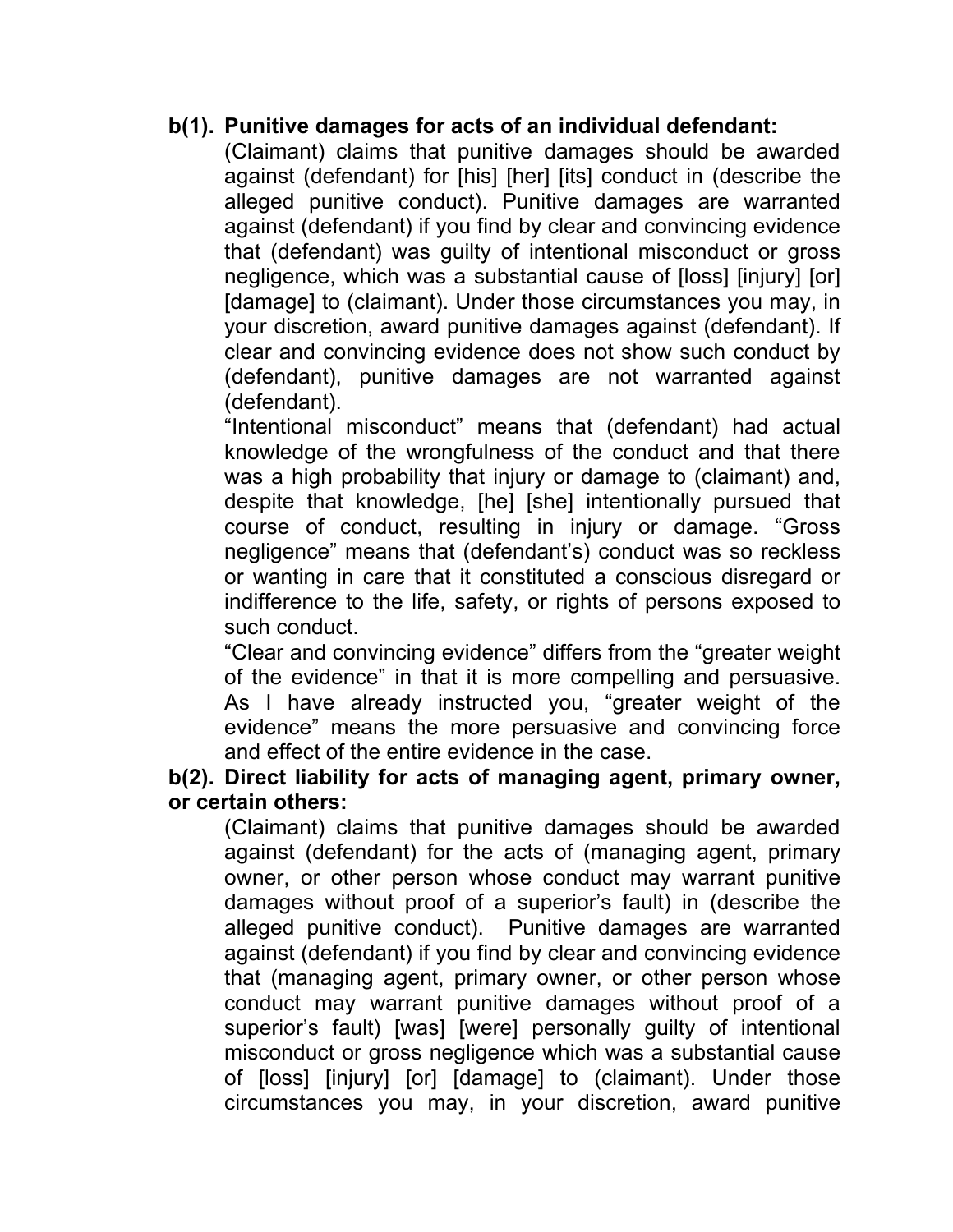damages against (defendant corporation or partnership). If clear and convincing evidence does not show such conduct by (managing agent, primary owner, or other person whose conduct may warrant punitive damages without proof of a superior's fault), punitive damages are not warranted against (defendant).

["Intentional misconduct" means that (person whose conduct may warrant punitive damages) had actual knowledge of the wrongfulness of the conduct and there was a high probability of injury or damage to (claimant) and, despite that knowledge, [he] [she] intentionally pursued that course of conduct, resulting in injury or damage. "Gross negligence" means that the conduct of (person whose conduct may warrant punitive damages) was so reckless or wanting in care that it constituted a conscious disregard or indifference to the life, safety, or rights of persons exposed to such conduct.]

["Clear and convincing evidence" differs from the "greater weight of the evidence" in that it is more compelling and persuasive. As I have already instructed you, "greater weight of the evidence" means the more persuasive and convincing force and effect of the entire evidence in the case.]

#### **b(3). Vicarious liability for acts of employee:**

(Claimant) claims that punitive damages should be awarded against (employee/agent) and (defendant employer) for (employee/agent's) conduct in (describe the alleged punitive conduct). Punitive damages are warranted against (employee/agent) if you find by clear and convincing evidence that (employee/agent) was personally guilty of intentional misconduct or gross negligence, which was a substantial cause of [loss] [injury] [or] [damage] to (claimant). Under those circumstances you may, in your discretion, award punitive damages against (employee/agent). If clear and convincing evidence does not show such conduct by (employee/agent) punitive damages are not warranted against either (employee/agent) or (defendant employer).

If you find that that punitive damages are warranted against (employee/agent) you may also, in your discretion, award punitive damages against (defendant employer) if you find from clear and convincing evidence that:

(A). (defendant employer) actively and knowingly participated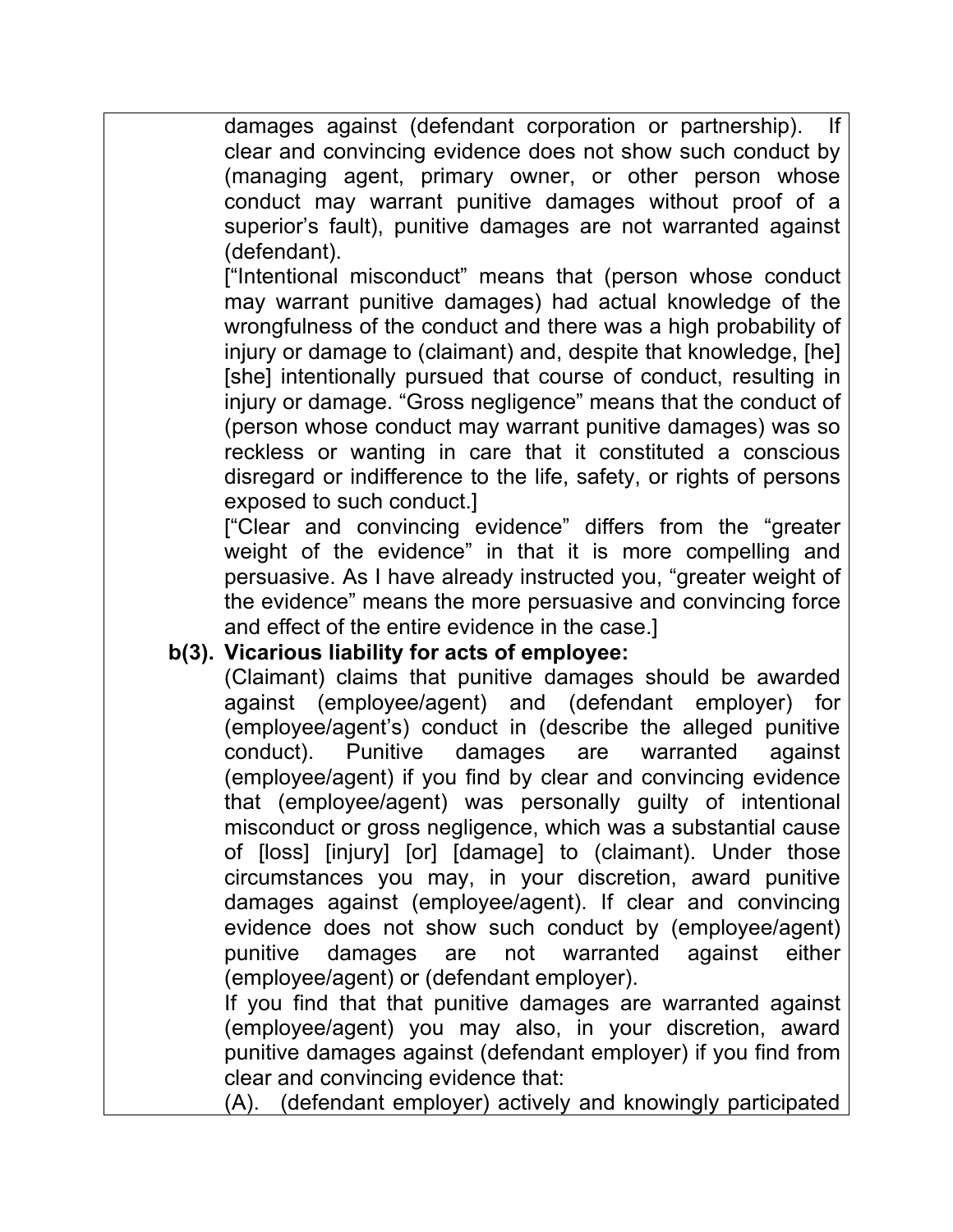in such conduct of (employee/agent); or

- (B). the [officers] [directors] [or] [managers] of (defendant employer) knowingly condoned, ratified, or consented to such conduct of (employee/agent); or
- (C). (defendant employer) engaged in conduct that constituted gross negligence and that contributed to the [loss] [damage] [or] [injury] to (claimant).

If clear and convincing evidence does not show such conduct by (defendant employer), punitive damages are not warranted against (defendant employer).

["Intentional misconduct" means that (person whose conduct may warrant punitive damages) had actual knowledge of the wrongfulness of the conduct and there was a high probability of injury or damage to (claimant) and, despite that knowledge, [he] [she] intentionally pursued that course of conduct, resulting in injury or damage. "Gross negligence" means that the conduct of (person whose conduct may warrant punitive damages) was so reckless or wanting in care that it constituted a conscious disregard or indifference to the life, safety, or rights of persons exposed to such conduct.]

["Clear and convincing evidence" differs from the "greater weight of the evidence" in that it is more compelling and persuasive. As I have already instructed you, "greater weight of the evidence" means the more persuasive and convincing force and effect of the entire evidence in the case.]

(**b)(4). Vicarious liability for acts of employee where employee is not a party or is not being sued for punitive damages:**

(Claimant) claims that punitive damages should be awarded against (defendant employer) for (employee/agent's) conduct in (describe the alleged punitive conduct). Punitive damages are warranted if you find by clear and convincing evidence that (employee/agent) was personally guilty of intentional misconduct or gross negligence, which was a substantial cause of [loss] [injury] [or] [damage] to (claimant) and that:

- (A). (defendant employer) actively and knowingly participated in such conduct of (employee/agent); or
- (B). the [officers] [directors] [or] [managers] of (defendant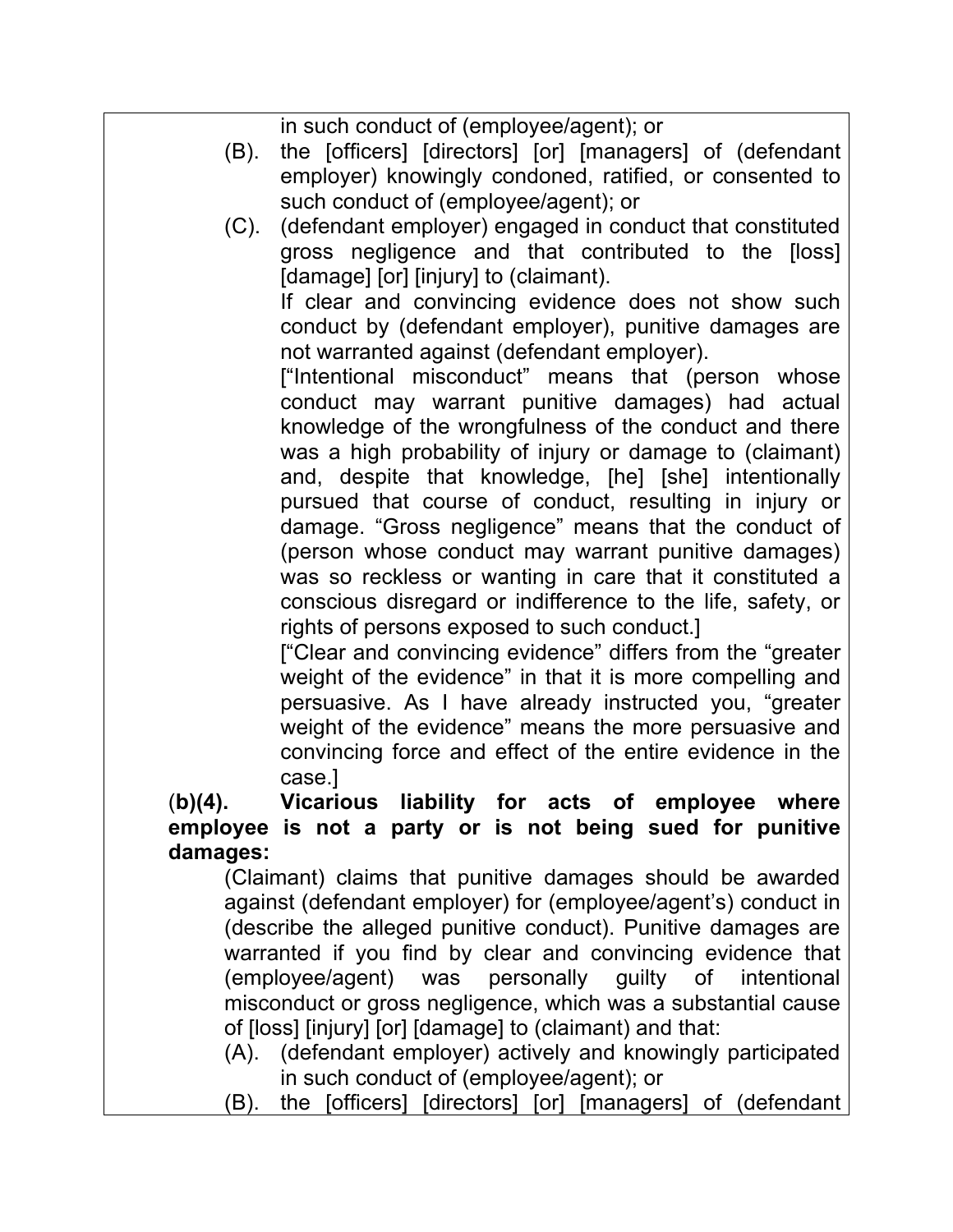employer) knowingly condoned, ratified, or consented to such conduct of (employee/agent); or

(C). (defendant employer) engaged in conduct that constituted gross negligence and that contributed to the [loss] [damage] [or] [injury] to (claimant).

Under those you may, in your discretion, award punitive damages against (defendant employer). If clear and convincing evidence does not show such conduct by (employee/agent), punitive damages are not warranted against (defendant employer).

["Intentional misconduct" means that (person whose conduct may warrant punitive damages) had actual knowledge of the wrongfulness of the conduct and there was a high probability of injury or damage to (claimant) and, despite that knowledge, [he] [she] intentionally pursued that course of conduct, resulting in injury or damage. "Gross negligence" means that the conduct of (person whose conduct may warrant punitive damages) was so reckless or wanting in care that it constituted a conscious disregard or indifference to the life, safety, or rights of persons exposed to such conduct.]

["Clear and convincing evidence" differs from the "greater weight of the evidence" in that it is more compelling and persuasive. As I have already instructed you, "greater weight of the evidence" means the more persuasive and convincing force and effect of the entire evidence in the case.]

# **c. Closing punitive damage instruction:**

If you decide that punitive damages that are warranted against [one or more of] (defendant(s)) then you must decide the amount of punitive damages, if any, to be assessed as punishment against (defendant(s)) and as a deterrent to others. This amount would be in addition to the compensatory damages you have previously awarded. In making this determination, you should consider the following:

- (1). the nature, extent and degree of misconduct and the related circumstances, including the following:
	- (A). whether the wrongful conduct was motivated solely by unreasonable financial gain;
	- (B). whether the unreasonably dangerous nature of the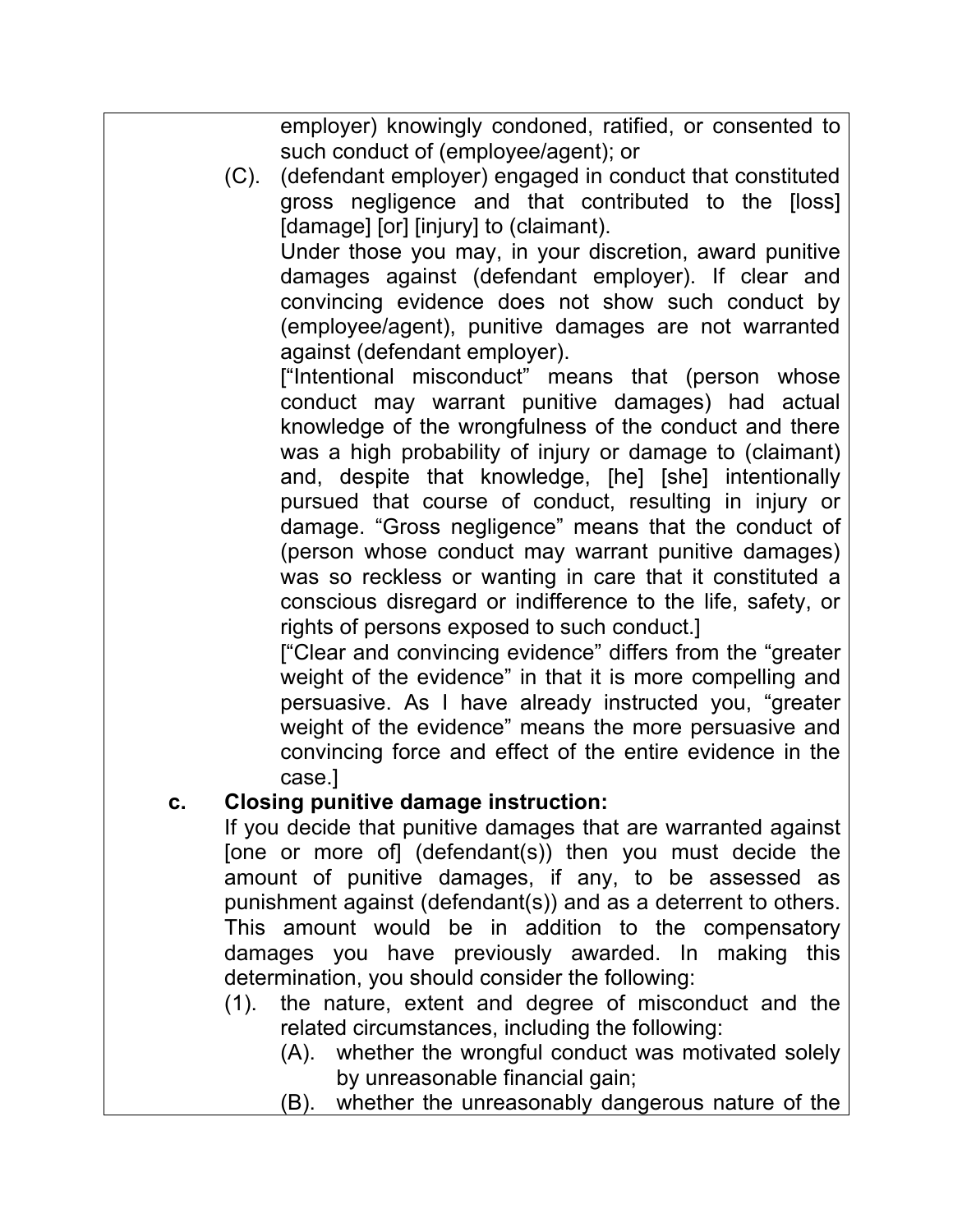conduct, together with the high likelihood of injury resulting from the conduct, was actually known by [(defendant)] [(the managing agent, director, officer, or other person responsible for making policy decisions on behalf of the defendant)];

- (C). whether, at the time of [loss] [injury] [or] [damage], [(defendant)] [(the managing agent, director, officer, or other person responsible for making policy decisions on behalf of the defendant)] had a specific intent to harm (claimant) and the conduct of [(defendant)] [(the managing agent, director, officer, or other person responsible for making policy decisions on behalf of the defendant)] did in fact harm (claimant), [and]
- $[(2)$ . [the financial resources of (defendant(s)); and]
- [(3). (identify any other circumstance that the jury may consider in determining the amount of punitive damages.)]

[However, you may not award an amount that would financially destroy (defendant(s)).]\*

You may in your discretion decline to assess punitive damages. [You may assess punitive damages against one defendant and not the other[s] or against more than one defendant. Punitive damages may be assessed against different defendants in different amounts.]

# **H. Diminution in Value of Damaged Vehicle**

Florida does recognize a valid claim for diminution of value against the negligent party and his or her insurance carrier. The Florida case of *Siegel v. Progressive Insurance Company*, 819 So.2d 238 (Fla. 2002) discussed this legal concept and its validity. While recognizing this right to claim diminution in value damages against an "at fault" party, the Court was careful to recognize that this remedy is not available against one's own insurance company. In other words, the claim arises out of the negligence claim against the negligent party but is not a remedy available under a contract theory against your own insurance company.

# **I. Loss of Use of Motor Vehicle**

A person is entitled to be compensated for the loss of use of their vehicle. The amount of money they are entitled to for loss of use is normally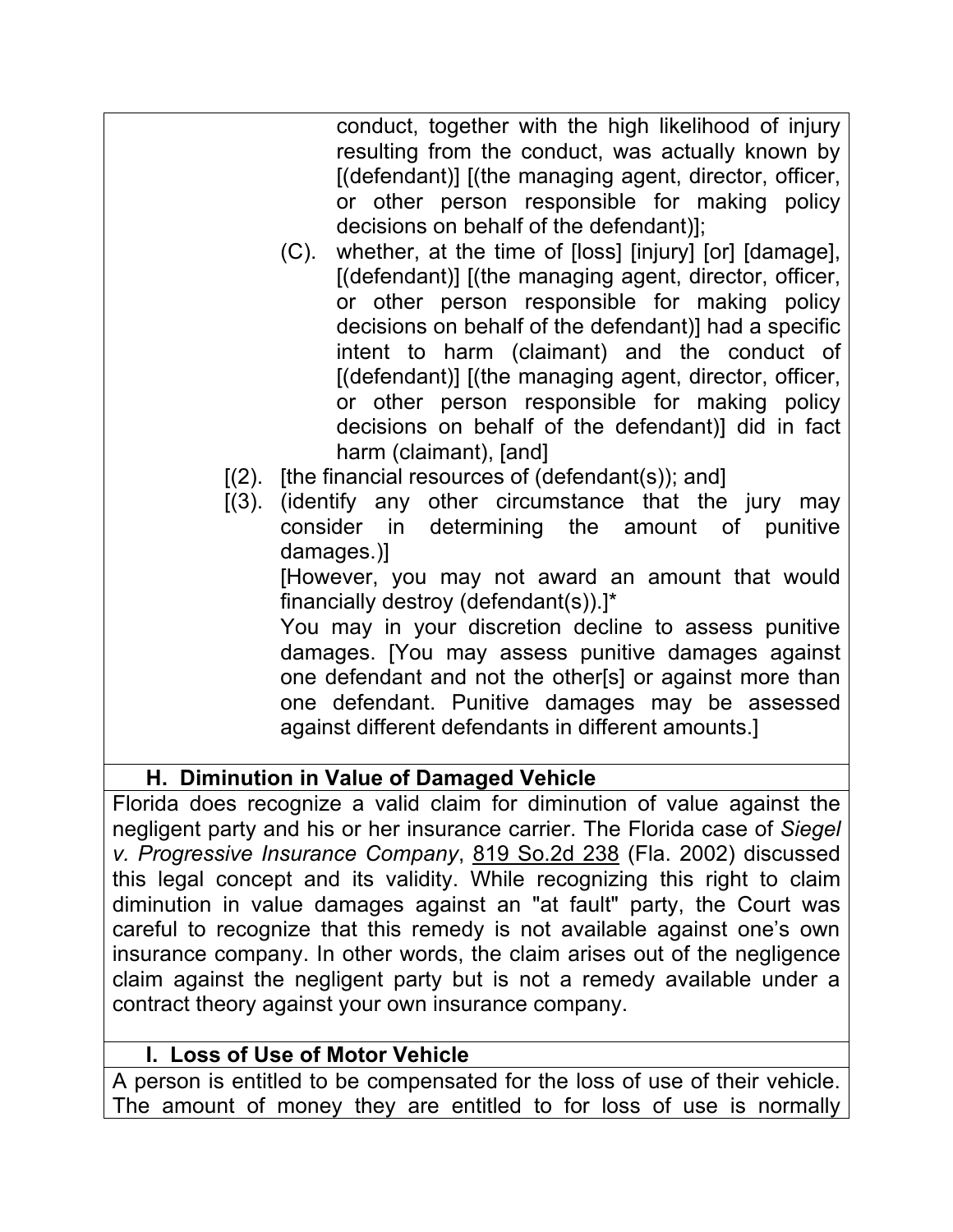calculated by determining the cost of renting a similar vehicle times the number of days they were without the use of their vehicle.

#### **Evidentiary Issues**

### **A. Preventability Determination**

Florida applies the doctrine of Comparative Negligence in this regard.

#### **B. Traffic Citation from Accident**

Citations shall not be admissible evidence in any trial, except when used as evidence of falsification, forgery, uttering, fraud, or perjury, or when used as physical evidence resulting from a forensic examination of the citation.

Effect of Plea

Plead Guilty or No Contest

- Pay the fine.
- Incur points on your driving record (which could lead to license suspension or revocation).
- Experience an increase in auto insurance rates.
- If applicable, enroll and complete a Basic Driver Improvement Course to avoid points and an insurance increase.

Plead Not Guilty

- Contest the ticket during a hearing.
- Hire an attorney or represent yourself during the hearing. (Either option will require some prep time.)
- Forfeit the possibility of a plea bargain or incurring lesser charges.
- Suffer no penalties if found not guilty (except any applicable court/attorney fees).
- Appeal the guilty verdict (if applicable).
- A person can choose to testify if they so wish at their hearing, but it is not required.

#### **C. Failure to Wear a Seat Belt**

Florida applies the doctrine of comparative negligence in this regard.

#### **D. Failure of Motorcyclist to Wear a Helmet**

Florida applies the doctrine of comparative negligence in this regard.

#### **E. Evidence of Alcohol or Drug Intoxication**

Voluntary intoxication resulting from the consumption, injection, or other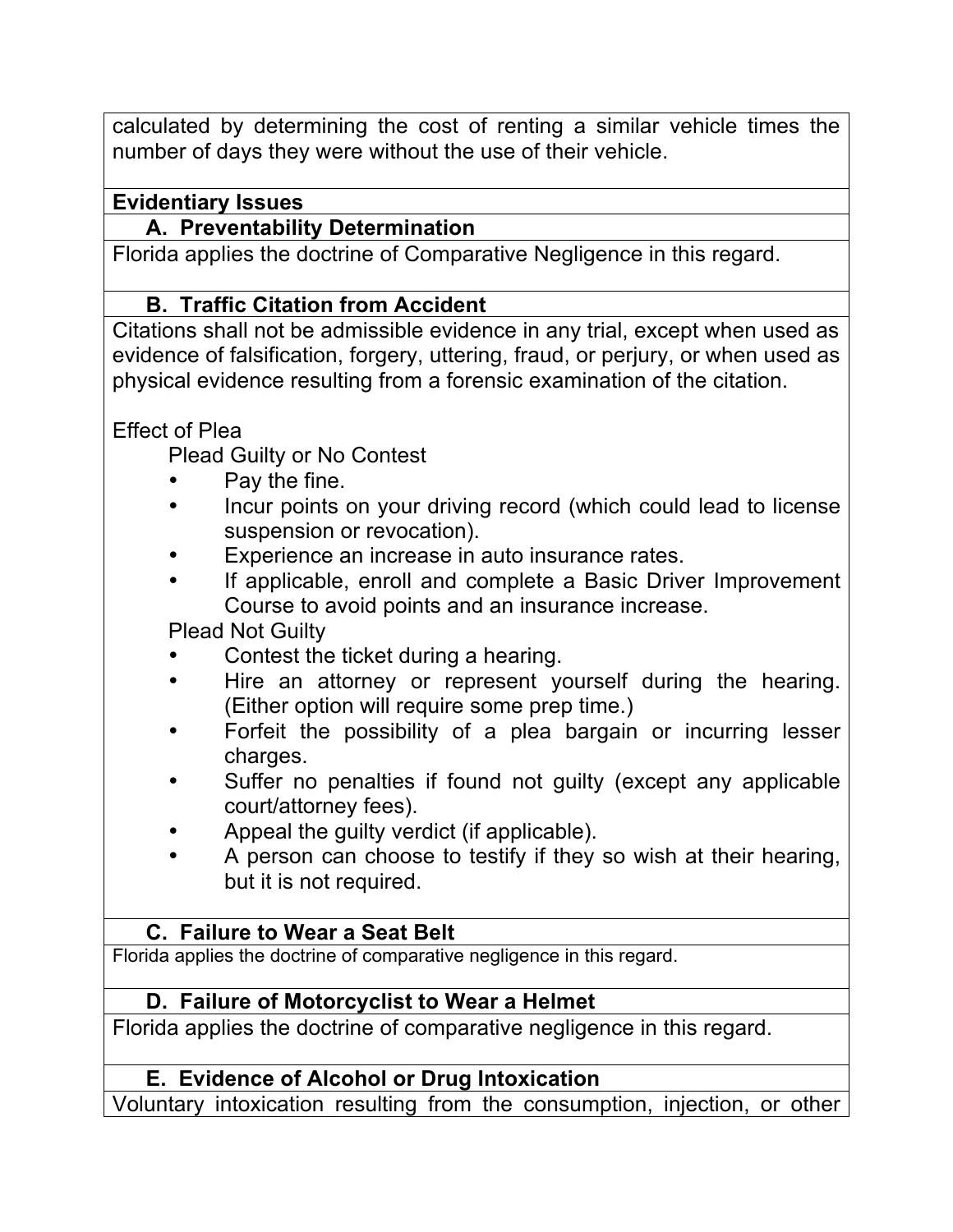use of alcohol or other controlled substance is not a defense to any offense proscribed by law. Evidence of a defendant's voluntary intoxication is not admissible to show that the defendant lacked the specific intent to commit an offense and is not admissible to show that the defendant was insane at the time of the offense, except when the consumption, injection, or use of a controlled substance was pursuant to a lawful prescription issued to the defendant by a practitioner.

**F. Testimony of Investigating Police Officer**

Lack of personal knowledge.—Except If the person is an expert witness, a witness may not testify to a matter unless evidence is introduced which is sufficient to support a finding that the witness has personal knowledge of the matter. Evidence to prove personal knowledge may be given by the witness's own testimony.

# **G. Expert Testimony**

If scientific, technical, or other specialized knowledge will assist the trier of fact in understanding the evidence or in determining a fact in issue, a witness qualified as an expert by knowledge, skill, experience, training, or education may testify about it in the form of an opinion; however, the opinion is admissible only if it can be applied to evidence at trial.

Florida has recently changed from applying *Frye* to applying *Daubert*.

Under *Frye* the Florida Judge's role was to assure that when an expert offered testimony based on new or novel scientific theories or techniques, the theory or technique utilized by the expert was generally accepted as reliable in the relevant scientific community. As such, the *Frye* standard only applied when an expert attempted to render an opinion based upon new or novel scientific techniques. Thus, in cases where the expert's opinion was not based upon a new or novel scientific technique, even the *Frye* standard was inapplicable.

The *Daubert* standard includes the *Frye* "general acceptance" standard but goes beyond that and requires a trial Judge to determine that: (1) the testimony is based upon sufficient facts or data; (2) the testimony is the product of reliable principles and methods; and (3) the witness has applied the principles and methods reliably to the facts of the case. *Daubert's*  application is more encompassing and may lead to more success in challenging questionable expert testimony through motions in limine. Moreover, *Daubert* more firmly establishes the court as "gatekeeper" to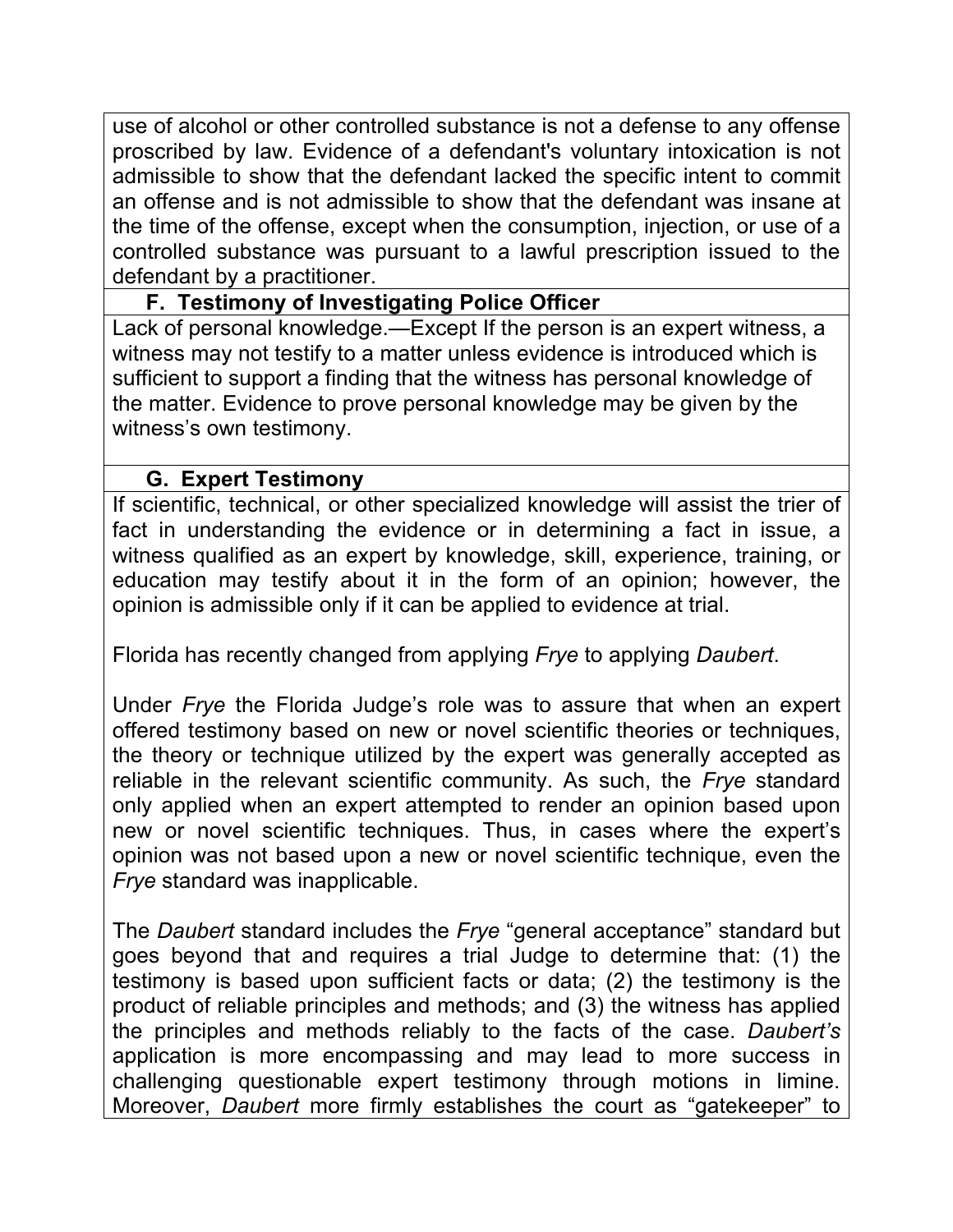prevent unsupported opinion testimony from reaching the jury.

# **H. Collateral Source**

The collateral source rule bars the admissibility of evidence at trial to show that a plaintiff's losses have been compensated from other sources, such as the plaintiff's insurance or workers compensation.

# **I. Recorded Statements**

Under most circumstances, the consent of all parties to the conversation before taping is allowed. If the court determines that the statement was obtained in violation of state law, it will not qualify as generally admissible evidence.

# **J. Prior Convictions**

(1) A party may attack the credibility of any witness, including an accused, by evidence that the witness has been convicted of a crime if the crime was punishable by death or imprisonment in excess of 1 year under the law under which the witness was convicted, or if the crime involved dishonesty or a false statement regardless of the punishment, with the following exceptions:

(a) Evidence of any such conviction is inadmissible in a civil trial if it is so remote in time as to have no bearing on the present character of the witness.

(b) Evidence of juvenile adjudications are inadmissible under this subsection.

(2) The pendency of an appeal or the granting of a pardon relating to such crime does not render evidence of the conviction from which the appeal was taken or for which the pardon was granted inadmissible. Evidence of the pendency of the appeal is admissible.

# **K. Driving History**

While the general rule is that the parties' driving records are inadmissible to prove that either party drove negligently at the time of the accident, these records can be admitted for other purposes. For example, if the defendant screws up at trial and testifies about how great a driver he is, he has just opened the door for his bad driving record to be entered into evidence to counter that assertion. The record is not being submitted to prove that he drove negligently the day of your accident. It is merely to challenge his assertion (which was obviously meant to convince the jury that he was not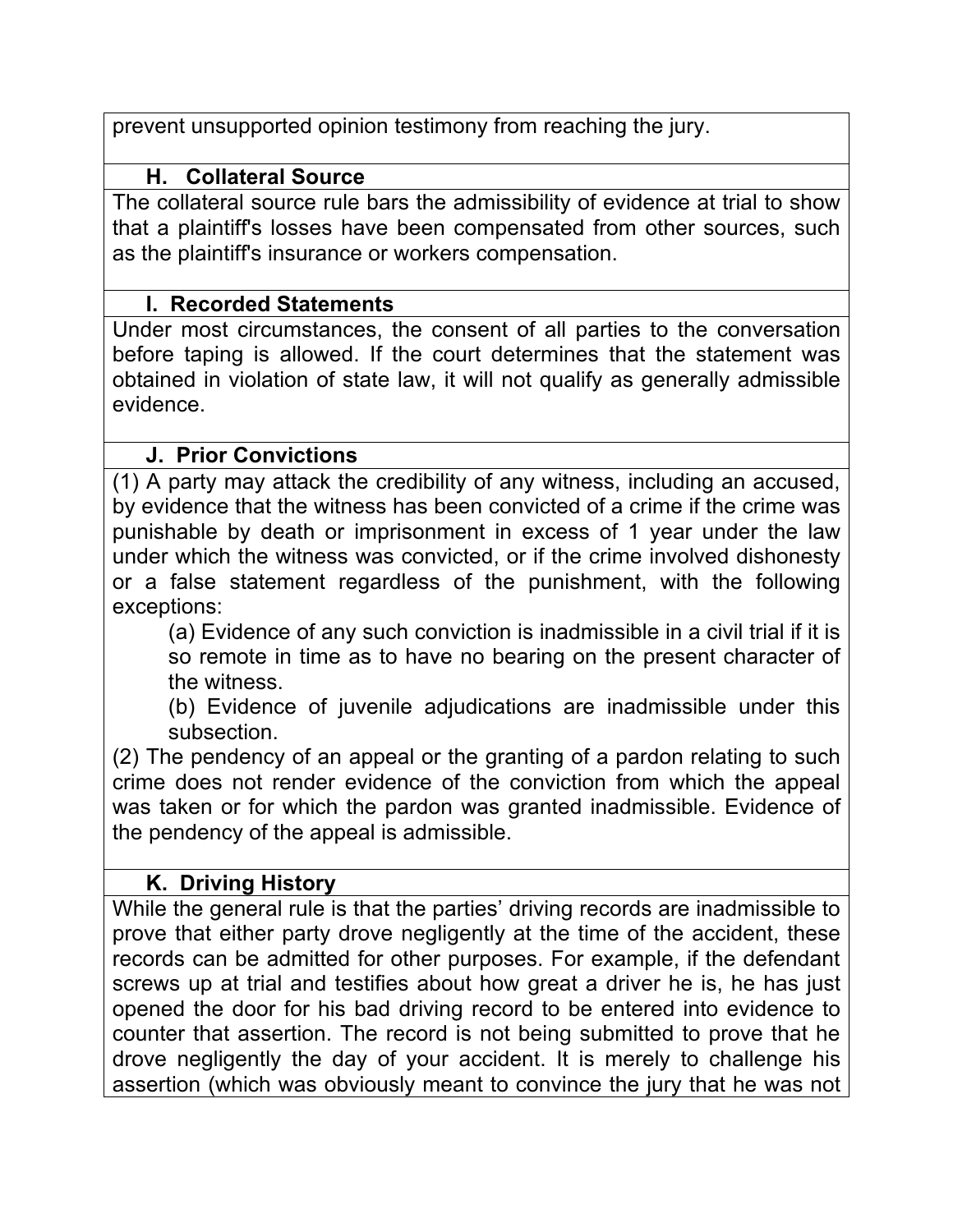#### negligent).

The same is true if the person falsely volunteers that he has never had a moving violation. In that case, the driving record evidence would be introduced to impeach his credibility.

#### **L. Fatigue**

Florida applies the doctrine of comparative negligence in this regard.

#### **M. Spoliation**

Proposed Instruction:

# **301.11 SPOLIATION**

*Inference from loss, destruction, or failure to preserve evidence.*

# **If you find that:**

**(Name of party) [lost] [destroyed] [mutilated] [altered] [concealed] or otherwise caused the (describe evidence) to be unavailable, while it was within [his] [her] [its] possession, custody, or control; and the (describe evidence) would have been material in deciding the disputed issues in this case; then you may, but are not required to, infer that this evidence would have been unfavorable to (name of party). You may consider this, together with the other evidence, in determining the issues of the case.**

Until 2003, Florida courts recognized an independent tort of spoliation for both first and third party claims. However, that all began to change with the Fourth District Court of Appeal's decision in *Martino v. Wal-Mart Stores, Inc.*, 835 So. 2d 1251 (Fla. 4th DCA 2003). In *Martino*, the plaintiffs filed a premises liability action against Wal-Mart, alleging that Mrs. Martino was injured while shopping at a Wal-Mart store when her shopping cart collapsed. Later, when Wal-Mart could not produce the shopping cart nor the security video that may have recorded the incident, the plaintiffs added a claim against Wal-Mart for spoliation of evidence. Wal-Mart filed a motion to dismiss the plaintiff's spoliation claim, which the trial court granted.

The Fourth District Court of Appeals affirmed the trial court's decision in *Martino* and held that there is no independent cause of action when a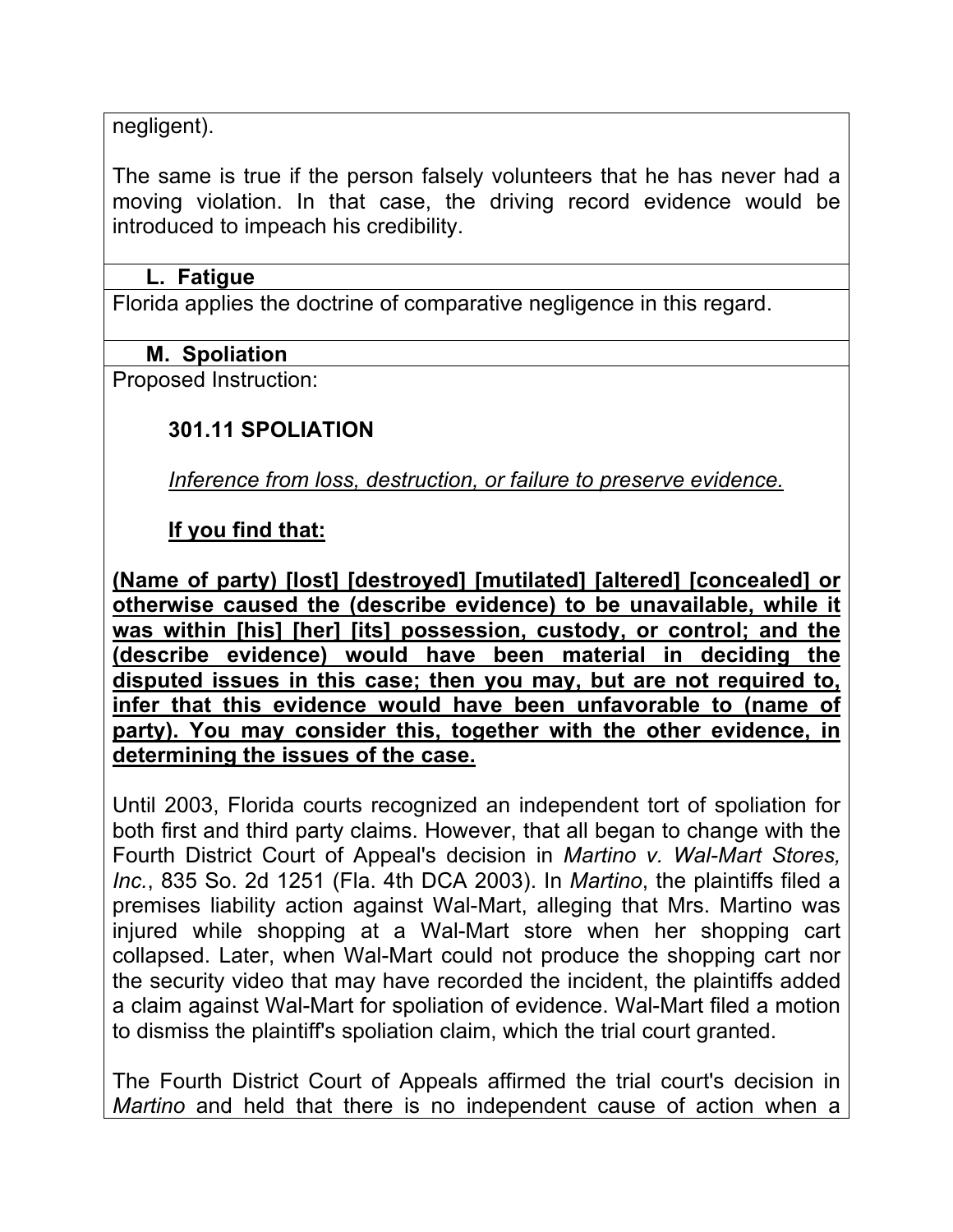defendant in a spoliation claim is also the defendant in the claim impaired by the destruction of evidence. See *Martino v. Wal-Mart Stores, Inc.*, 835 So. 2d 1251 (Fla. 4th DCA 2003). The Fourth District upheld the trial court's decision as there were "any number of sanctions and negative consequences ... available against parties to litigation," and as such, an independent cause of action for spoliation was unnecessary. See *Martino*, *supra* at 1256. In support of its finding, the appellate court relied on a California Supreme Court case, wherein the Court favored sanctions as opposed to an independent cause of action. *See Cedars-Sinai Medical Center v. Superior Court,* 954 P. 2d 511 (Cal. 1998). The California court held that there were adequate remedies already in place to address spoliation of evidence. *Id*.

In 2005, the Florida Supreme Court approved the Fourth District's dismissal of the independent cause of action for spoliation of evidence and also held that an independent cause of action for spoliation of evidence "is unnecessary and will not lie where the alleged spoliator and the defendant in the underlying litigation are one and the same." *See Martino v. Wal-Mart Stores, Inc.*, 908 So. 2d 342 (Fla. 1995), citing to 835 So. 2d 1256. The Florida Supreme Court agreed that the adverse inferences and the myriad of other available sanctions were adequate. Consequently, the Supreme Court of Florida overruled several long-standing decisions that had previously recognized an independent cause of action for spoliation where the plaintiff still had other remedies.

In spite of the *Martino* decision, the Supreme Court of Florida still left open the question of the validity of third party spoliation claims (i.e. claims where the underlying action is against another defendant). Specifically, the Florida Supreme Court stated in a footnote, that it was "not considering whether there is a cause of action against a third party for spoliation of evidence. [The Martino] decision is limited to claims for spoliation of evidence against first-party defendants." *See Martino, supra* at 346 n.2 A close reading of *Martino* reveals that the Court only disapproved of independent spoliation claims where "the defendant in the spoliation claim is also the defendant in the underlying claim allegedly impaired by the loss or destruction of the evidence." *See Martino*, 835 So. 2d at 1254.

While the *Martino* Court failed to expressly address the viability of a third party spoliation claim, the rationale promulgated for denying the availability of a first party spoliation claim seems inapplicable to third party spoliation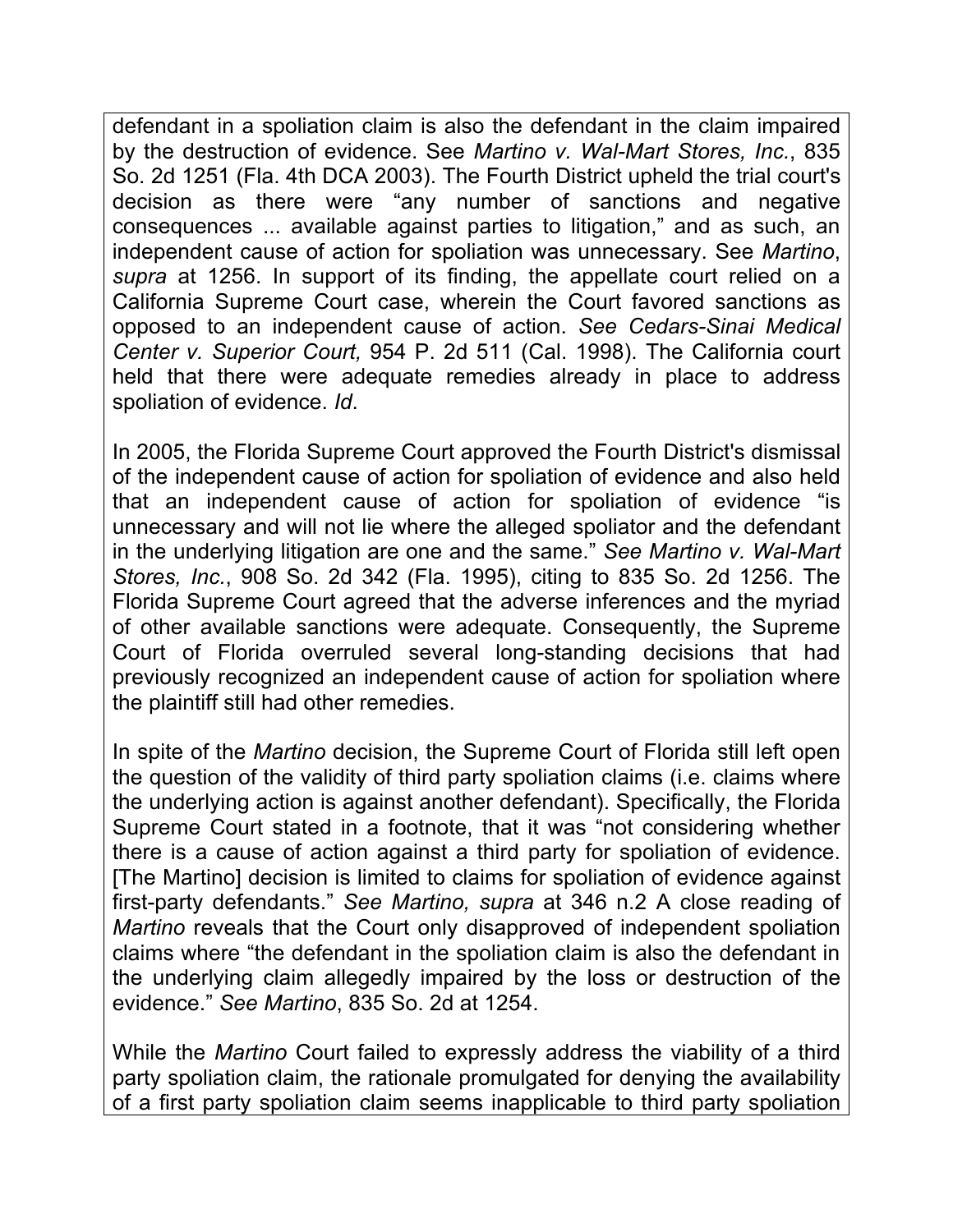claims. Without an independent cause of action for third party spoliation, an aggrieved party would have no avenue of recovery where a third party impaired its underlying claim through the spoliation of evidence. On this point, one federal district court in Florida recently addressed the limitations of the *Martino* decision and stated, "it would appear, however, that the third party spoliation claims, i.e. claims where the underlying action is against another defendant, are permitted even under this cloud of conflicting authority." *James v. U.S. Airways, Inc.*, 375 F. Supp. 2d 1352, 1354. (M.D. Fla. 2005). Accordingly, under the current state of Florida law, third party spoliation claims appear to be a viable means of recovery when a third party destroys evidence relevant to the potential civil action.

Thus, it would appear that while *Martino* overruled well established case law and limited the availability of a spoliation claim in certain first party situations, third party spoliation claims are still permitted so long as all the elements for such a claim are established.

### **Settlement**

### **A. Offer of Judgment**

### **768.79 Offer of judgment and demand for judgment.—**

(1) In any civil action for damages filed in the courts of this state, if a defendant files an offer of judgment which is not accepted by the plaintiff within 30 days, the defendant shall be entitled to recover reasonable costs and attorney's fees incurred by her or him or on the defendant's behalf pursuant to a policy of liability insurance or other contract from the date of filing of the offer if the judgment is one of no liability or the judgment obtained by the plaintiff is at least 25 percent less than such offer, and the court shall set off such costs and attorney's fees against the award. Where such costs and attorney's fees total more than the judgment, the court shall enter judgment for the defendant against the plaintiff for the amount of the costs and fees, less the amount of the plaintiff's award. If a plaintiff files a demand for judgment which is not accepted by the defendant within 30 days and the plaintiff recovers a judgment in an amount at least 25 percent greater than the offer, she or he shall be entitled to recover reasonable costs and attorney's fees incurred from the date of the filing of the demand. If rejected, neither an offer nor demand is admissible in subsequent litigation, except for pursuing the penalties of this section.

(2) The making of an offer of settlement which is not accepted does not preclude the making of a subsequent offer. An offer must: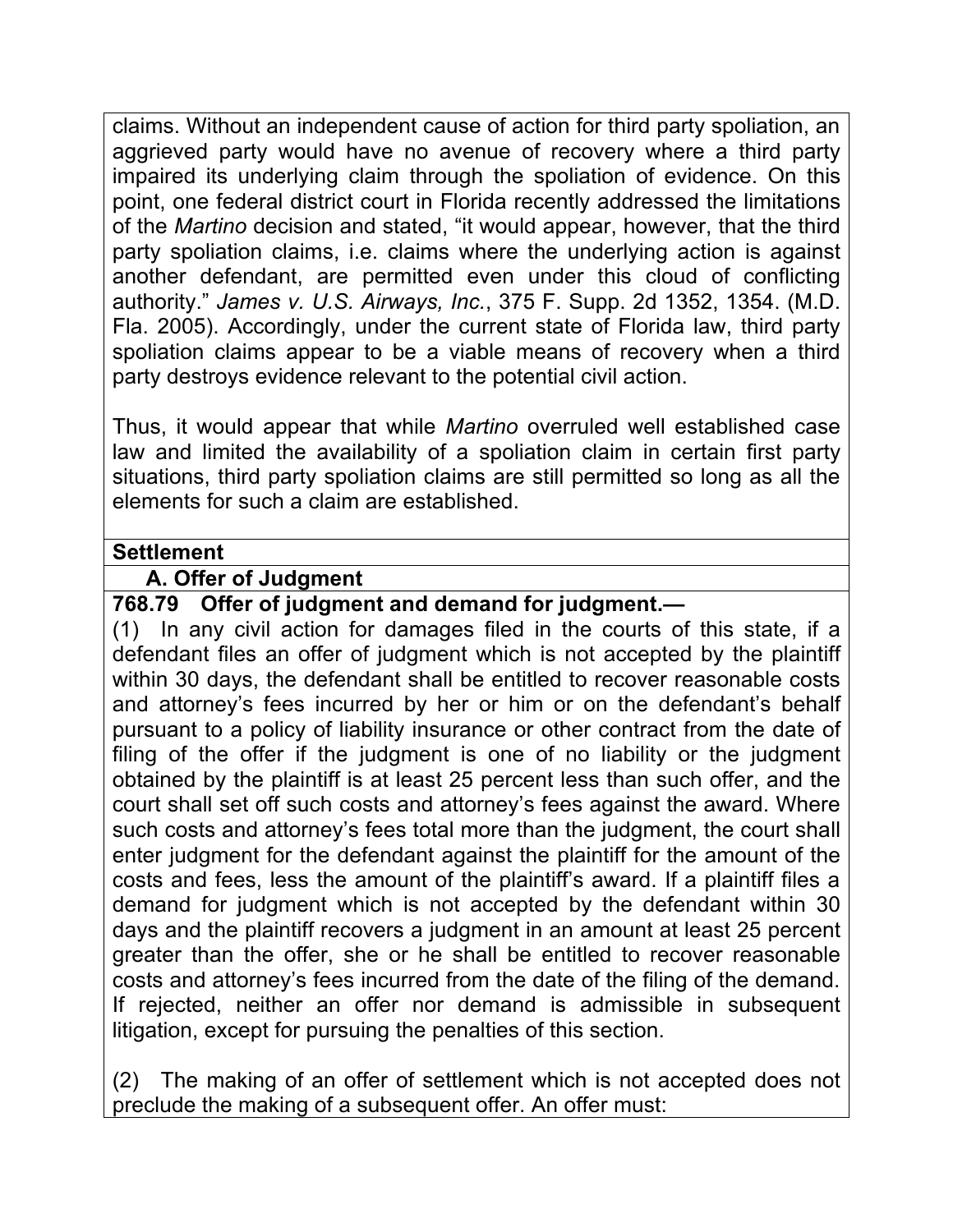(a) Be in writing and state that it is being made pursuant to this section.

(b) Name the party making it and the party to whom it is being made.

(c) State with particularity the amount offered to settle a claim for punitive damages, if any.

(d) State its total amount.

The offer shall be construed as including all damages which may be awarded in a final judgment.

(3) The offer shall be served upon the party to whom it is made, but it shall not be filed unless it is accepted or unless filing is necessary to enforce the provisions of this section.

(4) An offer shall be accepted by filing a written acceptance with the court within 30 days after service. Upon filing of both the offer and acceptance, the court has full jurisdiction to enforce the settlement agreement.

(5) An offer may be withdrawn in writing which is served before the date a written acceptance is filed. Once withdrawn, an offer is void.

(6) Upon motion made by the offeror within 30 days after the entry of judgment or after voluntary or involuntary dismissal, the court shall determine the following:

(a) If a defendant serves an offer which is not accepted by the plaintiff, and if the judgment obtained by the plaintiff is at least 25 percent less than the amount of the offer, the defendant shall be awarded reasonable costs, including investigative expenses, and attorney's fees, calculated in accordance with the guidelines promulgated by the Supreme Court, incurred from the date the offer was served, and the court shall set off such costs in attorney's fees against the award. When such costs and attorney's fees total more than the amount of the judgment, the court shall enter judgment for the defendant against the plaintiff for the amount of the costs and fees, less the amount of the award to the plaintiff.

(b) If a plaintiff serves an offer which is not accepted by the defendant, and if the judgment obtained by the plaintiff is at least 25 percent more than the amount of the offer, the plaintiff shall be awarded reasonable costs, including investigative expenses, and attorney's fees, calculated in accordance with the guidelines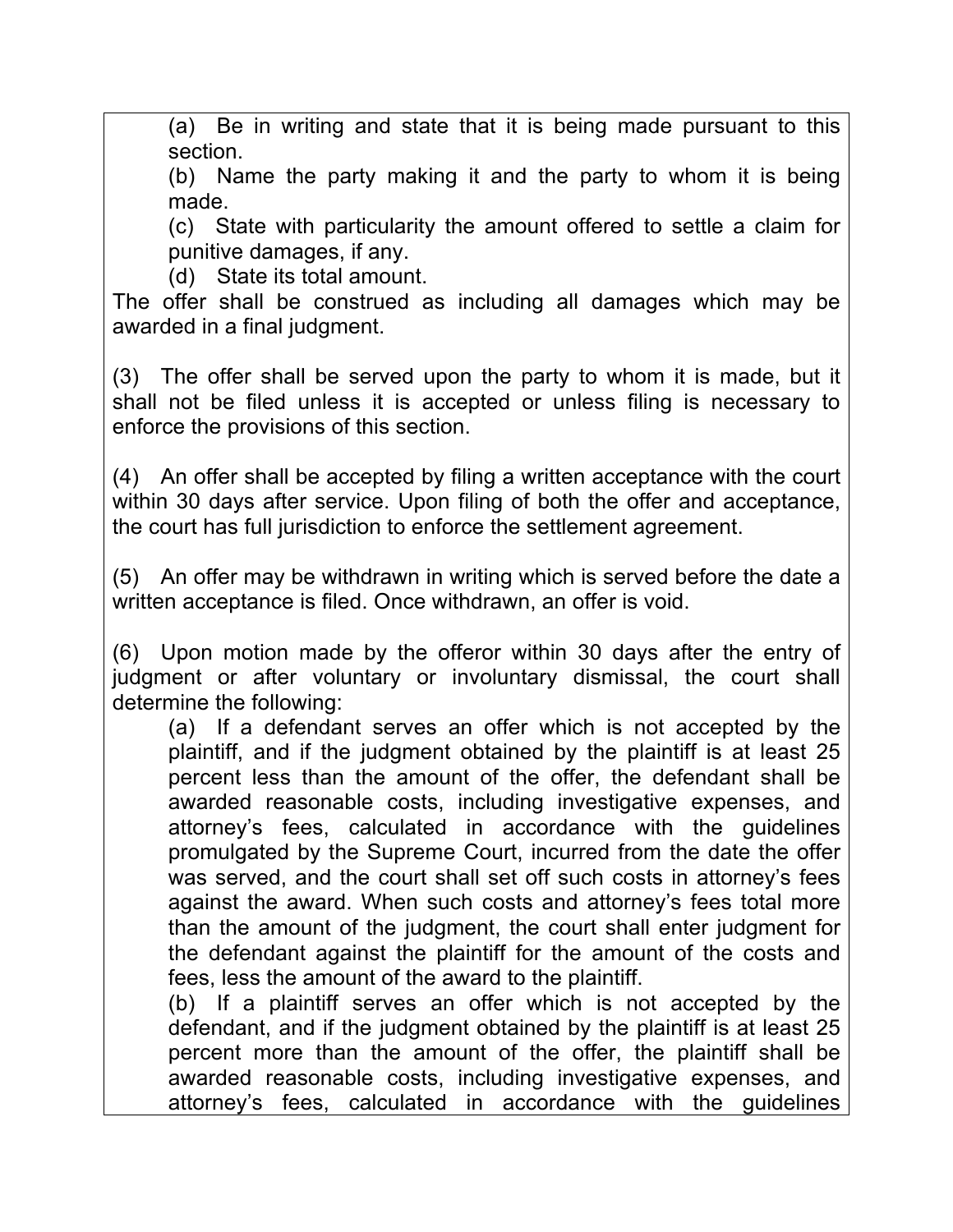promulgated by the Supreme Court, incurred from the date the offer was served.

For purposes of the determination required by paragraph (a), the term "judgment obtained" means the amount of the net judgment entered, plus any post offer collateral source payments received or due as of the date of the judgment, plus any post offer settlement amounts by which the verdict was reduced. For purposes of the determination required by paragraph (b), the term "judgment obtained" means the amount of the net judgment entered, plus any post offer settlement amounts by which the verdict was reduced.

(7)(a) If a party is entitled to costs and fees pursuant to the provisions of this section, the court may, in its discretion, determine that an offer was not made in good faith. In such case, the court may disallow an award of costs and attorney's fees.

(b) When determining the reasonableness of an award of attorney's fees pursuant to this section, the court shall consider, along with all other relevant criteria, the following additional factors:

- 1. The then apparent merit or lack of merit in the claim.
- 2. The number and nature of offers made by the parties.
- 3. The closeness of questions of fact and law at issue.
- 4. Whether the person making the offer had unreasonably refused to furnish information necessary to evaluate the reasonableness of such offer.
- 5. Whether the suit was in the nature of a test case presenting questions of far-reaching importance affecting nonparties.
- 6. The amount of the additional delay cost and expense that the person making the offer reasonably would be expected to incur if the litigation should be prolonged.

(8) Evidence of an offer is admissible only in proceedings to enforce an accepted offer or to determine the imposition of sanctions under this section.

#### **B. Liens**

Failure to provide for lien satisfaction could result in additional liability for the settling party as well as the carrier. Careful consideration must be employed to ensure that all liens have been resolved from the proceeds of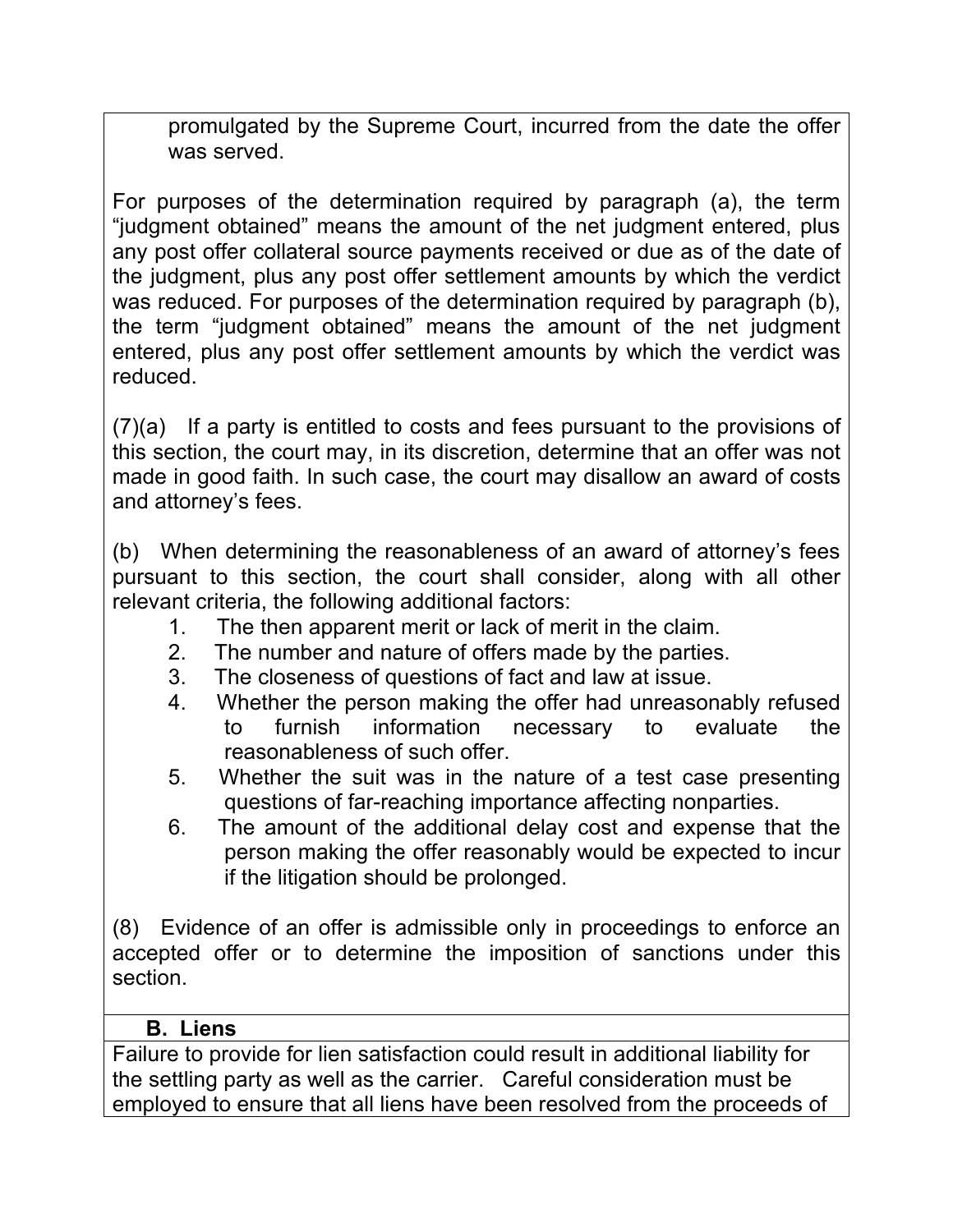any settlement.

# **C. Minor Settlement**

Parents as natural guardians are authorized on behalf of their minor child to settle and consummate a settlement of any claim or cause of action accruing to the minor child for damages to the person or property of the child and to receive, manage, and dispose of the proceeds of the settlement without appointment, authority or bond when the amount involved does not exceed Fifteen Thousand Dollars (\$15,000); and

- *WHEREAS*, court approval is required to settle a lawsuit on behalf of a minor; and
- *WHEREAS*, case law suggests that pre-suit minor settlements must also be approved by the court; and
- *WHEREAS*, pursuant to §744.387(2), Florida Statutes, a legal guardianship shall be required when the amount of the net settlement to the ward exceeds Fifteen Thousand Dollars (\$15,000); and
- *WHEREAS*, §744.387(4)(a), Florida Statutes, allows the court to appoint a guardian ad litem to represent a minor's interest in any case in which the minor has a claim for personal injury, property damage, or wrongful death in which the gross settlement for the claim of the minor equals or exceeds Fifteen Thousand Dollars (\$15,000); and
- *WHEREAS*, as further set forth in §744.387(4)(a), Florida Statutes, in any case in which the gross settlement involving a minor equals or exceeds Twenty-five Thousand Dollars (\$25,000), the court must appoint a guardian ad litem to represent the minor; and
- *WHEREAS*, apart from the aforementioned statutory authority, courts possess the inherent authority to appoint a guardian ad litem to protect a minor's interest; and

# **D. Negotiating Directly with Attorneys**

Yes, claims professionals can negotiate directly with attorneys.

# **E. Confidentiality Agreements**

Florida confidentiality agreements must specify what constitutes confidential information, how long the information must remain confidential and what the consequences for breaking the agreement are. In addition, the agreement should specify what information is not part of the confidentiality agreement. If the agreement is not specific enough, it cannot be enforced as the employee can easily misinterpret the terms of the agreement.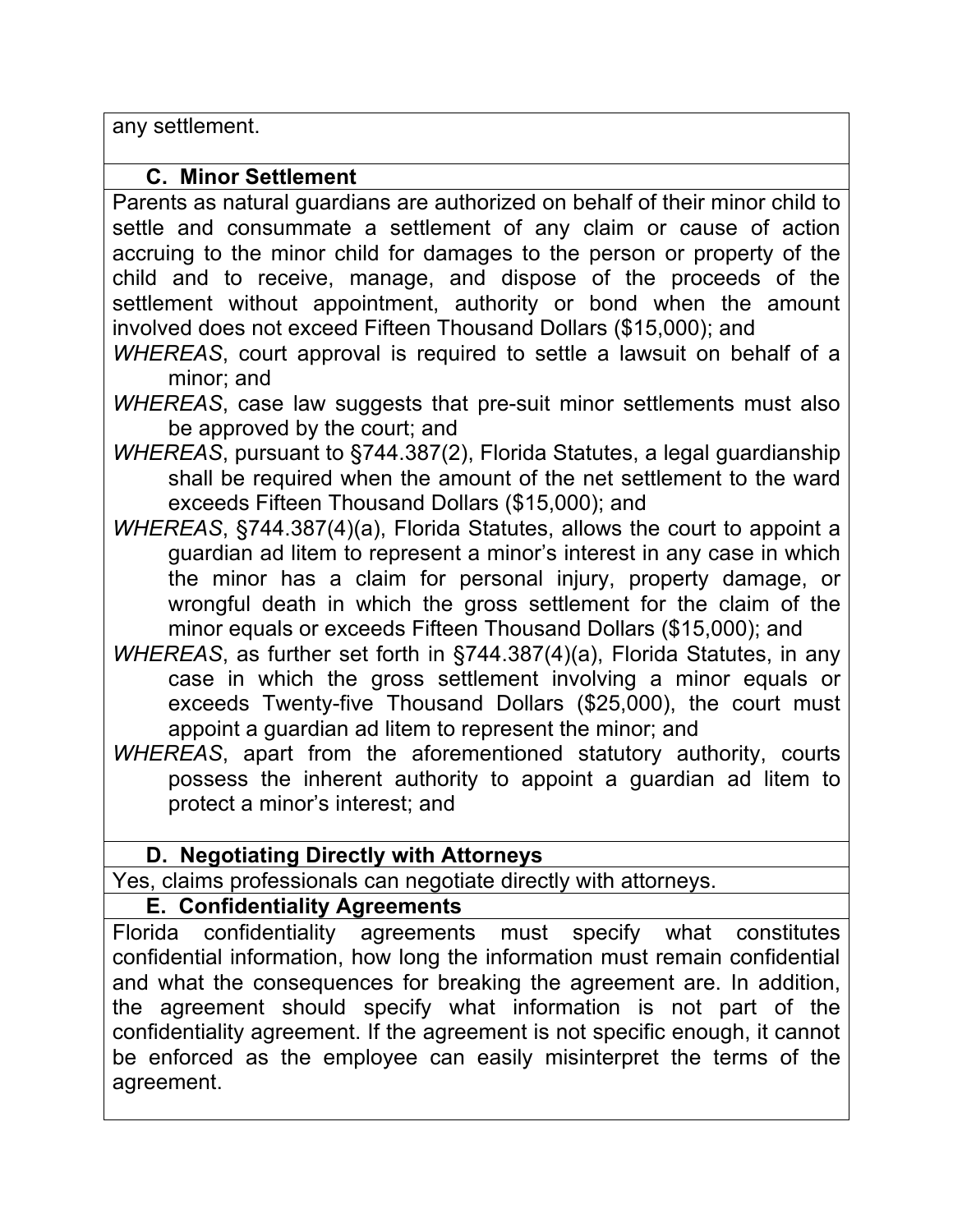#### **F. Releases**

A full release is a form which is signed by claimants and releases insureds from bodily injury and property damage liability which arose out of an accident.

# Joint Tortfeasor release

(5) RELEASE OR COVENANT NOT TO SUE.—When a release or a covenant not to sue or not to enforce judgment is given in good faith to one of two or more persons liable in tort for the same injury or the same wrongful death:

- (a) It does not discharge any of the other tortfeasors from liability for the injury or wrongful death unless its terms so provide, but it reduces the claim against the others to the extent of any amount stipulated by the release or the covenant, or in the amount of the consideration paid for it, whichever is the greater; and,
- (b) It discharges the tortfeasor to whom it is given from all liability for contribution to any other tortfeasor.

# **G. Voidable Releases**

Florida contract law is applied to evaluate the enforceability of releases. Challenges based upon competency of the party executing a settlement agreement without the advice of counsel are the most common challenges to a settlement in pre-suit matters.

# **Transportation Law**

**A. State DOT Regulatory Requirements**

# **B. State Speed Limits**

# *What is the purpose of a speed limit?*

The primary purpose is to provide improved safety by reducing the probability and severity of crashes. A speed limit sign notifies drivers of the maximum speed that is considered acceptably safe for favorable weather and visibility. It is intended to establish the standard in which normally cautious drivers can react safely to driving problems encountered on the roadway. Properly set speed limits provide more uniform flow of traffic and appropriately balance risk and travel time, which results in the efficient use of the highway's capacity and less crashes.

# *Who sets speed limits on the state highways?*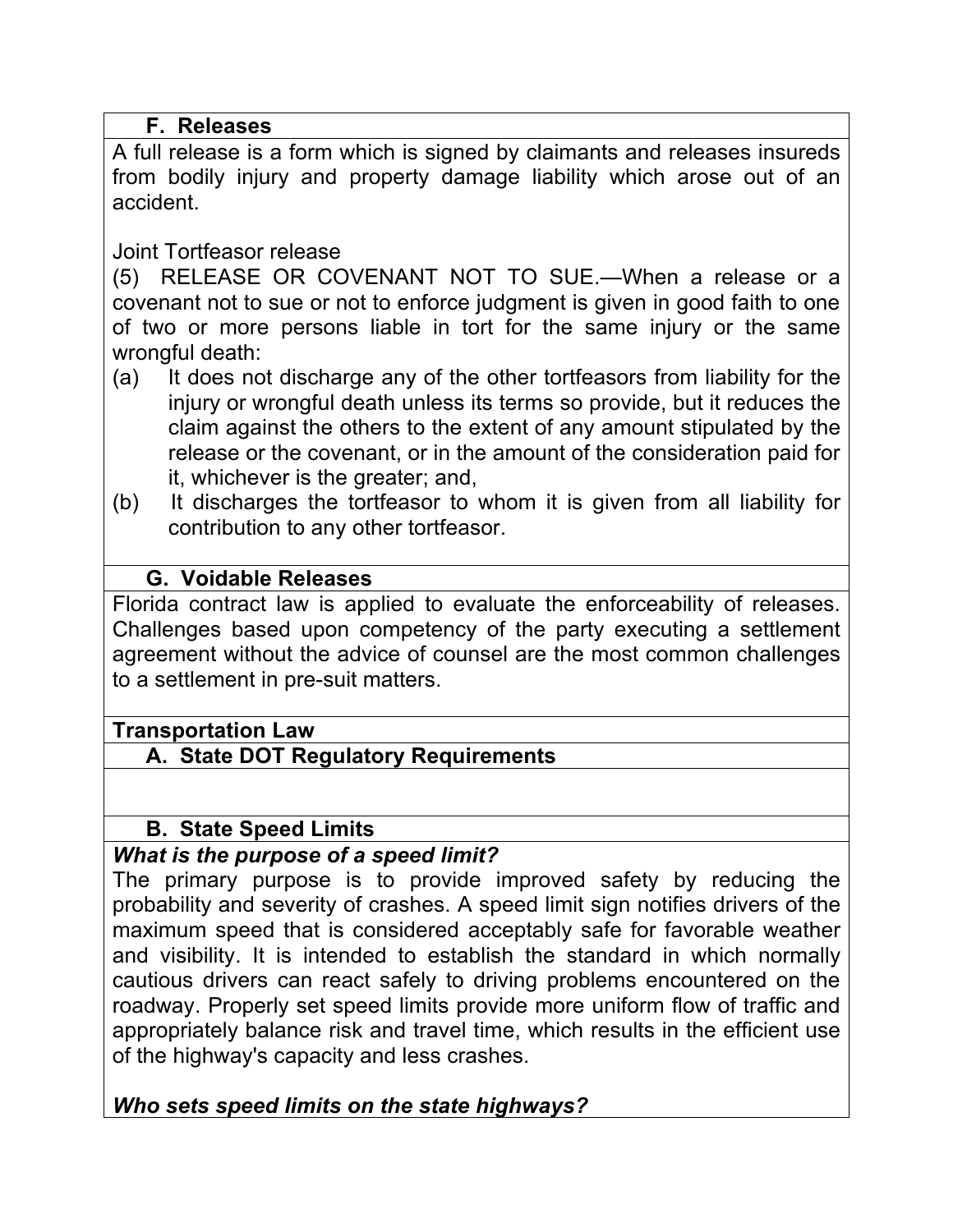The Florida Legislature authorized the Florida Department of Transportation to establish speed limits on state highways up to the following maximums: 70 mph on Interstates, 65 mph on a four-lane divided highway outside an urban area (with a population of 5,000 or more), and 60 mph on other state highways. Select the following links (These links open a new browser windows) for information concerning the establishment of state speed limits, residential speed limits, and school speed limits in the state of Florida. More information can be found at The Florida Legislature's Statutes website.

# *Why are speed limits different in each state?*

Federal legislation gives individual states the authority to establish their own maximum speed limits. The Florida Legislature, as mentioned above, establishes our maximum speed limits.

# *How are speed limits established?*

It is common traffic engineering knowledge that about 85 percent of all drivers travel at reasonably safe speeds for the various roadway conditions they encounter, regardless of speed limit signs. This leaves 15 percent of drivers who must be reminded of the maximum speed limit. This reminder must be coupled with meaningful enforcement. Based on this knowledge, a traffic engineering study is conducted to establish speed limits on the state highway. The Department uses the "85th percentile" method of determining appropriate and safe posted speed limits in conjunction with the maximum statute based speeds. This method is based on extensive nationally accepted studies and observations. By measuring the speed of hundreds of vehicles at various points along the roadway, traffic engineers are able to use data to determine a reasonable and safe maximum speed to post for all vehicles to travel.

# *What influences a driver's selected speed?*

A driver's choice of speed is a balance between expedience and safety, and is often a subconscious reaction to the environment. The vehicle speed chosen by a driver may be influenced by, the presence of other vehicles, weather, road conditions, road geometrics, and other factors such as:

- Time of Day Purpose of trip
- Ambient light
- Familiarity of driver with the road
- Condition of vehicle
- Urgency of trip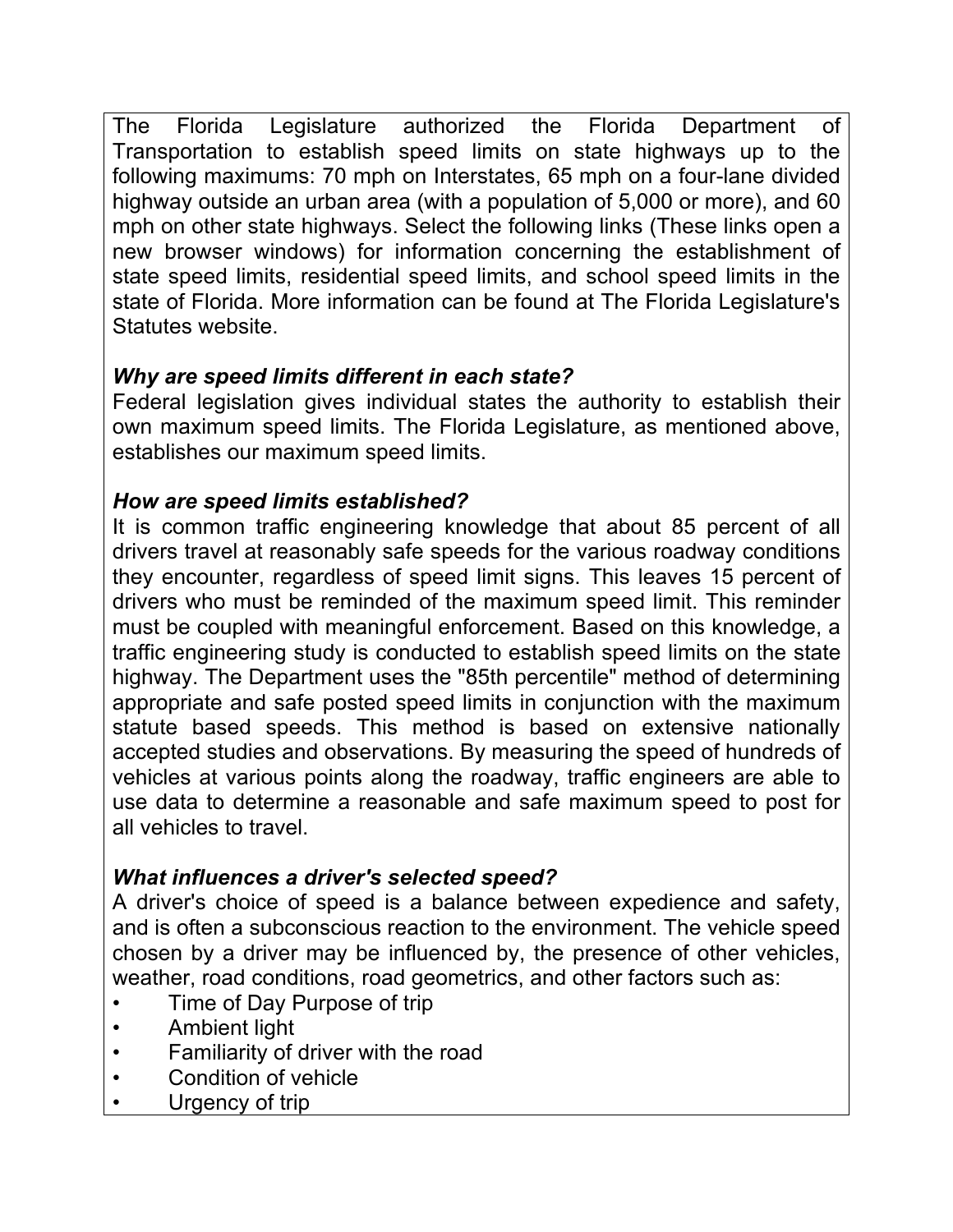- Emotional condition of driver
- Driver skill
- Personality of driver
- Speed of other vehicles
- Drive late or on time
- Presence and/or history of enforcement
- Length of Trip
- Pavement wetness
- Weather
- Type of vehicle
- Vehicle parking
- Lane width
- Traffic volume
- Adjacent land use and development
- Pavement roughness
- Shoulder width and condition
- Pavement type and condition
- Speed traveled for previous 5 or 10 miles

# *How do I get a speed limit reviewed on a State Highway?*

If you feel there is a need to change a speed limit on a state highway, or you have further questions regarding our determination of speed limits, please contact the District Traffic Operations Engineer at your local Florida Department of Transportation office.

# **C. Overview of State CDL Requirements**

# **A. Who Needs a Commercial Drivers License**

A commercial drivers license is required in Florida for any driver operating a tractor/trailer with a declared weight of 26,001 LBS or more. Below are the different classes of commercial drivers license

# **a) Commercial Drivers License (CDL)**

**CLASS A***:* Any Tractor/Trailer combination that has an actual weight, declared weight or GVWR of 26,001 LBS. or more, provided towed vehicle is more than 10,000 LBS.

**CLASS B:** Any single motor vehicle that has an actual weight, declared weight or GVWR of 26,001 LBS. or more, or any such vehicle towing a vehicle of 10,000 LBS. or less.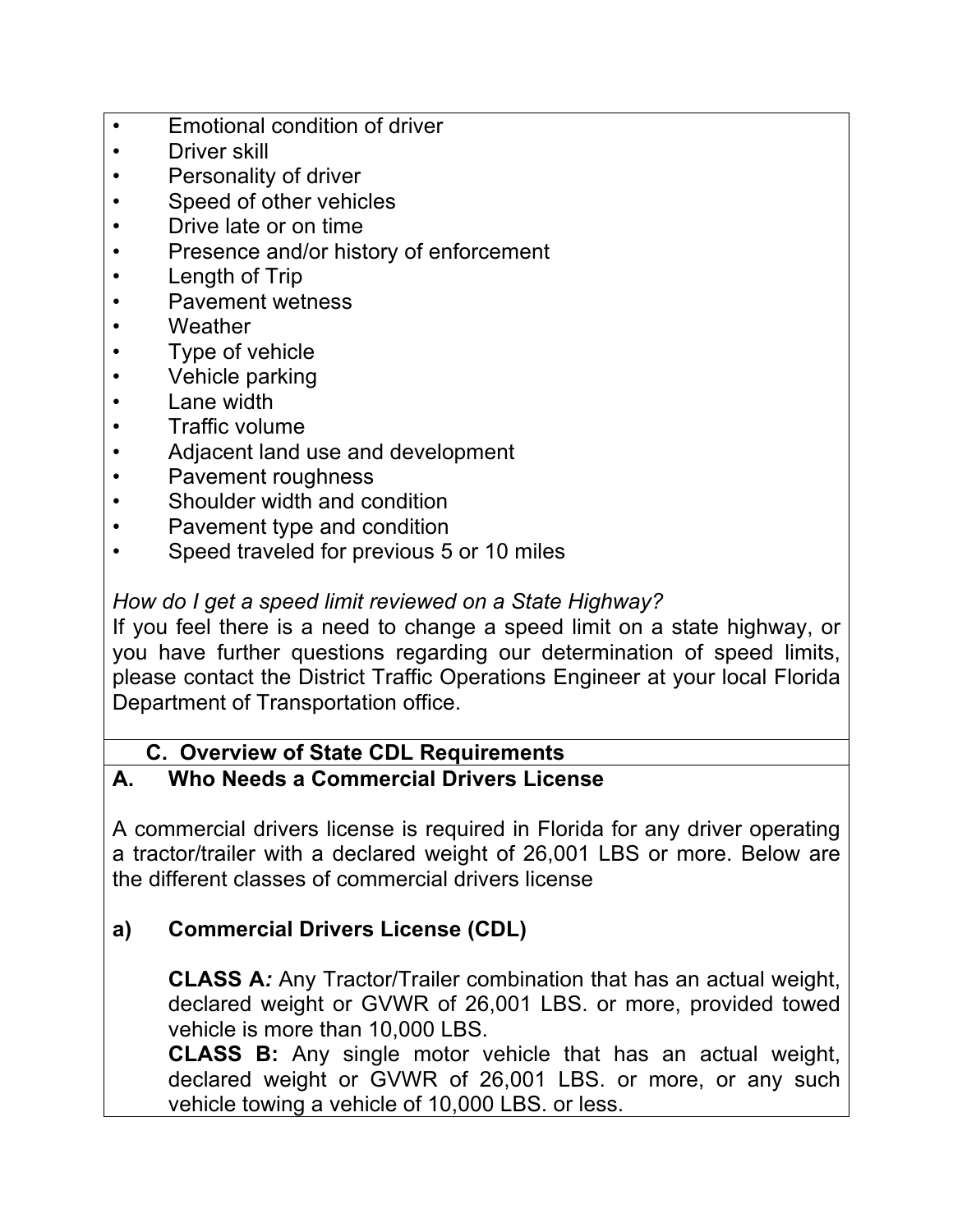**CLASS C:** Any motor vehicle that has an actual weight, declared weight or GVWR of less than 26,001 LBS. when endorsements "H" or "P" would be required on the driver license OR any combination of motor vehicles where the towing vehicle is less than 26,001 LBS. GVWR and the towed vehicle has a GVWR of 10,000 LBS. or less, but together they weigh 26,001 LBS. or more.

Currently, there aren't any requirements for apprenticeship or driver training to obtain your Florida CDL. You'll just be required to pass the applicable tests.

- In addition to passing all the tests and paying applicable fees, you must meet basic eligibility requirements. You will not be eligible for a CDL if one of the following is true:
	- You already have a license from another state (illegal to hold more than one license)
	- You are under suspension, revocation, or cancellation in Florida or another state
	- You are under disqualification in Florida or another state for reasons including alcohol citations and serious traffic violations (see this FAQ for more details)
- Drivers of some vehicles are exempt from requiring a CDL. These include:
	- Drivers of authorized emergency vehicles
	- Drivers of military vehicles
	- Farmers transporting goods or machinery within 150 miles of their farms
	- Drivers of recreational vehicles
	- Drivers of single-unit trucks that are transporting their own goods not for sale
	- Employees of public transport systems who move vehicles from one place to another in confined areas belonging to the transport company

#### **Insurance Issues**

# **A. State Minimum Limits of Financial Responsibility**

The required financial liability limits are \$10,000 for injury liability per person in an accident, \$20,000 for all injuries in an accident, and \$10,000 for property damage in an accident.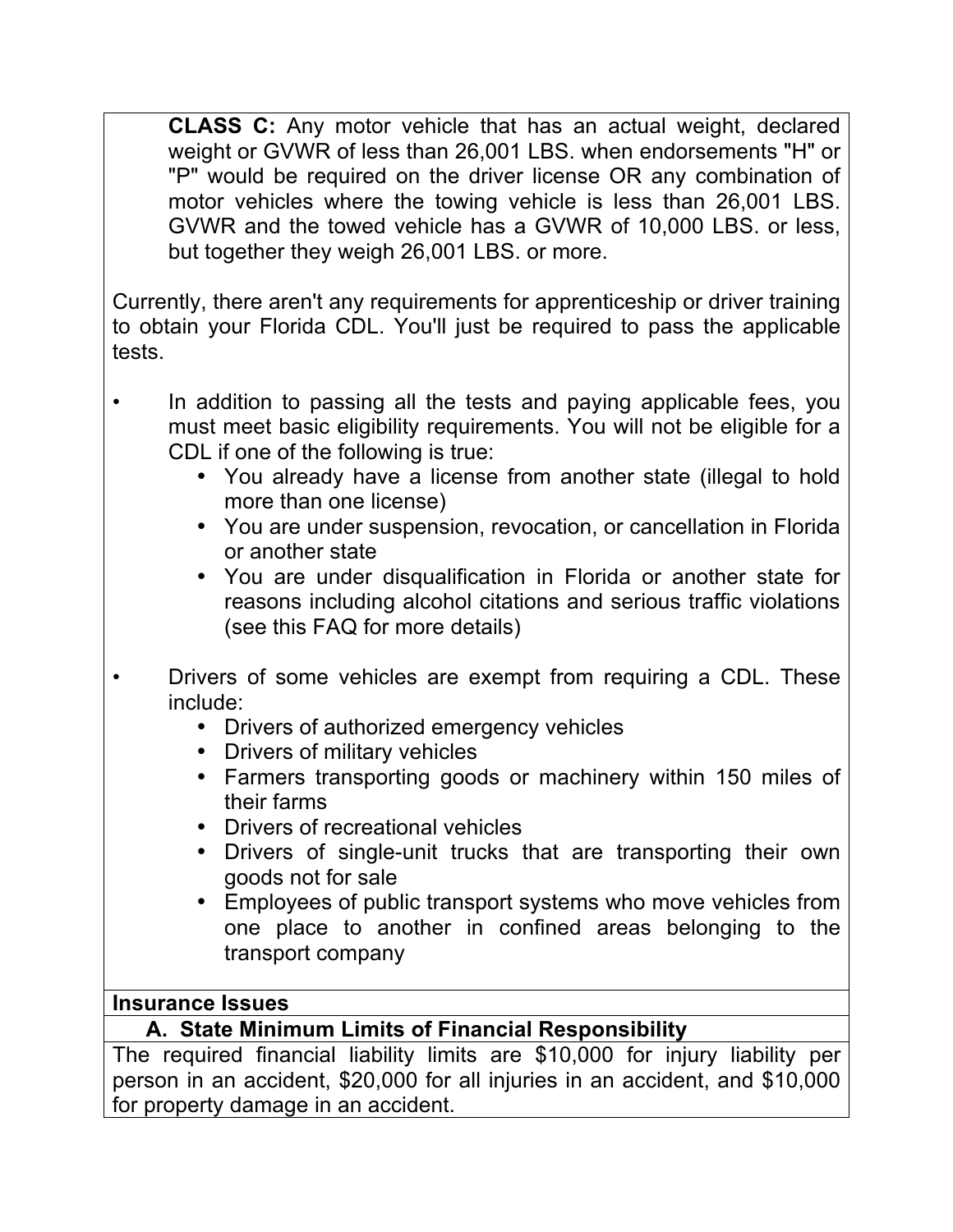# **B. Uninsured Motorist Coverage**

Insurance companies who sell insurance in Florida are required to offer uninsured motorists coverage but this coverage is not mandatory and you may reject this coverage.

The limits of uninsured motorist coverage shall be not less than the limits of bodily injury liability insurance purchased by the named insured, or such lower limit complying with the rating plan of the company as may be selected by the named insured. The limits set forth in this subsection, and the provisions of subsection (1) which require uninsured motorist coverage to be provided in every motor vehicle policy delivered or issued for delivery in this state, do not apply to any policy which does not provide primary liability insurance that includes coverage for liabilities arising from the maintenance, operation, or use of a specifically insured motor vehicle. However, an insurer issuing such a policy shall make available as a part of the application for such policy, and at the written request of an insured, limits up to the bodily injury liability limits contained in such policy or \$1 million, whichever is less.

Coverage is available to commercial drivers insured by uninsured tortfeasors

Under Florida law, whenever you elect to carry Uninsured/Uninsured Motorist coverage, your insurance carrier is obligated to offer you "stacking" UM coverage. Stacking UM coverage allows you to combine the coverage limits of the UM coverage on each of your vehicles, to create essentially a "super policy".

# **C. No Fault Insurance**

Florida is one of the few states in the U.S. that requires drivers to carry nofault insurance. Florida no-fault insurance is a form of personal injury protection (PIP) insurance that covers drivers, passengers and pedestrians regardless of whether or not their negligence or actions played a part in the accident.

According to the Florida Department of Highway Safety and Motor Vehicles, "all owner/registrants of a motor vehicle with four wheels or more [must] carry a minimum of \$10,000 of personal injury protection (PIP) and \$10,000 of property damage liability (PDL)." If you allow this coverage to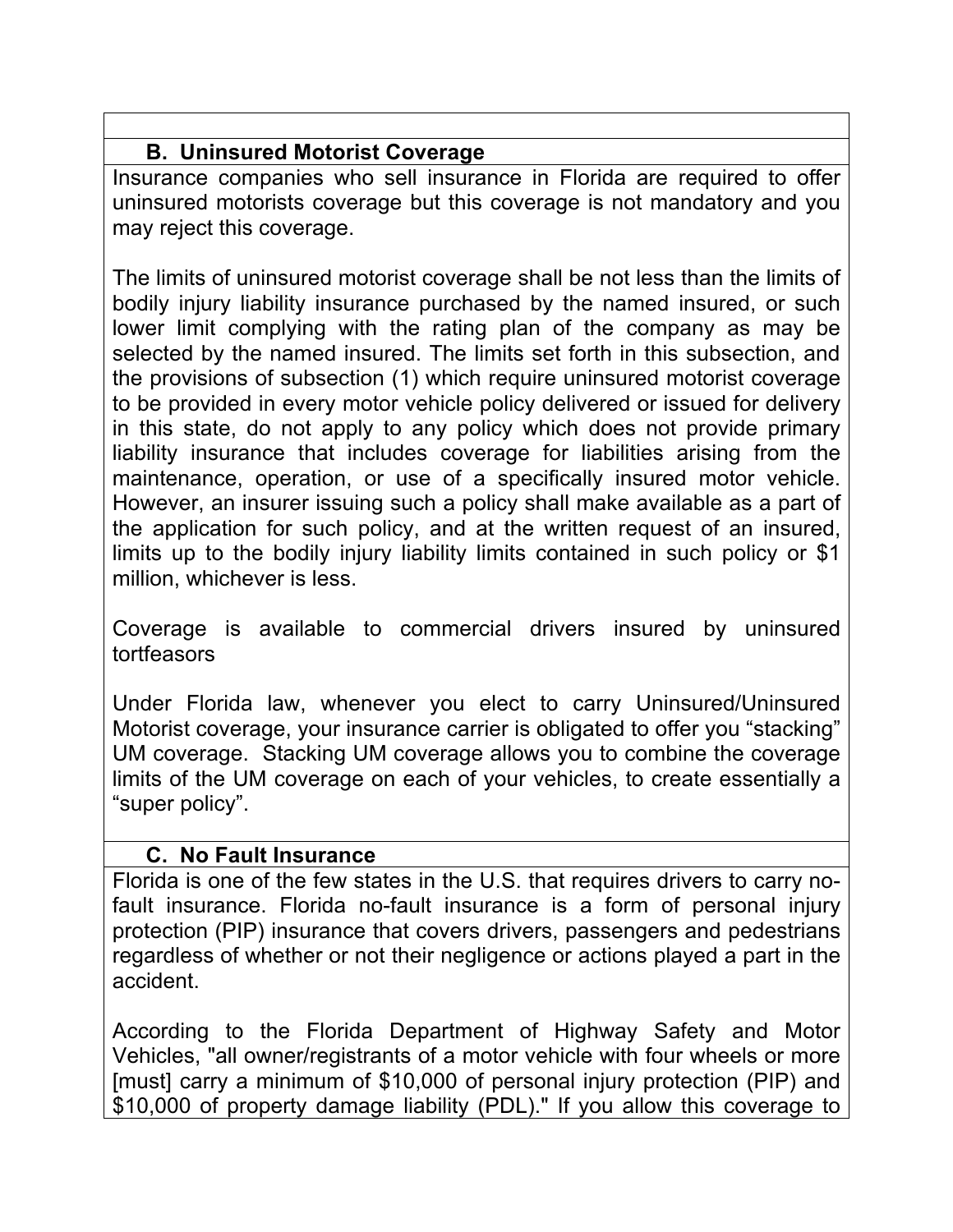lapse, or if you never obtain it at all, you can be cited for failing to maintain financial responsibility.

Essentially, the purpose of PIP insurance coverage is to limit the damages an injured party can claim against the person who caused an auto accident. Because you carry no-fault Insurance, you don't have to sue the other party's insurance company to take care of medical bills and other resulting damages.

Unlike other types of auto insurance, Florida no-fault insurance follows the driver (as well as passengers and pedestrians) rather than the car, unless one of the people involved does not have it himself.

Florida residents who live at least 90 days out of the year in the state are required to carry PIP insurance on their vehicles. It is also required of any driver whose car is registered in the state.

Keep in mind that Florida no-fault insurance does not apply to property damage, though you are required to carry property damage liability insurance. PIP insurance only protects people who are injured in auto accidents; it covers damages such as medical bills, lost wages and similar expenses.

It is also important to note that \$10,000 is only the minimum requirement for PIP insurance coverage in Florida. Drivers are free to purchase additional coverage if they find it prudent, and it's a good idea if you don't have sufficient money in the bank to cover serious injuries if you are ever in an accident.

# **D. Disclosure of Limits and Layers of Coverage**

#### **627.4137 Disclosure of certain information required.—**

Each insurer which does or may provide liability insurance coverage to pay all or a portion of any claim which might be made shall provide, within 30 days of the written request of the claimant, a statement, under oath, of a corporate officer or the insurer's claims manager or superintendent setting forth the following information with regard to each known policy of insurance, including excess or umbrella insurance:

- (a) The name of the insurer.
- (b) The name of each insured.
- (c) The limits of the liability coverage.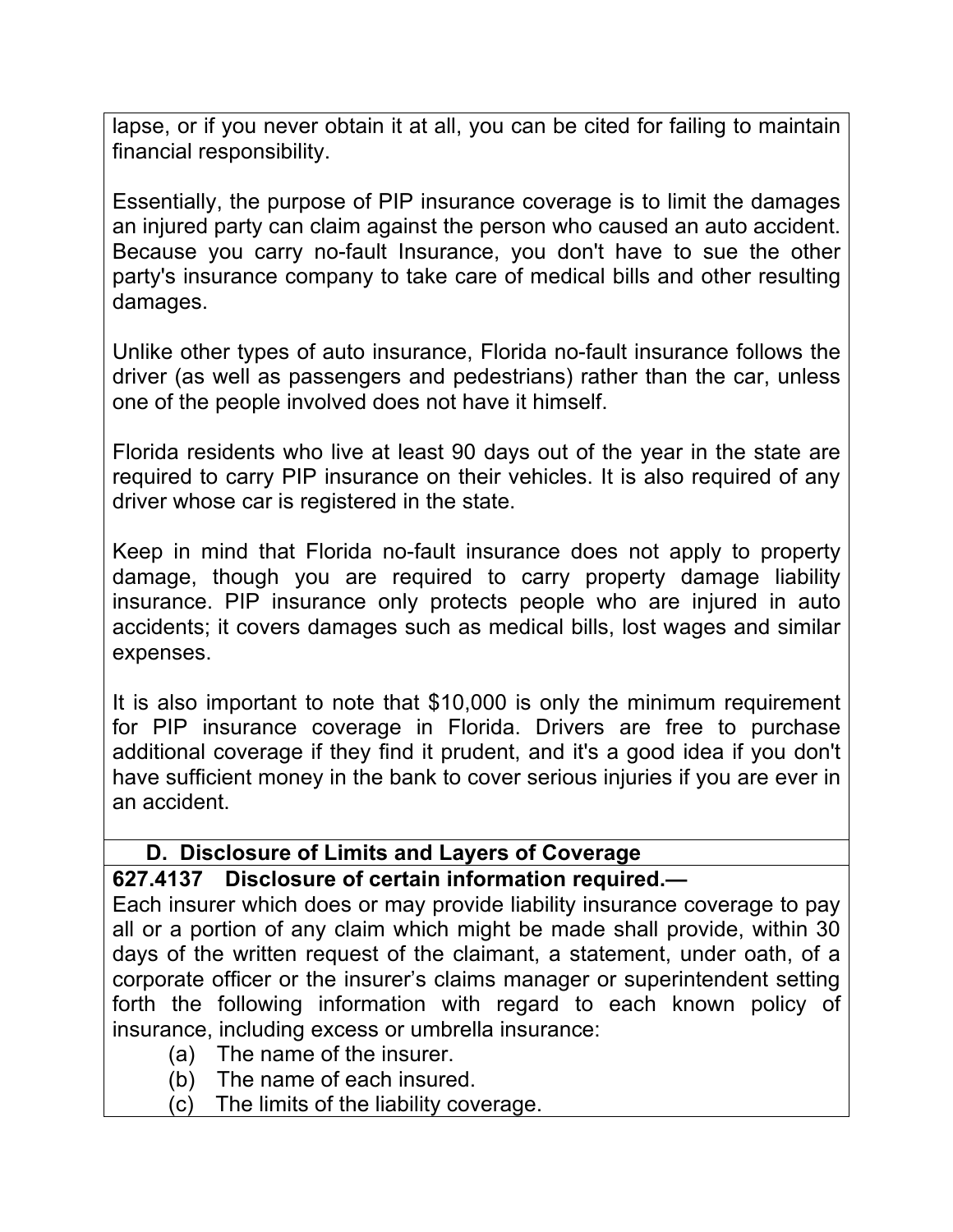- (d) A statement of any policy or coverage defense which such insurer reasonably believes is available to such insurer at the time of filing such statement.
- (e) A copy of the policy.

In addition, the insured, or her or his insurance agent, upon written request of the claimant or the claimant's attorney, shall disclose the name and coverage of each known insurer to the claimant and shall forward such request for information as required by this subsection to all affected insurers. The insurer shall then supply the information required in this subsection to the claimant within 30 days of receipt of such request.

(2) The statement required by subsection (1) shall be amended immediately upon discovery of facts calling for an amendment to such statement.

(3) Any request made to a self-insured corporation pursuant to this section shall be sent by certified mail to the registered agent of the disclosing entity.

# **E. Unfair Claims Practices**

Unfair Insurance Claim Settlement Practices are generally defined as "if the Insurer knowingly commits or performs with such frequency as to indicate a general business practice" according to the following:

- 1. Misrepresenting pertinent facts or insurance policy provisions relating to coverages at issue;
- 2. Failing to acknowledge and act with reasonable promptness upon communications with respect to claims arising under insurance policies (14 days for homeowners' claims and 30 days for auto claims);
- 3. Failing to adopt and implement reasonable standards for the prompt investigation of claims arising under insurance policies;
- 4. Refusing to pay claims without conducting a reasonable investigation based upon all available information;
- 5. Failing to affirm or deny coverage of claims within 30 days after proof of loss statements have been completed;
- 6. Not attempting in good faith to effectuate prompt, fair and equitable settlements of claims in which liability has become reasonably clear;
- 7. Compelling insureds to institute litigation to recover amounts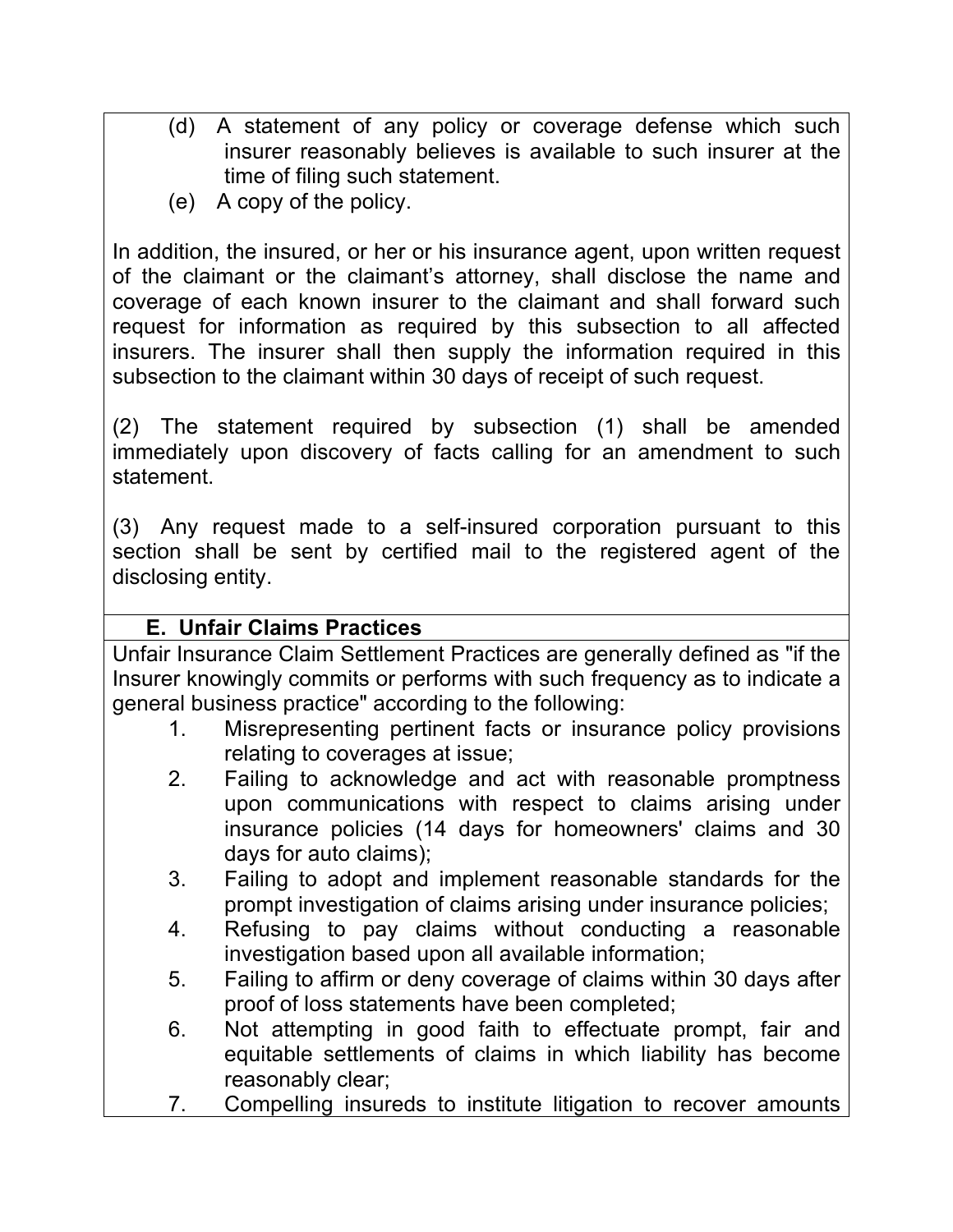due under an insurance policy by offering substantially less than the amounts ultimately recovered in actions brought by such insureds;

- 8. Attempting to settle a claim for less than the amount to which a reasonable man would have believed he was entitled by reference to written or printed advertising material accompanying or made part of an application;
- 9. Attempting to settle claims on the basis of an application which was altered without notice to, or knowledge or consent of the insured;
- 10. Making claims payments to insureds or beneficiaries not accompanied by statements setting forth the coverage under which the payments are being made;
- 11. Making known to insureds or claimants a policy of appealing from arbitration awards in favor of insureds or claimants for the purpose of compelling them to accept settlements or compromises less than the amount awarded in arbitration;
- 12. Delaying the investigation or payment of claims by requiring an insured, claimant, or the physician of either to submit a preliminary claim report and then requiring the subsequent submission of formal proof of loss forms, both of which submissions contain substantially the same information;
- 13. Failing to promptly settle claims, where liability has become reasonably clear, under one portion of the insurance policy coverage in order to influence settlements under other portions of the insurance policy coverage;
- 14. Failing to promptly provide a reasonable explanation of the basis in the insurance policy in relation to the facts or applicable law for denial of a claim or for the offer of a compromise settlement;
- 15. Using as a basis for cash settlement with a first party automobile insurance claimant an amount which is less than the amount which the insurer would pay if repairs were made unless such amount is agreed to by the insured or provided for by the insurance policy.

#### **F. Bad Faith Claims**

In Florida, the law allows for judges to award attorney's fees as well as punitive damages on behalf of the plaintiff suing an Insurance Company in a bad-faith insurance matter (an Insurer's unreasonable withholding of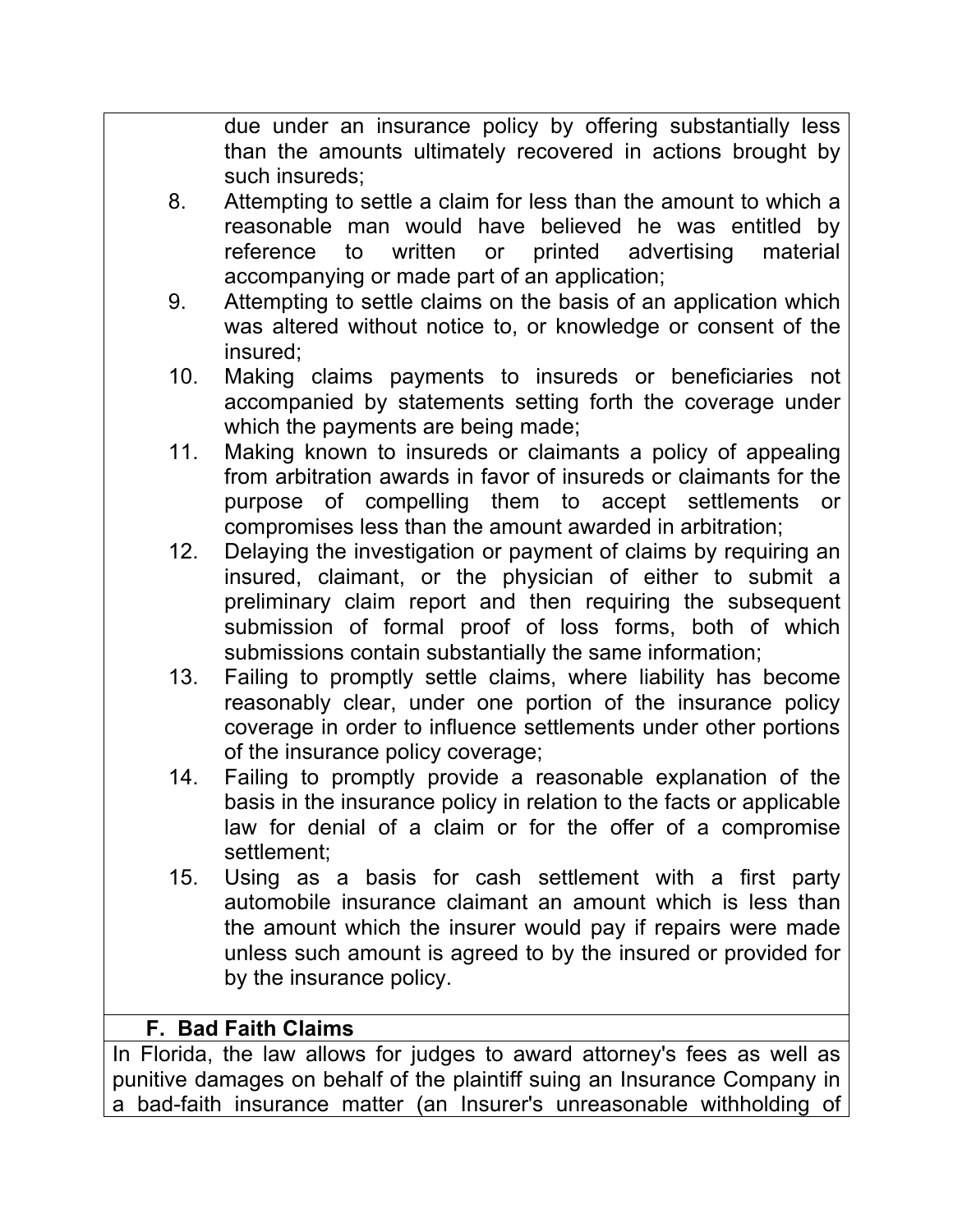insurance policy benefits). The importance in having the threat of punitive damages (in an amount sufficient enough to deter malicious, fraudulent or oppressive conduct) being awarded in bad faith cases is enormous as it is the only financial incentive for an Insurer to abide by fair dealing and acceptable good faith standards with Insureds. In the absence of the threat of punitive damages, financially, an Insurer is actually encouraged to engage in unfair claims practices.

Florida does not recognize any common law "bad-faith" cause of action against a first-party insurer. Prior to the creation of Florida's "Civil Remedy Statute," if an insurer acted in "bad-faith" in settling the claim submitted by its insured, the only remedy available to the insured, in the absence of an independent tort committed by the insurer, such as fraud, is to file a breach of contract claim against its insurer and recover only those damages contemplated by the parties to the policy. *Butchikas v. Travelers Indemnity Co.*, 343 So. 2d 816 (Fla. 1976); *Baxter v. Royal Indemnity Co.*, 285 So. 2d 652 (Fla. 1st DCA 1973), *cert. discharged*, 317 So. 2d 725 (Fla. 1975).

In 1982, the Florida Legislature enacted Fla. Stat. § 624.155, referred to as the "Civil Remedy Statute," which the Florida courts have interpreted to authorize first-party "bad-faith" legal actions. *Opperman v. Nationwide Mut. Fire Ins. Co.*, 515 So. 2d 263, 266 (Fla. 5th DCA 1987) was the first such Florida appellate decision holding:

The plain meaning of § 624.155(1)(b) extends a cause of action to the first party insured against its insurer for bad-faith refusal to settle. The language of § 624.155 is clear and unambiguous and conveys a clear and definite meaning. It provides a civil cause of action to "any person" who is injured as a result of an insurer's bad-faith dealing.

The Florida Supreme Court denied review of *Opperman* in 1988 (523 So. 2d 578), but subsequently approved of its statutory interpretation in *McLeod v. Continental Ins. Co.*, 591 So. 2d 621 (Fla. 1992).

The operative statutory language of Fla. Stat. § 624.155 is contained in sub-section (1)(b)1 that states:

. . .

(1) Any person may bring a civil action against an insurer when such person is damaged. . .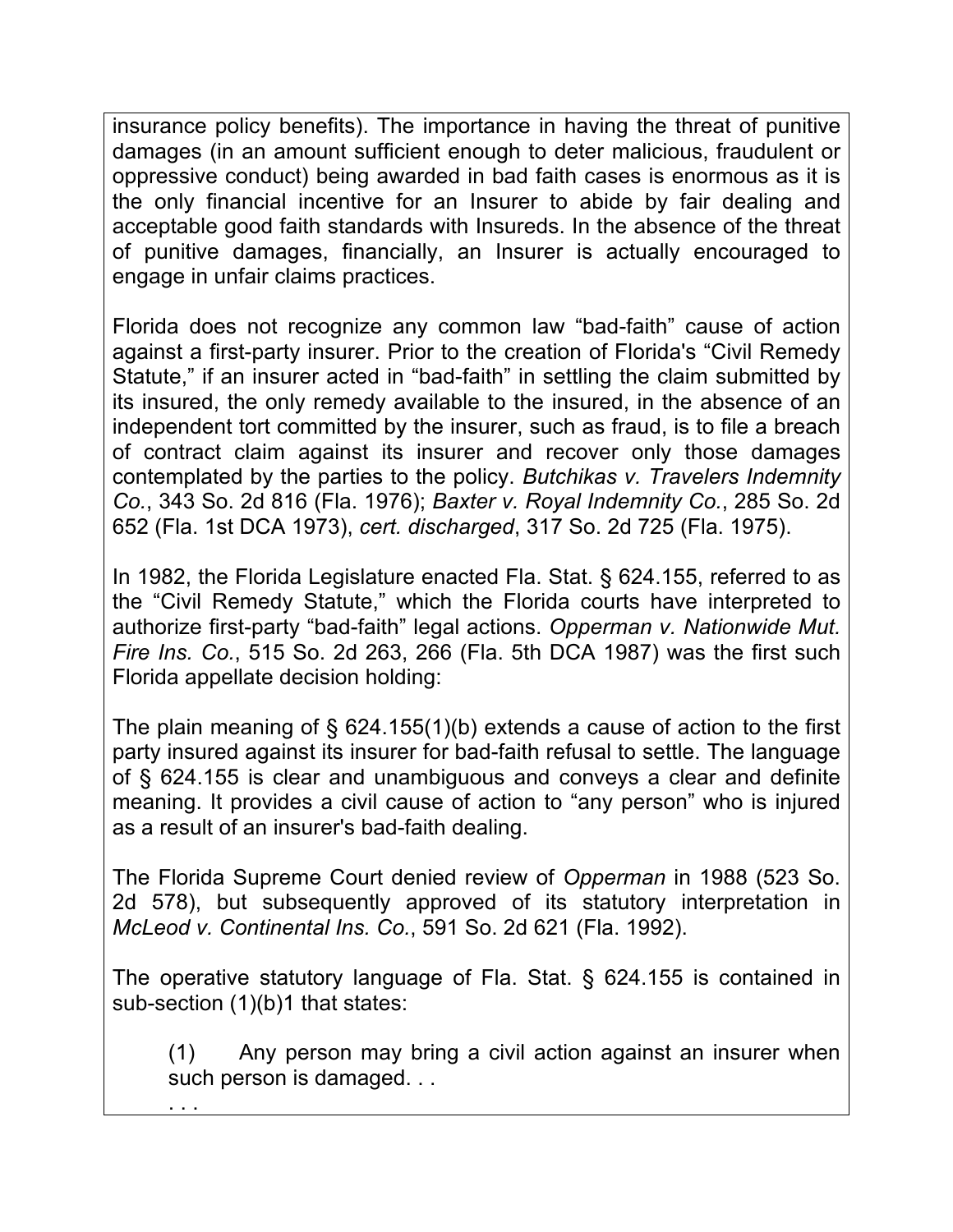(b) By the commission of any of the following acts by the insurer:

1. Not attempting in good faith to settle claims when, under all the circumstances, it could and should have done so, had it acted fairly and honestly towards its insured and with due regard for her or his interests. . .

This statutory "bad-faith" standard has been incorporated into the Florida Standard Jury Instructions as M1 3.1 that reads as follows:

The issue for your determination is whether (defendant) acted in badfaith in failing to settle the claim [of] [against] (insured). An insurance company acts in bad-faith in failing to settle a claim when, under all the circumstances, it could and should have done so, had it acted fairly and honestly toward [its policyholder] [its insured] [an excess carrier] and with due regard for [his] [her] [its] [their] interest.

The Supreme Court of Florida in the case of *State Farm Mut. Ins. Co. v. LaForet*, 658 So. 2d 55 (Fla. 1995), rejected the "fairly debatable" standard for the one contained in the above quoted jury instruction:

Under the "fairly debatable" standard, a claim for "bad-faith" can succeed only if the plaintiff can show the absence of a reasonable basis for denying the claim. . . . To date, no Florida court has specifically adopted the "fairly debatable" standard in a "bad-faith" actions. Moreover, the approach by Florida courts in bad-faith actions has been described as "unsettled.". . . Florida differs, however, from most jurisdictions given that first-party bad-faith actions are actionable only under § 624.155 and not the common law. . . . Section 624.155 provides an insurer has acted in bad-faith if it has "[n]ot attempt[ed] in good faith to settle claims when, under all the circumstances, it could and should have done so, had it acted fairly and honestly toward its insured and with due regard for [the insured's] interests. . . . Because the specific standard is set forth in § 624.155, we find it unnecessary and inappropriate to apply the 'fairly debatable' standard to bad-faith actions in Florida."

*Id*. at 62.

On the issue of damages, the Florida Supreme Court has held "there can be recovery for the damages incurred for violation of  $\S$  624.155(1)(b)1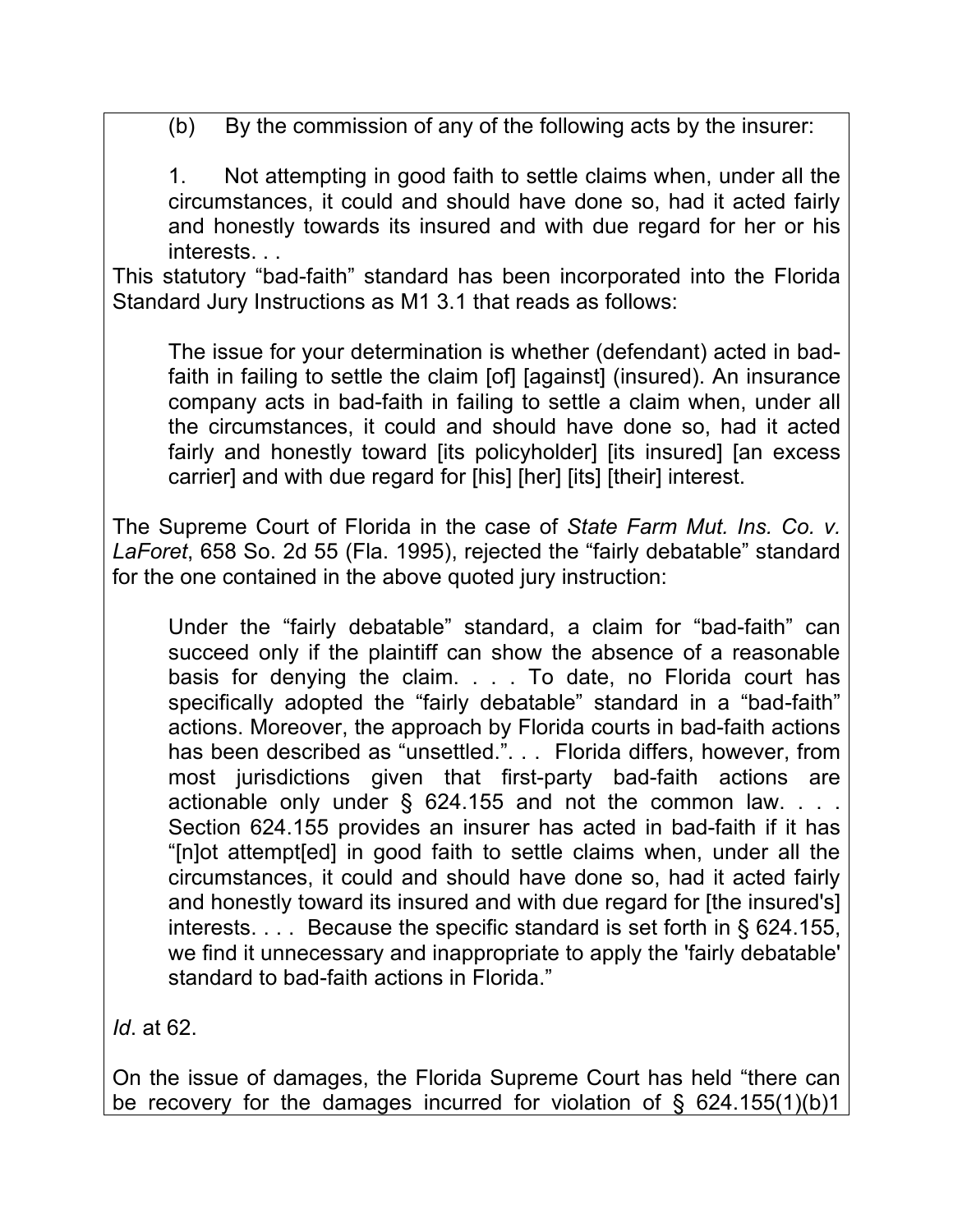which occurred before the determination of liability or the extent of damages on the underlying insurance contract." *Vest v. Travelers Ins. Co.*, 753 So. 2d 1270 (Fla. 2000). The Florida Supreme Court stated in Vest:

. . . We expressly state that Blanchard is properly read to mean that the "determination of the existence of liability on the part of the uninsured tortfeasor and the extent of the [insured's] damages" are elements of a cause of action for bad-faith. Once those elements exist, there is no impediment as a matter of law to a recovery of damages for violation of § 624.155(1)(b)1 dating from the date of a proven violation. . . . In sum, we expressly hold that a claim for badfaith pursuant to  $\S$  624.155(1)(b)1 is founded upon the obligation of the insurer to pay when all conditions under the policy would require an insurer exercising good faith and fair dealing towards its insured to pay. This obligation on the part of insurer requires the insurer to timely evaluate and pay benefits owed on the insurance policy. We hasten to point out that the denial of payment does not mean an insurer is guilty of bad-faith as a matter of law. The insurer has a right to deny claims that it in good faith believes are not owed on a policy. Even when it is later determined by a court or arbitration that the insurer's denial is mistaken, there is no cause for action if the denial was in good faith. Good-faith or bad-faith decisions depend upon various attendant circumstances and usually are issues of fact to be determined by a fact-finder.

*Id.* at 1275. *See also* Douglas G. Houser, Ronald J. Clark, and Linda M. Bolduan, Good Faith as a Matter of Law – An Update on the Insurance Company's "Right to be Wrong," Tort Trial & Insurance Practice Law Journal, p. 1045, Vol. 39, No. 4 (Summer 2004).

# **3. II. Condition Precedent**

There is a required condition precedent to bringing a first-party "bad-faith" action against an insurer. Florida Statute § 624.155(3)(a) states:

(3) (a) As a condition precedent to bringing an action under this section, the department and the authorized insurer must have been given 60 days written notice of the violation. If the department returns a notice for lack of specificity, the 60-day time period shall not begin until a proper notice is filed.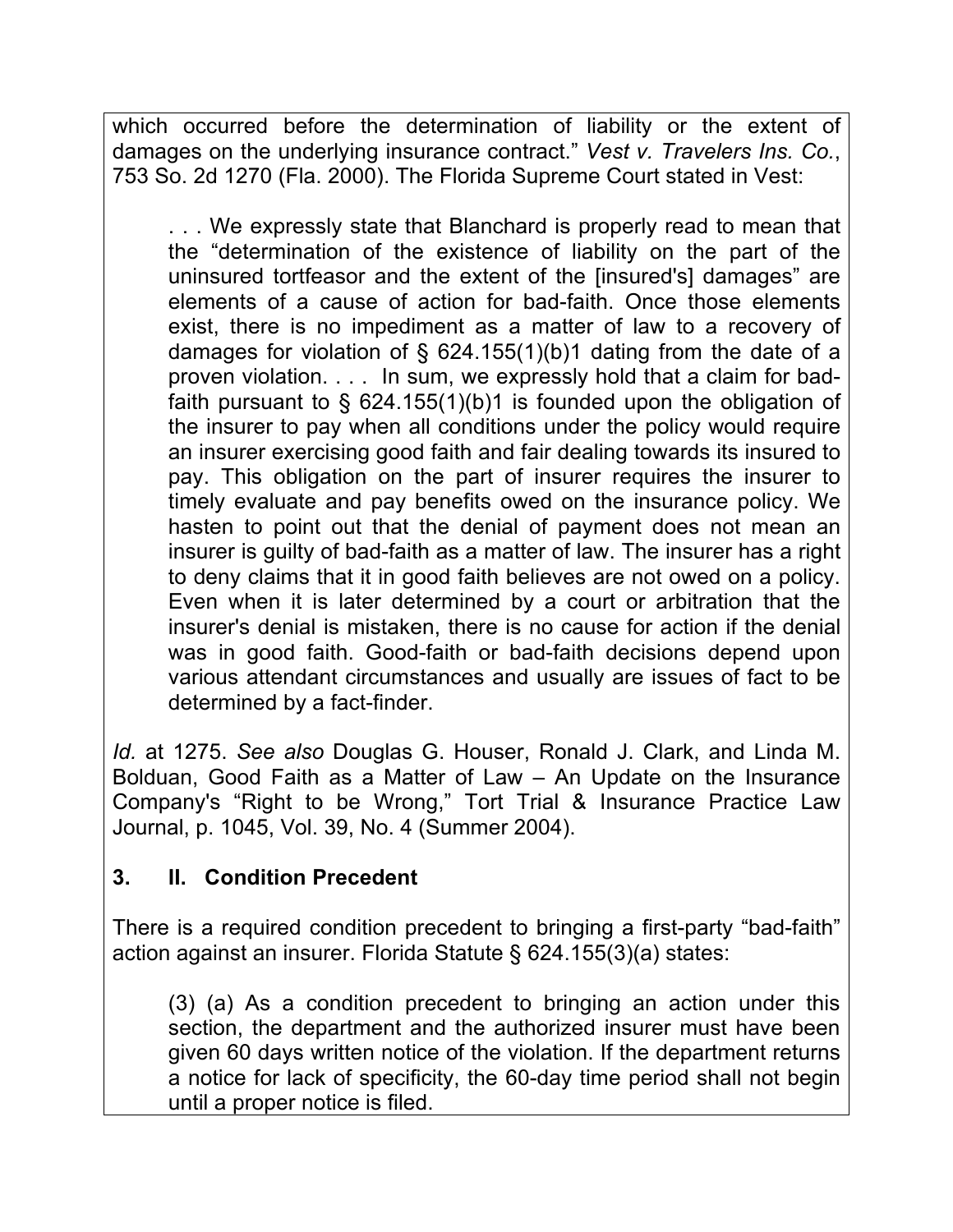(b) The notice shall be on a form provided by the department and shall state with specificity the following information, and such other information as the department may require:

- 1. The statutory provision, including the specific language of the statute, which the authorized insurer allegedly violated.
- 2. The facts and circumstances giving rise to the violation.
- 3. The name of any individual involved in the violation.
- 4. Reference to specific policy language that is relevant to the violation, if any. If the person bringing the civil action is a third party claimant, she or he shall not be required to reference the specific policy language if the authorized insurer has not provided a copy of the policy to the third party claimant pursuant to written request.
- 5. A statement that the notice is given in order to perfect the right to pursue the civil remedy authorized by this section.

(c) Within 20 days of receipt of the notice, the department may return any notice that does not provide the specific information required by this section, and the department shall indicate the specific deficiencies contained in the notice. A determination by the department to return a notice for lack of specificity shall be exempt from the requirements of chapter 120.

(d) No action shall lie if, within 60 days after filing notice, the damages are paid or the circumstances giving rise to the violation are corrected.

(e) The authorized insurer that is a recipient of a notice filed pursuant to this section shall report to the department on the disposition of the alleged violation.

(f) The applicable statute of limitations for an action under this section shall be tolled for a period of 65 days by the mailing of the notice required by this subsection or the mailing of a subsequent notice required by this subsection.

This provision of this statute is referring to what is called the "Civil Remedy Notice of Insurer Violation" ("Civil Remedy Notice"). A typical Civil Remedy Notice as submitted by an attorney on behalf of an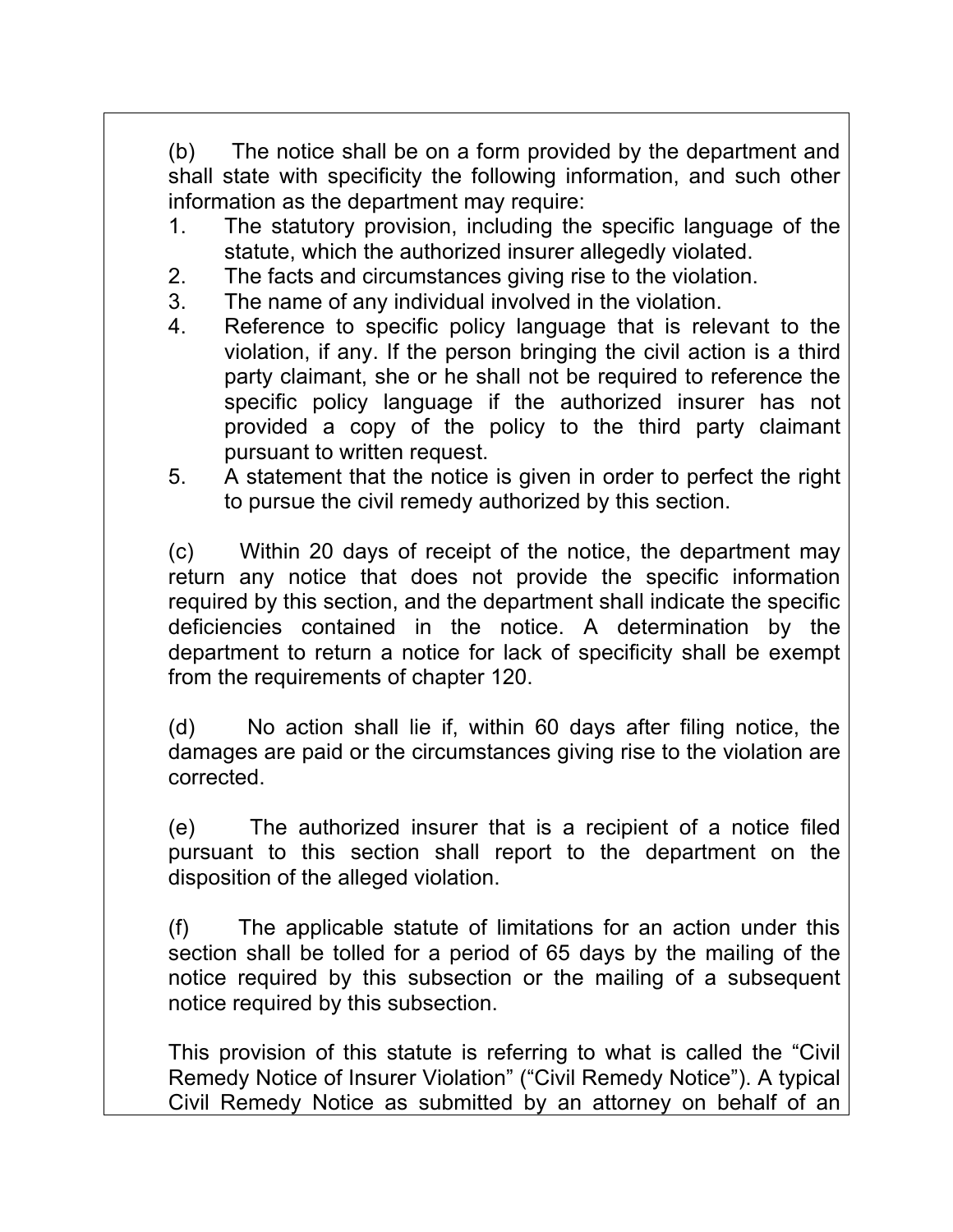insured is attached as Appendix A.

The Supreme Court of Florida interpreted the significance of the Civil Remedy Notice in the case of *Talat Enterprises, Inc. v. Aetna Cas. & Surety Co.*, 753 So. 2d 1278 (Fla. 2000). *Talat* was a first-party action by an insured against its insurer for damages caused by the insurer's alleged "bad-faith" in settling a fire-damage claim made under a property insurance policy. The insurer argued that the statutory provision stating that "[n]o action shall lie if, within 60 days after filing Notice, the damages are paid or the circumstances given rise to the violation are corrected," is a cure period during which an insurer may avoid "bad-faith" litigation by paying the contractual damages owed within the 60-day window. The insurer contended that because it paid the arbitration award before *Talat* even filed its Civil Remedy Notice, it paid the damages or corrected the circumstances giving rise to the violation, thereby precluding the instant action. The insured, on the other hand, argued that this provision was a confession period during which an insurer must pay all the extracontractual damages caused by the alleged "bad-faith" to avoid an action under the statute. The insured contended that the insurer's interpretation of the statute turns what was intended to be a consumer protection law into an amnesty program for "bad-faith" insurers.

The Florida Supreme Court stated in *Talat* that when one reads the Civil Remedy statute in context and with the understanding that it is in derogation of the common law, it is plain that the Florida Legislature intended the Notice to the Department to serve as a basis for the Department to assist in the settling of claims and to monitor the insurance industry. The Supreme Court also found that the 60-day period was a time in which the insured could act to "cure" a violation. The Florida Supreme Court expressly stated:

It naturally follows that for there to be a "cure," what had to be "cured" is the non-payment of the contractual amount due the insured. In the context of a first-party insurance claim, the contractual amount due the insured is the amount owed pursuant to the express terms and conditions of the policy after all the conditions precedent of the insurance policy in respect to payment are fulfilled. Section  $624.155(1)(b)$ ... is correctly read to authorize a civil remedy for extra-contractual damages if a first-party insurer does not pay the contractual amount due the insured after all the policy conditions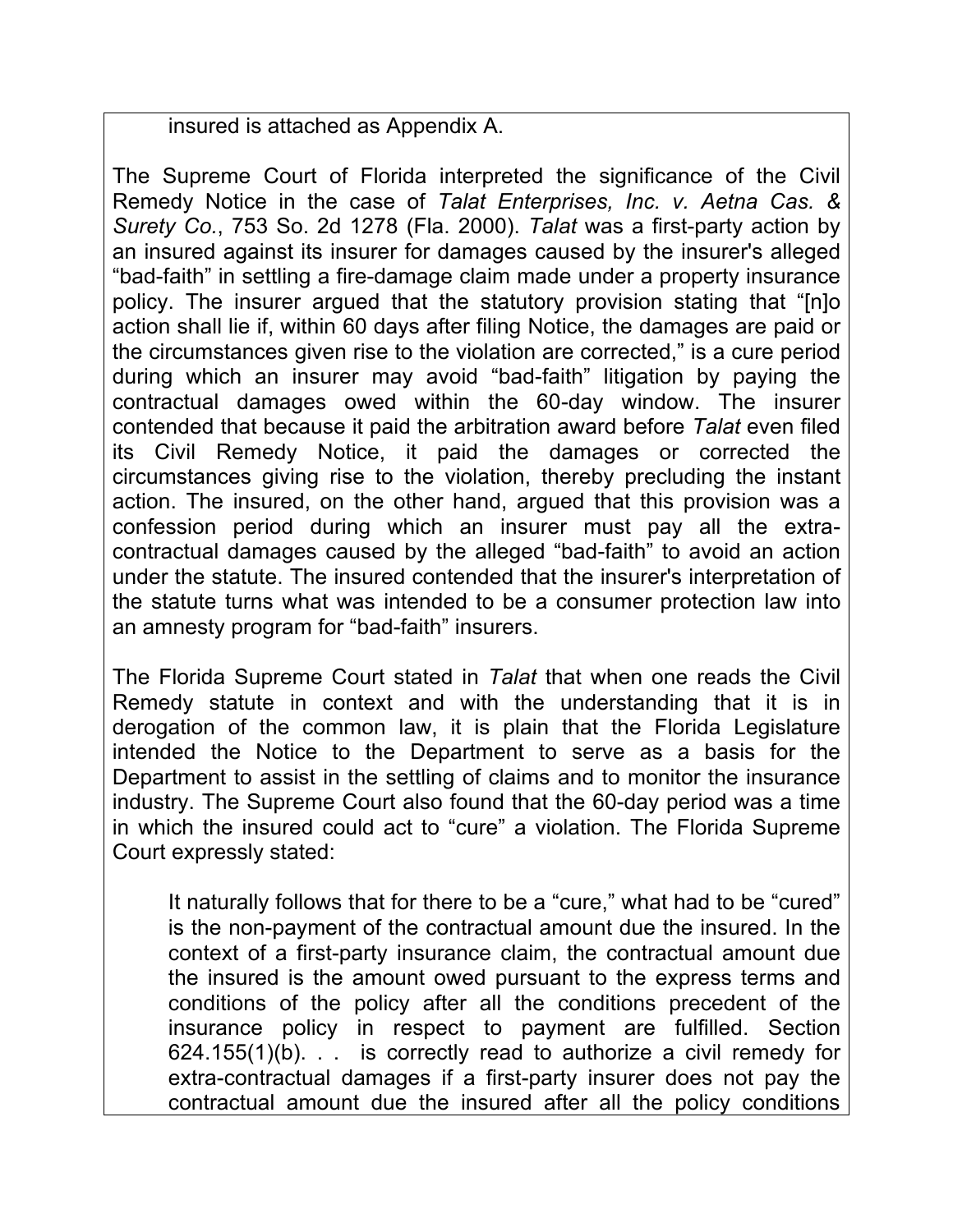have been fulfilled within 60 days after a valid notice has been filed. . [the statute] cannot reasonably be construed to require payment of extra-contractual damages to avoid bad-faith litigation until the conditions for payment under the policy have been fulfilled and the insurer has failed to cure within the 60-day statutory period for cure after notice is filed in accord with the statute. . .

Finally, it must be recognized that what [the statute] creates is a statutory "civil remedy." For *Talat* there is no remedy within the statute. Pursuant to the statute, there is no remedy until the Notice is sent by the insured and the insurer has the opportunity to "cure" the violation. If the insurer pays the damages during the cure period, then there is no remedy. For this to comport with logic and common sense, this has to mean that extra-contractual damages that can be recovered solely by reason of this Civil Remedy statute cannot be recovered when the remedy itself does not ripen if the insurer pays what is owed on the insurance policy during the cure period. The statutory cause of action for extra-contractual damages simply never comes into existence until expiration of the 60-day window without the payment of the damages owed under the contract. We find that in creating this statutory remedy for "bad-faith" actions, the Legislature provided this 60-day window as a last opportunity for insurers to comply with their claim-handling obligations when a good-faith decision by the insurer would dictate that contractual benefits are owed.

*Id.* at 1283-84. *See also Lane v. Westfield Ins. Co.*, 862 So. 2d 774 (Fla. 5th DCA 2004) (insured's "bad-faith" complaints alleging that insurer had filed groundless lawsuits against him were cured within or before the expiration of the 60-day period, the complaint regarding the lightning claim was cured by a jury verdict in favor of the insured, and the complaint regarding the windstorm claim was cured by dismissal of the insurer's claim).

An insurer's failure to timely respond to a Civil Remedy Notice at all creates a rebuttal presumption that the contents of the Civil Remedy Notice are true and, thus, presumably the insurer has committed "bad-faith." *Imhof v. Nationwide Mut. Ins. Co.*, 643 So. 2d 617 (Fla. 1994). The Florida Supreme Court stated, "when an insurer does not respond within 60 days, the insurer flouts the very purposes of  $\S$  624.155. . . an insurer's failure to respond within the 60 day period will create a presumption of bad faith sufficient to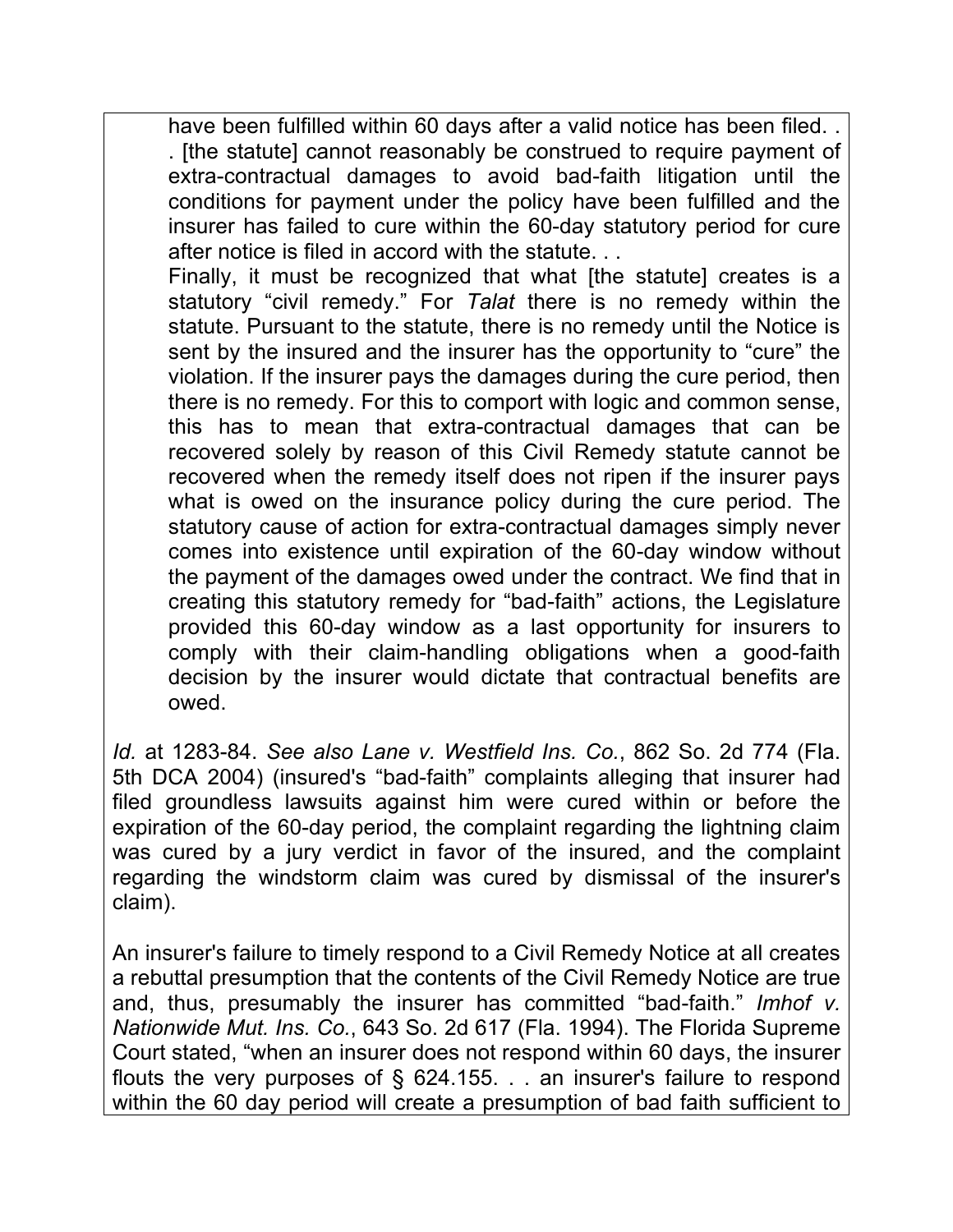shift the burden to the insurer to show why it did not respond. An insurer may have a good reason for not wanting to settle for the amount demanded, but we find it difficult to articulate a possible reason not to respond within 60 days."

In addition to serving and filing a Civil Remedy Notice that has not been timely cured by the insurer, the existence of contractual liability and the determination of the extent of contractual damages are elements of the "bad-faith" action and, therefore, must pre-exist the bringing of such a "badfaith" action. *See, Vest v. Travelers Ins. Co.*, 753 So. 2d 1270 (Fla. 2000) (we expressly state that *Blanchard* is properly read to mean that the "determination of the existence of liability on the part of the uninsured tortfeasor and the extent of the [insured's] damages" are elements of a cause of action for "bad-faith," and once those elements exist, there is no impediment as a matter of law to recovery of damages for violation of § 624.155(1)(b)1); *Blanchard v. State Farm Mut. Auto. Ins. Co.*, 575 So. 2d 1289 (Fla. 1991) (the determination of the existence of liability on the part of the uninsured tortfeasor and the extent of the of the [insured's] damages are elements of a cause of action for a bad-faith claim and until these elements exist, no bad-faith cause of action exists).

In the Florida Third District Court of Appeal case of *Liberty Mutual Ins. Co. v. The Farm, Inc.*, 754 So. 2d 865, 866 (Fla. 3d DCA 2000), the Florida Appellate court stated:

There has been some confusion in the law when a claim for insurer bad-faith can be asserted. Although the trial court did not have the benefit of it, the Florida Supreme Court has recently clarified that "bringing a cause of action in Court for a violation of  $\S$  624.155(1)(b)1 [statutory bad faith] is premature until there is a determination on liability and extent of damages owed on the first-party insurance contract. . . . Since damages have yet to be determined in the firstparty action, the insured's claim for statutory bad-faith was not right and must be dismissed without prejudice as being premature."

Unfortunately, there still remains some confusion in the law. *See, Plante v. USF&G Specialty Ins. Co.*, 17 Fla. L. Weekly Fed. D. 686 (U.S. Dist. Ct. S.D. June 2, 2004) (when an insurer makes payment upon an insured's claim and refuses to pay any more, a "final determination" of liability and extent of damages has occurred for purposes of the bad-faith statute).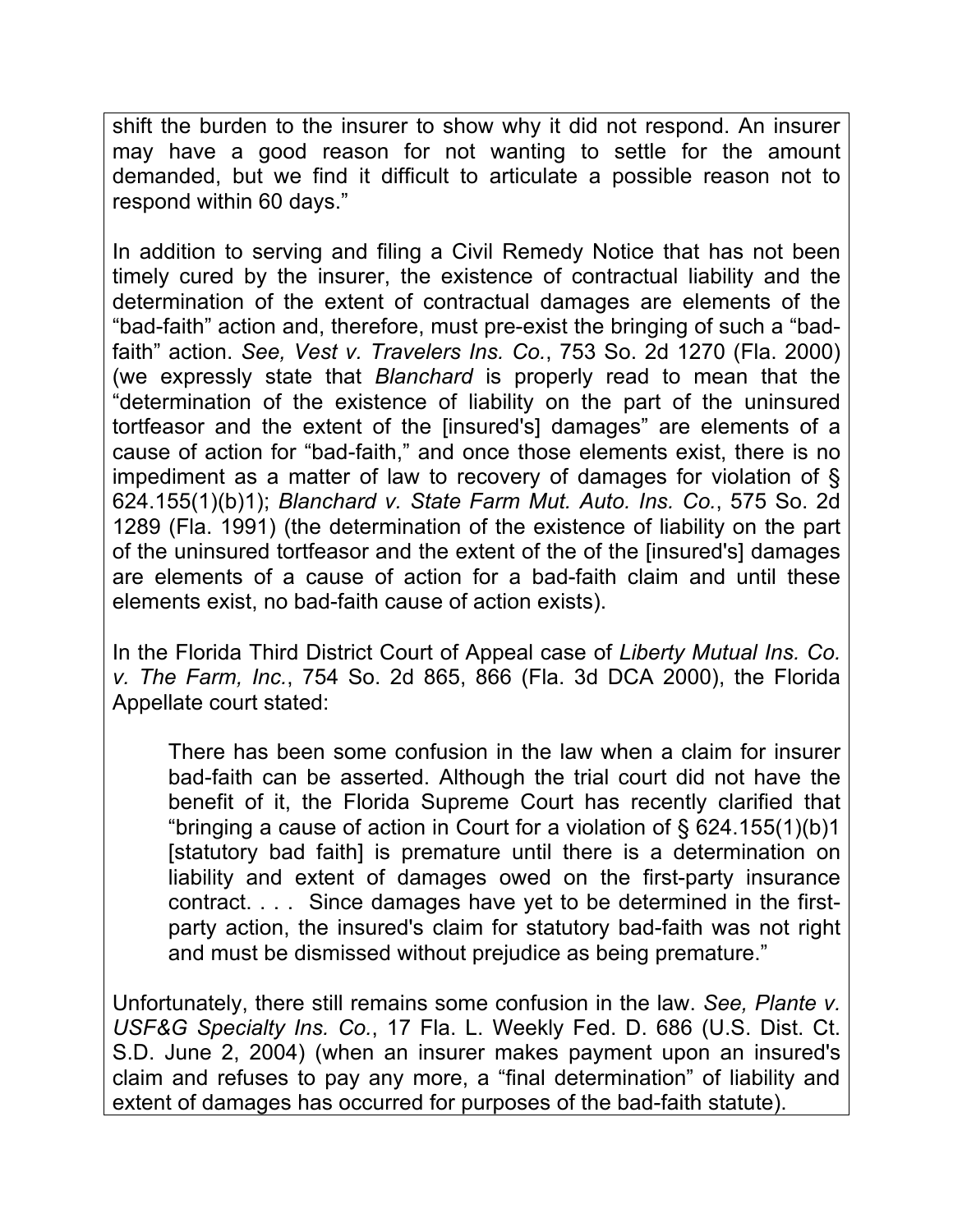The Florida Supreme Court recognized a common law action for third-party bad faith as early as 1938.3 Its decision to do so grew out of the realization that insurance contracts had come to "occupy a unique institutional role" in modern society, as they became an economic necessity for businesses and individuals.4 Additionally, as liability policies replaced indemnity policies, the insurer's power over the insured's situation became greater, requiring a remedy for when that power was abused.

Under a liability policy, the insured's role is essentially limited to selecting the type and desired level of coverage and paying the corresponding premium. Insurance coverage, theoretically, offers security and peace of mind against unforeseeable losses. As part of the contract, the insured surrenders to the insurer all control over the negotiations and decision making as to claims. The insured's role is relegated to the obligation to cooperate with the insurer's efforts to adjust the loss. The insurer makes all the decisions with regard to claims handling and thereby has the power to settle and foreclose an insured's exposure to liability, or to refuse to settle and leave the insured exposed to liability in excess of the policy limits.5 As a result, "the relationship between the parties arising from the bodily injury liability provisions of the policy is fiduciary in nature, much akin to that of attorney and client," because the insurer owes a duty to refrain from acting solely on the basis of its own interests in the settlement of claims.6 Accordingly, and because of this relationship, the insurer owes a duty to the insured to "exercise the utmost good faith and reasonable discretion in evaluating the claim" and negotiating for a settlement within the policy limits.7 When the insurer fails to act in the best interests of the insured in settling a claim, an injured insured is entitled to hold the insurer accountable for its "bad faith."

#### **G. Coverage – Duty of Insured**

In order to prevail in Florida on a coverage defense that the insured breached the cooperation clause in a liability policy, the insurer "must show that it has exercised diligence and good faith in bringing about the cooperation of its insured and must show that it has complied in good faith with the terms of the policy." Ramos v. Northwestern Mut. Ins. Co., 336 So. 2d 71, 75 (Fla. 1976).

#### **H. Fellow Employee Exclusions**

Defendant may not plead as a defense that the injury was caused by